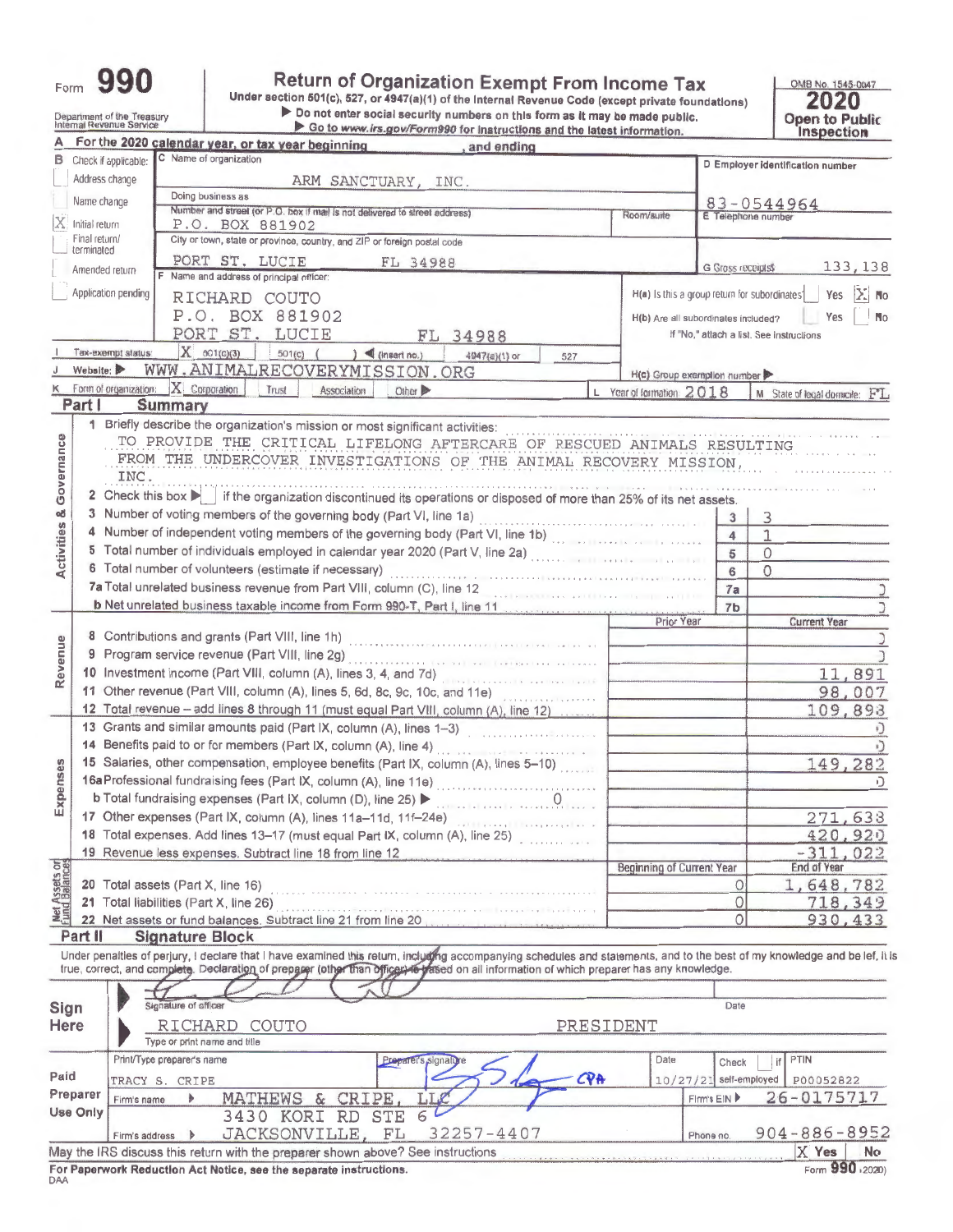|              | Form 990 (2020) ARM SANCTUARY, INC.                  |                                                                                                              | 83-0544964                                                                                                                     | Page 2                    |
|--------------|------------------------------------------------------|--------------------------------------------------------------------------------------------------------------|--------------------------------------------------------------------------------------------------------------------------------|---------------------------|
| Part III     |                                                      | <b>Statement of Program Service Accomplishments</b>                                                          |                                                                                                                                |                           |
|              |                                                      |                                                                                                              |                                                                                                                                |                           |
|              | 1 Briefly describe the organization's mission:       |                                                                                                              | TO PROVIDE THE CRITICAL LIFELONG AFTERCARE OF RESCUED ANIMALS RESULTING                                                        |                           |
|              |                                                      |                                                                                                              | FROM THE UNDERCOVER INVESTIGATIONS OF THE ANIMAL RECOVERY MISSION, INC.                                                        |                           |
|              |                                                      |                                                                                                              |                                                                                                                                |                           |
|              |                                                      |                                                                                                              |                                                                                                                                |                           |
| $\mathbf{2}$ |                                                      | Did the organization undertake any significant program services during the year which were not listed on the |                                                                                                                                |                           |
|              | prior Form 990 or 990-EZ?                            |                                                                                                              |                                                                                                                                | Yes $\boxed{\text{X}}$ No |
|              | If "Yes," describe these new services on Schedule O. |                                                                                                              |                                                                                                                                |                           |
| 3            |                                                      | Did the organization cease conducting, or make significant changes in how it conducts, any program           |                                                                                                                                | Yes $\boxed{\text{X}}$ No |
| services?    | If "Yes," describe these changes on Schedule O.      |                                                                                                              |                                                                                                                                |                           |
| 4            |                                                      |                                                                                                              | Describe the organization's program service accomplishments for each of its three largest program services, as measured by     |                           |
|              |                                                      |                                                                                                              | expenses. Section 501(c)(3) and 501(c)(4) organizations are required to report the amount of grants and allocations to others, |                           |
|              |                                                      | the total expenses, and revenue, if any, for each program service reported.                                  |                                                                                                                                |                           |
|              |                                                      |                                                                                                              |                                                                                                                                |                           |
| 4a (Code:    |                                                      |                                                                                                              | ) (Revenue $\frac{1}{2}$                                                                                                       |                           |
|              |                                                      |                                                                                                              | PROVIDING THE CRITICAL LIFELONG AFTERCARE OF RESCUED ANIMALS.                                                                  |                           |
|              |                                                      |                                                                                                              |                                                                                                                                |                           |
|              |                                                      |                                                                                                              |                                                                                                                                |                           |
|              |                                                      |                                                                                                              |                                                                                                                                |                           |
|              |                                                      |                                                                                                              |                                                                                                                                |                           |
|              |                                                      |                                                                                                              |                                                                                                                                |                           |
|              |                                                      |                                                                                                              |                                                                                                                                |                           |
|              |                                                      |                                                                                                              |                                                                                                                                |                           |
|              |                                                      |                                                                                                              |                                                                                                                                |                           |
|              |                                                      |                                                                                                              |                                                                                                                                |                           |
|              |                                                      |                                                                                                              |                                                                                                                                |                           |
|              | 4b (Code: ) (Expenses \$                             | including grants of\$                                                                                        | ) (Revenue \$                                                                                                                  |                           |
| N/A          |                                                      |                                                                                                              |                                                                                                                                |                           |
|              |                                                      |                                                                                                              |                                                                                                                                |                           |
|              |                                                      |                                                                                                              |                                                                                                                                |                           |
|              |                                                      |                                                                                                              |                                                                                                                                |                           |
|              |                                                      |                                                                                                              |                                                                                                                                |                           |
|              |                                                      |                                                                                                              |                                                                                                                                |                           |
|              |                                                      |                                                                                                              |                                                                                                                                |                           |
|              |                                                      |                                                                                                              |                                                                                                                                |                           |
|              |                                                      |                                                                                                              |                                                                                                                                |                           |
|              |                                                      |                                                                                                              |                                                                                                                                |                           |
|              |                                                      |                                                                                                              |                                                                                                                                |                           |
| 4c (Code:    | ) (Expenses \$<br>.                                  | including grants of\$                                                                                        | ) (Revenue \$                                                                                                                  |                           |
| N/A          |                                                      |                                                                                                              |                                                                                                                                |                           |
|              |                                                      |                                                                                                              |                                                                                                                                |                           |
|              |                                                      |                                                                                                              |                                                                                                                                |                           |
|              |                                                      |                                                                                                              |                                                                                                                                |                           |
|              |                                                      |                                                                                                              |                                                                                                                                |                           |
|              |                                                      |                                                                                                              |                                                                                                                                |                           |
|              |                                                      |                                                                                                              |                                                                                                                                |                           |
|              |                                                      |                                                                                                              |                                                                                                                                |                           |
|              |                                                      |                                                                                                              |                                                                                                                                |                           |
|              |                                                      |                                                                                                              |                                                                                                                                |                           |
|              |                                                      |                                                                                                              |                                                                                                                                |                           |
|              | 4d Other program services (Describe on Schedule O.)  |                                                                                                              |                                                                                                                                |                           |
| (Expenses \$ |                                                      | including grants of\$                                                                                        | (Revenue \$                                                                                                                    |                           |
|              | 4e Total program service expenses ▶                  | 387,936                                                                                                      |                                                                                                                                |                           |
|              |                                                      |                                                                                                              |                                                                                                                                |                           |

DAA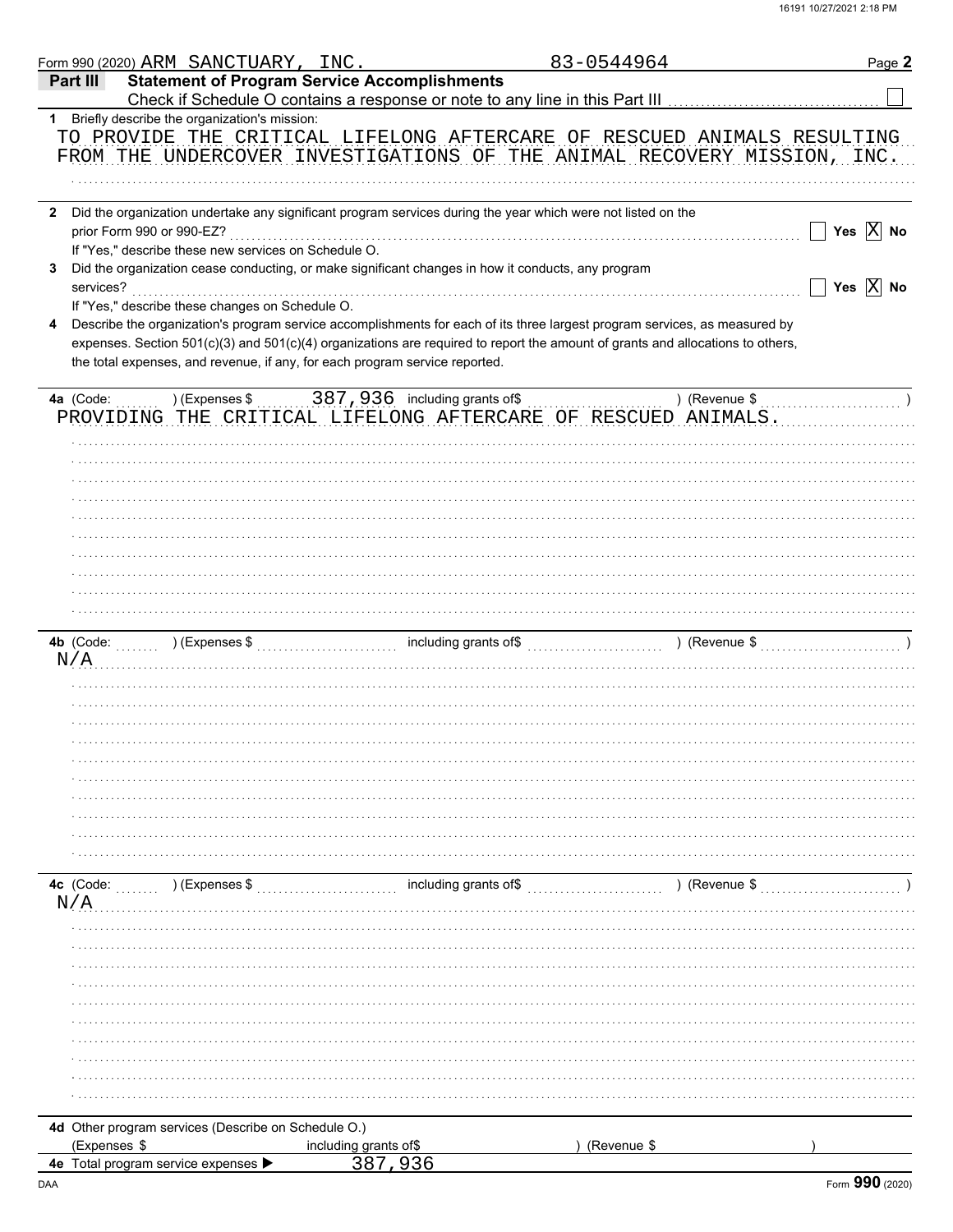|     | 83-0544964<br>Form 990 (2020) ARM SANCTUARY, INC.                                                                                                                                                      |                        |   | Page 3 |
|-----|--------------------------------------------------------------------------------------------------------------------------------------------------------------------------------------------------------|------------------------|---|--------|
|     | <b>Checklist of Required Schedules</b><br><b>Part IV</b>                                                                                                                                               |                        |   |        |
|     |                                                                                                                                                                                                        |                        |   | Yes No |
| 1   | Is the organization described in section $501(c)(3)$ or $4947(a)(1)$ (other than a private foundation)? If "Yes,"                                                                                      |                        |   |        |
|     | complete Schedule A                                                                                                                                                                                    | 1.                     | X |        |
| 2   | Is the organization required to complete Schedule B, Schedule of Contributors (see instructions)?                                                                                                      | $\mathbf{2}$           |   | X      |
| 3   | Did the organization engage in direct or indirect political campaign activities on behalf of or in opposition to                                                                                       |                        |   |        |
|     | candidates for public office? If "Yes," complete Schedule C, Part I                                                                                                                                    | 3                      |   | Χ      |
| 4   | Section 501(c)(3) organizations. Did the organization engage in lobbying activities, or have a section 501(h)                                                                                          |                        |   | Χ      |
|     | election in effect during the tax year? If "Yes," complete Schedule C, Part II<br>Is the organization a section $501(c)(4)$ , $501(c)(5)$ , or $501(c)(6)$ organization that receives membership dues, | 4                      |   |        |
| 5   | assessments, or similar amounts as defined in Revenue Procedure 98-19? If "Yes," complete Schedule C, Part III                                                                                         |                        |   | Χ      |
| 6   | Did the organization maintain any donor advised funds or any similar funds or accounts for which donors                                                                                                | 5                      |   |        |
|     | have the right to provide advice on the distribution or investment of amounts in such funds or accounts? If                                                                                            |                        |   |        |
|     | "Yes," complete Schedule D, Part I                                                                                                                                                                     | 6                      |   | Χ      |
| 7   | Did the organization receive or hold a conservation easement, including easements to preserve open space,                                                                                              |                        |   |        |
|     | the environment, historic land areas, or historic structures? If "Yes," complete Schedule D, Part II                                                                                                   | 7                      |   | Χ      |
| 8   | Did the organization maintain collections of works of art, historical treasures, or other similar assets? If "Yes,"                                                                                    |                        |   |        |
|     | complete Schedule D, Part III                                                                                                                                                                          | 8                      |   | X      |
| 9   | Did the organization report an amount in Part X, line 21, for escrow or custodial account liability, serve as a                                                                                        |                        |   |        |
|     | custodian for amounts not listed in Part X; or provide credit counseling, debt management, credit repair, or                                                                                           |                        |   |        |
|     | debt negotiation services? If "Yes," complete Schedule D, Part IV                                                                                                                                      | 9                      |   | Χ      |
| 10  | Did the organization, directly or through a related organization, hold assets in donor-restricted endowments                                                                                           |                        |   |        |
|     | or in quasi endowments? If "Yes," complete Schedule D, Part V                                                                                                                                          | 10                     |   | Χ      |
| 11  | If the organization's answer to any of the following questions is "Yes," then complete Schedule D, Parts VI,                                                                                           |                        |   |        |
|     | VII, VIII, IX, or X as applicable.                                                                                                                                                                     |                        |   |        |
| a   | Did the organization report an amount for land, buildings, and equipment in Part X, line 10? If "Yes,"                                                                                                 |                        |   |        |
|     | complete Schedule D, Part VI                                                                                                                                                                           | 11a                    | Χ |        |
|     | <b>b</b> Did the organization report an amount for investments—other securities in Part X, line 12, that is 5% or more                                                                                 |                        |   |        |
|     | of its total assets reported in Part X, line 16? If "Yes," complete Schedule D, Part VII                                                                                                               | 11 <sub>b</sub>        |   | Χ      |
|     | c Did the organization report an amount for investments—program related in Part X, line 13, that is 5% or more                                                                                         |                        |   |        |
|     | of its total assets reported in Part X, line 16? If "Yes," complete Schedule D, Part VIII                                                                                                              | 11c                    |   | Χ      |
|     | d Did the organization report an amount for other assets in Part X, line 15, that is 5% or more of its total assets                                                                                    |                        |   |        |
|     | reported in Part X, line 16? If "Yes," complete Schedule D, Part IX                                                                                                                                    | <b>11d</b>             |   | X      |
|     | e Did the organization report an amount for other liabilities in Part X, line 25? If "Yes," complete Schedule D, Part X                                                                                | 11e                    | X |        |
| f   | Did the organization's separate or consolidated financial statements for the tax year include a footnote that addresses                                                                                |                        |   |        |
|     | the organization's liability for uncertain tax positions under FIN 48 (ASC 740)? If "Yes," complete Schedule D, Part X                                                                                 | 11f                    |   | Χ      |
|     | 12a Did the organization obtain separate, independent audited financial statements for the tax year? If "Yes," complete                                                                                |                        |   |        |
|     | Schedule D, Parts XI and XII                                                                                                                                                                           | 12a                    |   | Χ      |
|     | <b>b</b> Was the organization included in consolidated, independent audited financial statements for the tax year? If                                                                                  |                        |   |        |
|     | "Yes," and if the organization answered "No" to line 12a, then completing Schedule D, Parts XI and XII is optional                                                                                     | 12 <sub>b</sub>        | Χ |        |
| 13  | Is the organization a school described in section 170(b)(1)(A)(ii)? If "Yes," complete Schedule E                                                                                                      | 13                     |   | Χ      |
| 14a | Did the organization maintain an office, employees, or agents outside of the United States?                                                                                                            | 14a                    |   | X      |
| b   | Did the organization have aggregate revenues or expenses of more than \$10,000 from grantmaking,                                                                                                       |                        |   |        |
|     | fundraising, business, investment, and program service activities outside the United States, or aggregate                                                                                              |                        |   |        |
|     | foreign investments valued at \$100,000 or more? If "Yes," complete Schedule F, Parts I and IV                                                                                                         | 14b                    |   | Χ      |
| 15  | Did the organization report on Part IX, column (A), line 3, more than \$5,000 of grants or other assistance to or                                                                                      |                        |   |        |
|     | for any foreign organization? If "Yes," complete Schedule F, Parts II and IV                                                                                                                           | 15                     |   | Χ      |
| 16  | Did the organization report on Part IX, column (A), line 3, more than \$5,000 of aggregate grants or other                                                                                             |                        |   |        |
|     | assistance to or for foreign individuals? If "Yes," complete Schedule F, Parts III and IV                                                                                                              | 16                     |   | Χ      |
| 17  | Did the organization report a total of more than \$15,000 of expenses for professional fundraising services on                                                                                         |                        |   |        |
|     |                                                                                                                                                                                                        | 17                     |   | X      |
| 18  | Did the organization report more than \$15,000 total of fundraising event gross income and contributions on                                                                                            |                        |   |        |
|     | Part VIII, lines 1c and 8a? If "Yes," complete Schedule G, Part II                                                                                                                                     | 18                     |   | Χ      |
| 19  | Did the organization report more than \$15,000 of gross income from gaming activities on Part VIII, line 9a?                                                                                           |                        |   |        |
|     | Did the organization operate one or more hospital facilities? If "Yes," complete Schedule H                                                                                                            | 19                     |   | X      |
| 20a |                                                                                                                                                                                                        | 20a<br>20 <sub>b</sub> |   | Χ      |
| b   |                                                                                                                                                                                                        |                        |   |        |

| 21 Did the organization report more than \$5,000 of grants or other assistance to any domestic organization or                                                                                                                 |
|--------------------------------------------------------------------------------------------------------------------------------------------------------------------------------------------------------------------------------|
| domestic government on Part IX, column (A), line 1? If "Yes," complete Schedule I, Parts I and II medical contents to the local content of the domain of the domain of the domain of the domain of the domain of the domain of |

**21**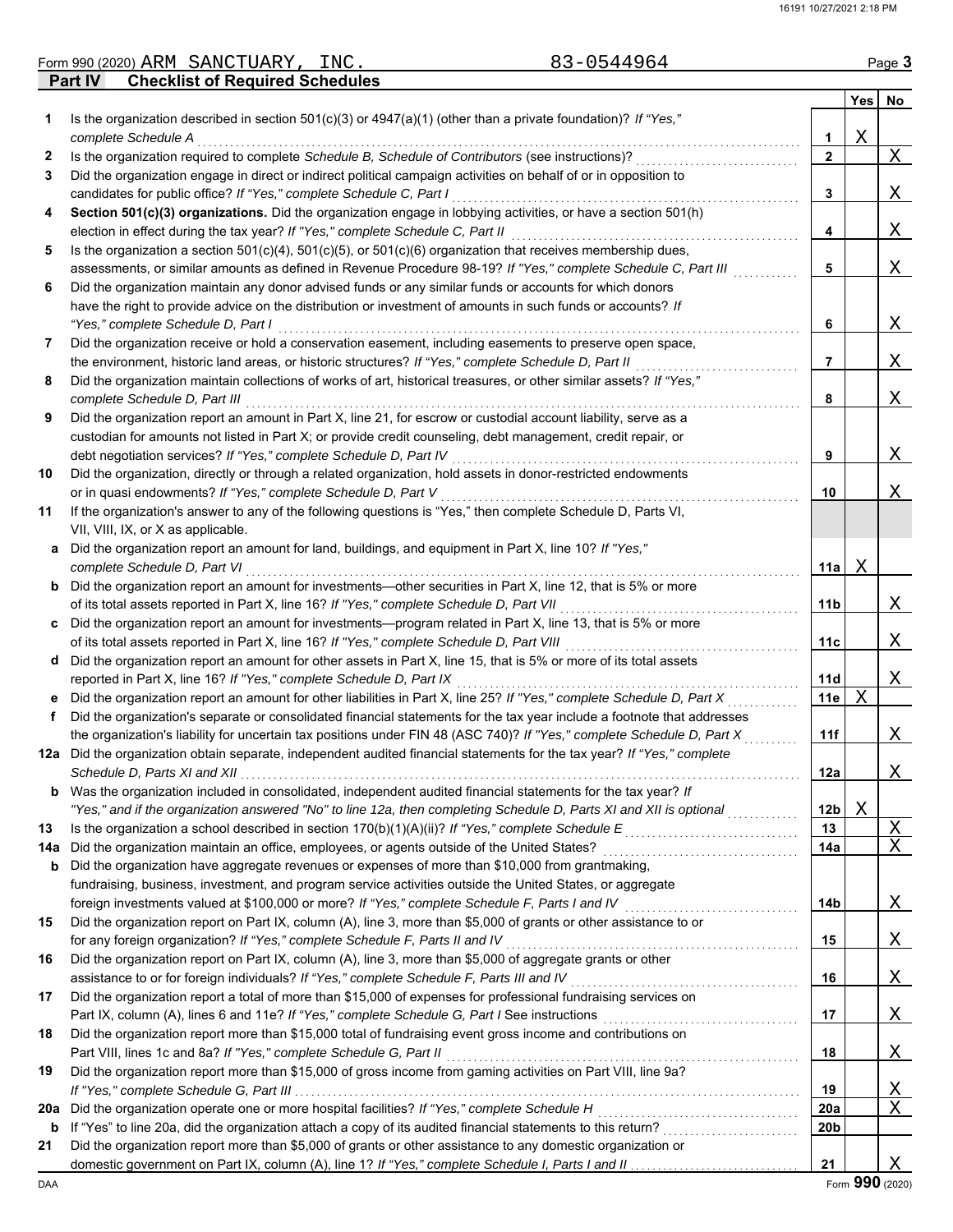|          | 83-0544964<br>Form 990 (2020) ARM SANCTUARY, INC.                                                                                                                                                                             |            |            | Page 4                     |
|----------|-------------------------------------------------------------------------------------------------------------------------------------------------------------------------------------------------------------------------------|------------|------------|----------------------------|
|          | <b>Checklist of Required Schedules (continued)</b><br><b>Part IV</b>                                                                                                                                                          |            |            |                            |
|          |                                                                                                                                                                                                                               |            | <b>Yes</b> | No                         |
| 22       | Did the organization report more than \$5,000 of grants or other assistance to or for domestic individuals on                                                                                                                 |            |            |                            |
|          | Part IX, column (A), line 2? If "Yes," complete Schedule I, Parts I and III                                                                                                                                                   | 22         |            | Χ                          |
| 23       | Did the organization answer "Yes" to Part VII, Section A, line 3, 4, or 5 about compensation of the                                                                                                                           |            |            |                            |
|          | organization's current and former officers, directors, trustees, key employees, and highest compensated                                                                                                                       |            |            |                            |
|          | employees? If "Yes," complete Schedule J                                                                                                                                                                                      | 23         |            | Χ                          |
|          | 24a Did the organization have a tax-exempt bond issue with an outstanding principal amount of more than                                                                                                                       |            |            |                            |
|          | \$100,000 as of the last day of the year, that was issued after December 31, 2002? If "Yes," answer lines 24b                                                                                                                 |            |            |                            |
|          | through 24d and complete Schedule K. If "No," go to line 25a                                                                                                                                                                  | 24a        |            | Χ                          |
| b        | Did the organization invest any proceeds of tax-exempt bonds beyond a temporary period exception?                                                                                                                             | 24b        |            |                            |
| c        | Did the organization maintain an escrow account other than a refunding escrow at any time during the year<br>to defease any tax-exempt bonds?                                                                                 | 24c        |            |                            |
| d        | Did the organization act as an "on behalf of" issuer for bonds outstanding at any time during the year?                                                                                                                       | 24d        |            |                            |
|          | 25a Section 501(c)(3), 501(c)(4), and 501(c)(29) organizations. Did the organization engage in an excess benefit                                                                                                              |            |            |                            |
|          | transaction with a disqualified person during the year? If "Yes," complete Schedule L, Part I                                                                                                                                 | 25a        |            | Χ                          |
| b        | Is the organization aware that it engaged in an excess benefit transaction with a disqualified person in a prior                                                                                                              |            |            |                            |
|          | year, and that the transaction has not been reported on any of the organization's prior Forms 990 or 990-EZ?                                                                                                                  |            |            |                            |
|          | If "Yes," complete Schedule L, Part I                                                                                                                                                                                         | 25b        |            | Χ                          |
| 26       | Did the organization report any amount on Part X, line 5 or 22, for receivables from or payables to any current                                                                                                               |            |            |                            |
|          | or former officer, director, trustee, key employee, creator or founder, substantial contributor, or 35%                                                                                                                       |            |            |                            |
|          | controlled entity or family member of any of these persons? If "Yes," complete Schedule L, Part II                                                                                                                            | 26         |            | Χ                          |
| 27       | Did the organization provide a grant or other assistance to any current or former officer, director, trustee, key                                                                                                             |            |            |                            |
|          | employee, creator or founder, substantial contributor or employee thereof, a grant selection committee                                                                                                                        |            |            |                            |
|          | member, or to a 35% controlled entity (including an employee thereof) or family member of any of these                                                                                                                        |            |            |                            |
|          | persons? If "Yes," complete Schedule L, Part III                                                                                                                                                                              | 27         |            | Χ                          |
| 28       | Was the organization a party to a business transaction with one of the following parties (see Schedule L, Part                                                                                                                |            |            |                            |
|          | IV instructions, for applicable filing thresholds, conditions, and exceptions):                                                                                                                                               |            |            |                            |
| а        | A current or former officer, director, trustee, key employee, creator or founder, or substantial contributor? If                                                                                                              |            |            |                            |
|          | "Yes," complete Schedule L, Part IV                                                                                                                                                                                           | 28a        |            | Χ                          |
| b        | A family member of any individual described in line 28a? If "Yes," complete Schedule L, Part IV                                                                                                                               | 28b        |            | $\overline{X}$             |
| c        | A 35% controlled entity of one or more individuals and/or organizations described in lines 28a or 28b? If                                                                                                                     |            |            |                            |
|          | "Yes," complete Schedule L, Part IV                                                                                                                                                                                           | 28c        | Χ          |                            |
| 29       | Did the organization receive more than \$25,000 in non-cash contributions? If "Yes," complete Schedule M                                                                                                                      | 29         |            | X                          |
| 30       | Did the organization receive contributions of art, historical treasures, or other similar assets, or qualified                                                                                                                |            |            |                            |
|          | conservation contributions? If "Yes," complete Schedule M                                                                                                                                                                     | 30         |            | Χ<br>$\overline{\text{X}}$ |
| 31<br>32 | Did the organization liquidate, terminate, or dissolve and cease operations? If "Yes," complete Schedule N, Part I<br>Did the organization sell, exchange, dispose of, or transfer more than 25% of its net assets? If "Yes," | 31         |            |                            |
|          | complete Schedule N, Part II                                                                                                                                                                                                  | 32         |            | Χ                          |
| 33       | Did the organization own 100% of an entity disregarded as separate from the organization under Regulations                                                                                                                    |            |            |                            |
|          | sections 301.7701-2 and 301.7701-3? If "Yes," complete Schedule R, Part I                                                                                                                                                     | 33         |            | Χ                          |
| 34       | Was the organization related to any tax-exempt or taxable entity? If "Yes," complete Schedule R, Part II, III,                                                                                                                |            |            |                            |
|          | or IV, and Part V, line 1                                                                                                                                                                                                     | 34         |            | <u>X</u>                   |
| 35а      | Did the organization have a controlled entity within the meaning of section 512(b)(13)?                                                                                                                                       | <b>35a</b> |            | $\overline{X}$             |
| b        | If "Yes" to line 35a, did the organization receive any payment from or engage in any transaction with a                                                                                                                       |            |            |                            |
|          | controlled entity within the meaning of section 512(b)(13)? If "Yes," complete Schedule R, Part V, line 2                                                                                                                     | 35b        |            |                            |
| 36       | Section 501(c)(3) organizations. Did the organization make any transfers to an exempt non-charitable                                                                                                                          |            |            |                            |
|          | related organization? If "Yes," complete Schedule R, Part V, line 2                                                                                                                                                           | 36         |            | Χ                          |
| 37       | Did the organization conduct more than 5% of its activities through an entity that is not a related organization                                                                                                              |            |            |                            |
|          | and that is treated as a partnership for federal income tax purposes? If "Yes," complete Schedule R, Part VI                                                                                                                  | 37         |            | Χ                          |
| 38       | Did the organization complete Schedule O and provide explanations in Schedule O for Part VI, lines 11b and                                                                                                                    |            |            |                            |
|          | 19? Note: All Form 990 filers are required to complete Schedule O.                                                                                                                                                            | 38         |            | Χ                          |
|          | <b>Statements Regarding Other IRS Filings and Tax Compliance</b><br>Part V                                                                                                                                                    |            |            |                            |
|          | Check if Schedule O contains a response or note to any line in this Part V                                                                                                                                                    |            |            |                            |
|          |                                                                                                                                                                                                                               |            | <b>Yes</b> | No                         |
| 1a       | $\mathbf 0$<br>Enter the number reported in Box 3 of Form 1096. Enter -0- if not applicable<br>1a                                                                                                                             |            |            |                            |
| b        | $\overline{0}$<br>1 <sub>b</sub><br>Enter the number of Forms W-2G included in line 1a. Enter -0- if not applicable [11, 11, 11, 11, 11, 11, 11, 1                                                                            |            |            |                            |
| c        | Did the organization comply with backup withholding rules for reportable payments to vendors and                                                                                                                              |            |            |                            |
|          |                                                                                                                                                                                                                               | 1c         |            | Χ<br>Form 990 (2020)       |
| DAA      |                                                                                                                                                                                                                               |            |            |                            |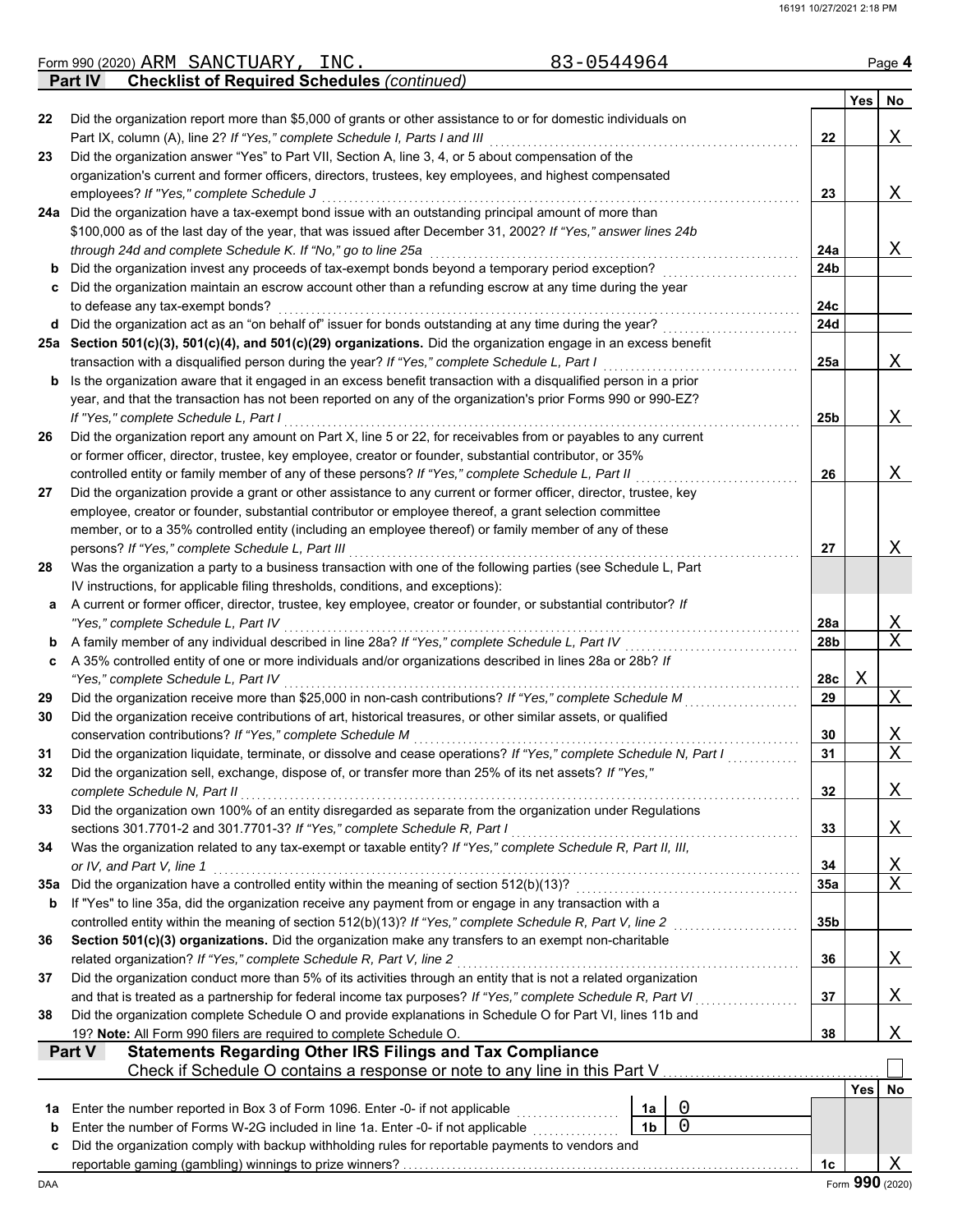|     | 83-0544964<br>Form 990 (2020) ARM SANCTUARY,<br>INC.                                                                                             |                 |                |            | Page 5       |
|-----|--------------------------------------------------------------------------------------------------------------------------------------------------|-----------------|----------------|------------|--------------|
|     | <b>Statements Regarding Other IRS Filings and Tax Compliance (continued)</b><br><b>Part V</b>                                                    |                 |                |            |              |
|     |                                                                                                                                                  |                 |                | <b>Yes</b> | No           |
|     | 2a Enter the number of employees reported on Form W-3, Transmittal of Wage and Tax                                                               |                 |                |            |              |
|     | Statements, filed for the calendar year ending with or within the year covered by this return                                                    | 0<br>2a         |                |            |              |
| b   | If at least one is reported on line 2a, did the organization file all required federal employment tax returns?                                   |                 | 2b             |            |              |
|     | Note: If the sum of lines 1a and 2a is greater than 250, you may be required to e-file (see instructions)                                        |                 |                |            |              |
| За  | Did the organization have unrelated business gross income of \$1,000 or more during the year?                                                    |                 | 3a             |            | Χ            |
| b   | If "Yes," has it filed a Form 990-T for this year? If "No" to line 3b, provide an explanation on Schedule O                                      |                 | 3 <sub>b</sub> |            |              |
| 4a  | At any time during the calendar year, did the organization have an interest in, or a signature or other authority over,                          |                 |                |            |              |
|     | a financial account in a foreign country (such as a bank account, securities account, or other financial account)?                               |                 | 4a             |            | Χ            |
| b   | If "Yes," enter the name of the foreign country ▶                                                                                                |                 |                |            |              |
|     | See instructions for filing requirements for FinCEN Form 114, Report of Foreign Bank and Financial Accounts (FBAR).                              |                 |                |            |              |
| 5a  | Was the organization a party to a prohibited tax shelter transaction at any time during the tax year?                                            |                 | 5a             |            | $\mathbf{X}$ |
| b   | Did any taxable party notify the organization that it was or is a party to a prohibited tax shelter transaction?                                 |                 | 5b             |            | $\mathbf X$  |
| c   | If "Yes" to line 5a or 5b, did the organization file Form 8886-T?                                                                                |                 | 5c             |            |              |
| 6a  | Does the organization have annual gross receipts that are normally greater than \$100,000, and did the                                           |                 |                |            |              |
|     | organization solicit any contributions that were not tax deductible as charitable contributions?                                                 |                 | 6a             |            | Χ            |
| b   | If "Yes," did the organization include with every solicitation an express statement that such contributions or<br>gifts were not tax deductible? |                 |                |            |              |
| 7   | Organizations that may receive deductible contributions under section 170(c).                                                                    |                 | 6b             |            |              |
|     | Did the organization receive a payment in excess of \$75 made partly as a contribution and partly for goods                                      |                 |                |            |              |
| a   | and services provided to the payor?                                                                                                              |                 | 7а             |            |              |
| b   | If "Yes," did the organization notify the donor of the value of the goods or services provided?                                                  |                 | 7b             |            |              |
| c   | Did the organization sell, exchange, or otherwise dispose of tangible personal property for which it was                                         |                 |                |            |              |
|     | required to file Form 8282?                                                                                                                      |                 | 7c             |            |              |
| a   | If "Yes," indicate the number of Forms 8282 filed during the year                                                                                | 7d              |                |            |              |
| е   | Did the organization receive any funds, directly or indirectly, to pay premiums on a personal benefit contract?                                  |                 | 7e             |            |              |
| f   | Did the organization, during the year, pay premiums, directly or indirectly, on a personal benefit contract?                                     |                 | 7f             |            |              |
| g   | If the organization received a contribution of qualified intellectual property, did the organization file Form 8899 as required?                 |                 | 7g             |            |              |
| h   | If the organization received a contribution of cars, boats, airplanes, or other vehicles, did the organization file a Form 1098-C?               |                 | 7h             |            |              |
| 8   | Sponsoring organizations maintaining donor advised funds. Did a donor advised fund maintained by the                                             |                 |                |            |              |
|     | sponsoring organization have excess business holdings at any time during the year?                                                               |                 | 8              |            |              |
| 9   | Sponsoring organizations maintaining donor advised funds.                                                                                        |                 |                |            |              |
| a   | Did the sponsoring organization make any taxable distributions under section 4966?                                                               |                 | 9а             |            |              |
| b   | Did the sponsoring organization make a distribution to a donor, donor advisor, or related person?                                                |                 | 9b             |            |              |
| 10  | Section 501(c)(7) organizations. Enter:                                                                                                          |                 |                |            |              |
|     | Initiation fees and capital contributions included on Part VIII, line 12                                                                         | 10a             |                |            |              |
| b   | Gross receipts, included on Form 990, Part VIII, line 12, for public use of club facilities                                                      | 10 <sub>b</sub> |                |            |              |
| 11  | Section 501(c)(12) organizations. Enter:                                                                                                         |                 |                |            |              |
| а   | Gross income from members or shareholders                                                                                                        | 11a             |                |            |              |
| b   | Gross income from other sources (Do not net amounts due or paid to other sources                                                                 |                 |                |            |              |
|     | against amounts due or received from them.)                                                                                                      | 11 <sub>b</sub> |                |            |              |
| 12a | Section 4947(a)(1) non-exempt charitable trusts. Is the organization filing Form 990 in lieu of Form 1041?                                       |                 | 12a            |            |              |
| b   | If "Yes," enter the amount of tax-exempt interest received or accrued during the year                                                            | 12b             |                |            |              |
| 13  | Section 501(c)(29) qualified nonprofit health insurance issuers.                                                                                 |                 |                |            |              |
| a   | Is the organization licensed to issue qualified health plans in more than one state?                                                             |                 | 13a            |            |              |
|     | Note: See the instructions for additional information the organization must report on Schedule O.                                                |                 |                |            |              |
| b   | Enter the amount of reserves the organization is required to maintain by the states in which                                                     |                 |                |            |              |
|     | the organization is licensed to issue qualified health plans                                                                                     | 13 <sub>b</sub> |                |            |              |
| c   | Enter the amount of reserves on hand                                                                                                             | 13 <sub>c</sub> |                |            |              |
| 14a | Did the organization receive any payments for indoor tanning services during the tax year?                                                       |                 | 14a            |            | X            |
| b   | If "Yes," has it filed a Form 720 to report these payments? If "No," provide an explanation on Schedule O                                        |                 | 14b            |            |              |
| 15  | Is the organization subject to the section 4960 tax on payment(s) of more than \$1,000,000 in remuneration or                                    |                 |                |            |              |
|     | excess parachute payment(s) during the year?                                                                                                     |                 | 15             |            | Χ            |
|     | If "Yes," see instructions and file Form 4720, Schedule N.                                                                                       |                 |                |            |              |
| 16  | Is the organization an educational institution subject to the section 4968 excise tax on net investment income?                                  |                 | 16             |            | Χ            |
|     | If "Yes," complete Form 4720, Schedule O.                                                                                                        |                 |                |            |              |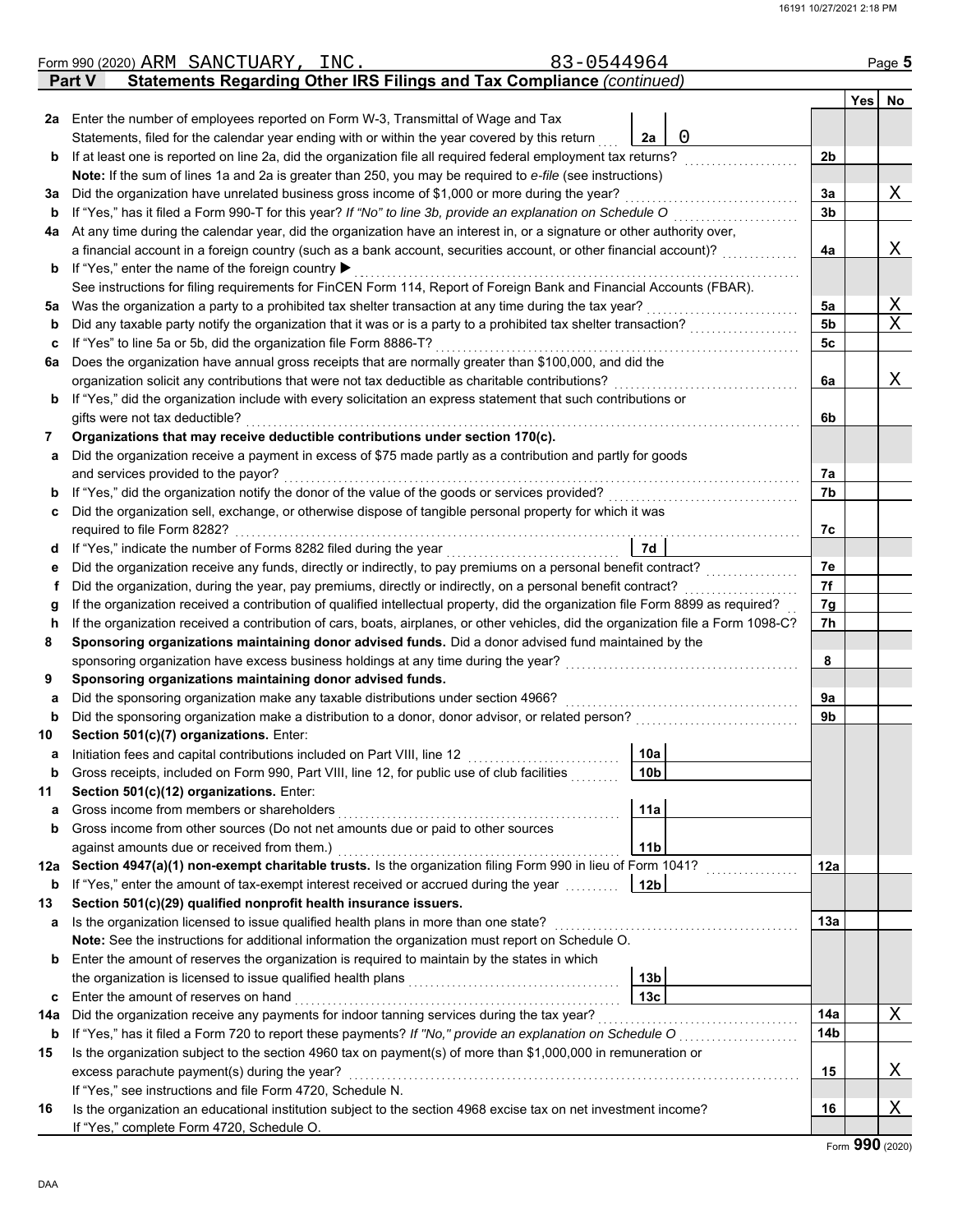|              | 83-0544964<br>Form 990 (2020) ARM SANCTUARY, INC                                                                                     |                 |      | Page 6                |
|--------------|--------------------------------------------------------------------------------------------------------------------------------------|-----------------|------|-----------------------|
|              | Governance, Management, and Disclosure For each "Yes" response to lines 2 through 7b below, and for a "No"<br><b>Part VI</b>         |                 |      |                       |
|              | response to line 8a, 8b, or 10b below, describe the circumstances, processes, or changes on Schedule O. See instructions.            |                 |      |                       |
|              | Check if Schedule O contains a response or note to any line in this Part VI                                                          |                 |      | Ixl                   |
|              | <b>Section A. Governing Body and Management</b>                                                                                      |                 |      |                       |
|              |                                                                                                                                      |                 | Yesl | No                    |
| 1a           | 3<br>Enter the number of voting members of the governing body at the end of the tax year<br>1a                                       |                 |      |                       |
|              | If there are material differences in voting rights among members of the governing body, or                                           |                 |      |                       |
|              | if the governing body delegated broad authority to an executive committee or similar                                                 |                 |      |                       |
|              | committee, explain on Schedule O.                                                                                                    |                 |      |                       |
|              |                                                                                                                                      |                 |      |                       |
| b            | Enter the number of voting members included on line 1a, above, who are independent<br>1b                                             |                 |      |                       |
| $\mathbf{2}$ | Did any officer, director, trustee, or key employee have a family relationship or a business relationship with                       |                 |      |                       |
|              | any other officer, director, trustee, or key employee?                                                                               | 2               | X    |                       |
| 3            | Did the organization delegate control over management duties customarily performed by or under the direct                            |                 |      |                       |
|              | supervision of officers, directors, trustees, or key employees to a management company or other person?                              | 3               |      | $\frac{X}{X}$         |
| 4            | Did the organization make any significant changes to its governing documents since the prior Form 990 was filed?                     | 4               |      |                       |
| 5            | Did the organization become aware during the year of a significant diversion of the organization's assets?                           | 5               |      | $\overline{\text{X}}$ |
| 6            | Did the organization have members or stockholders?                                                                                   | 6               |      | $\mathbf X$           |
| 7a           | Did the organization have members, stockholders, or other persons who had the power to elect or appoint                              |                 |      |                       |
|              | one or more members of the governing body?                                                                                           | 7а              |      | Χ                     |
| b            | Are any governance decisions of the organization reserved to (or subject to approval by) members,                                    |                 |      |                       |
|              | stockholders, or persons other than the governing body?                                                                              | 7b              |      | Χ                     |
| 8            | Did the organization contemporaneously document the meetings held or written actions undertaken during the year by the following:    |                 |      |                       |
|              | The governing body?                                                                                                                  | 8a              | Χ    |                       |
| a            | Each committee with authority to act on behalf of the governing body?                                                                |                 | X    |                       |
| b            |                                                                                                                                      | 8b              |      |                       |
| 9            | Is there any officer, director, trustee, or key employee listed in Part VII, Section A, who cannot be reached at                     |                 |      |                       |
|              | the organization's mailing address? If "Yes," provide the names and addresses on Schedule O                                          | 9               |      | Χ                     |
|              | Section B. Policies (This Section B requests information about policies not required by the Internal Revenue Code.)                  |                 |      |                       |
|              |                                                                                                                                      |                 |      | Yes No                |
| 10a          | Did the organization have local chapters, branches, or affiliates?                                                                   | 10a             | X    |                       |
| b            | If "Yes," did the organization have written policies and procedures governing the activities of such chapters,                       |                 |      |                       |
|              | affiliates, and branches to ensure their operations are consistent with the organization's exempt purposes?                          | 10 <sub>b</sub> | Χ    |                       |
| 11a          | Has the organization provided a complete copy of this Form 990 to all members of its governing body before filing the form?          | 11a             | X    |                       |
| b            | Describe in Schedule O the process, if any, used by the organization to review this Form 990.                                        |                 |      |                       |
| 12a          | Did the organization have a written conflict of interest policy? If "No," go to line 13                                              | 12a             | Χ    |                       |
| b            | Were officers, directors, or trustees, and key employees required to disclose annually interests that could give rise to conflicts?  | 12 <sub>b</sub> | X    |                       |
|              | Did the organization regularly and consistently monitor and enforce compliance with the policy? If "Yes,"                            |                 |      |                       |
|              | describe in Schedule O how this was done                                                                                             | 12c             | X    |                       |
| 13           | Did the organization have a written whistleblower policy?                                                                            | 13              | X    |                       |
|              |                                                                                                                                      |                 | X    |                       |
| 14           | Did the organization have a written document retention and destruction policy?                                                       | 14              |      |                       |
| 15           | Did the process for determining compensation of the following persons include a review and approval by                               |                 |      |                       |
|              | independent persons, comparability data, and contemporaneous substantiation of the deliberation and decision?                        |                 |      |                       |
| a            | The organization's CEO, Executive Director, or top management official                                                               | 15a             | Χ    |                       |
| b            | Other officers or key employees of the organization                                                                                  | 15b             | X    |                       |
|              | If "Yes" to line 15a or 15b, describe the process in Schedule O (see instructions).                                                  |                 |      |                       |
| 16a          | Did the organization invest in, contribute assets to, or participate in a joint venture or similar arrangement                       |                 |      |                       |
|              | with a taxable entity during the year?                                                                                               | 16a             |      | Χ                     |
| b            | If "Yes," did the organization follow a written policy or procedure requiring the organization to evaluate its                       |                 |      |                       |
|              | participation in joint venture arrangements under applicable federal tax law, and take steps to safeguard the                        |                 |      |                       |
|              |                                                                                                                                      | 16b             |      |                       |
|              | <b>Section C. Disclosure</b>                                                                                                         |                 |      |                       |
| 17           | List the states with which a copy of this Form 990 is required to be filed $\blacktriangleright$ FL                                  |                 |      |                       |
| 18           | Section 6104 requires an organization to make its Forms 1023 (1024 or 1024-A, if applicable), 990, and 990-T (Section 501(c)         |                 |      |                       |
|              |                                                                                                                                      |                 |      |                       |
|              | (3)s only) available for public inspection. Indicate how you made these available. Check all that apply.                             |                 |      |                       |
|              | Another's website $ X $ Upon request $ $ Other (explain on Schedule O)<br>Own website                                                |                 |      |                       |
| 19           | Describe on Schedule O whether (and if so, how) the organization made its governing documents, conflict of interest policy, and      |                 |      |                       |
|              | financial statements available to the public during the tax year.                                                                    |                 |      |                       |
| 20           | State the name, address, and telephone number of the person who possesses the organization's books and records $\blacktriangleright$ |                 |      |                       |
|              | P.O. BOX 881902<br>RACHEL TAYLOR                                                                                                     |                 |      |                       |
|              | FL 34988<br>PORT ST. LUCIE                                                                                                           |                 |      |                       |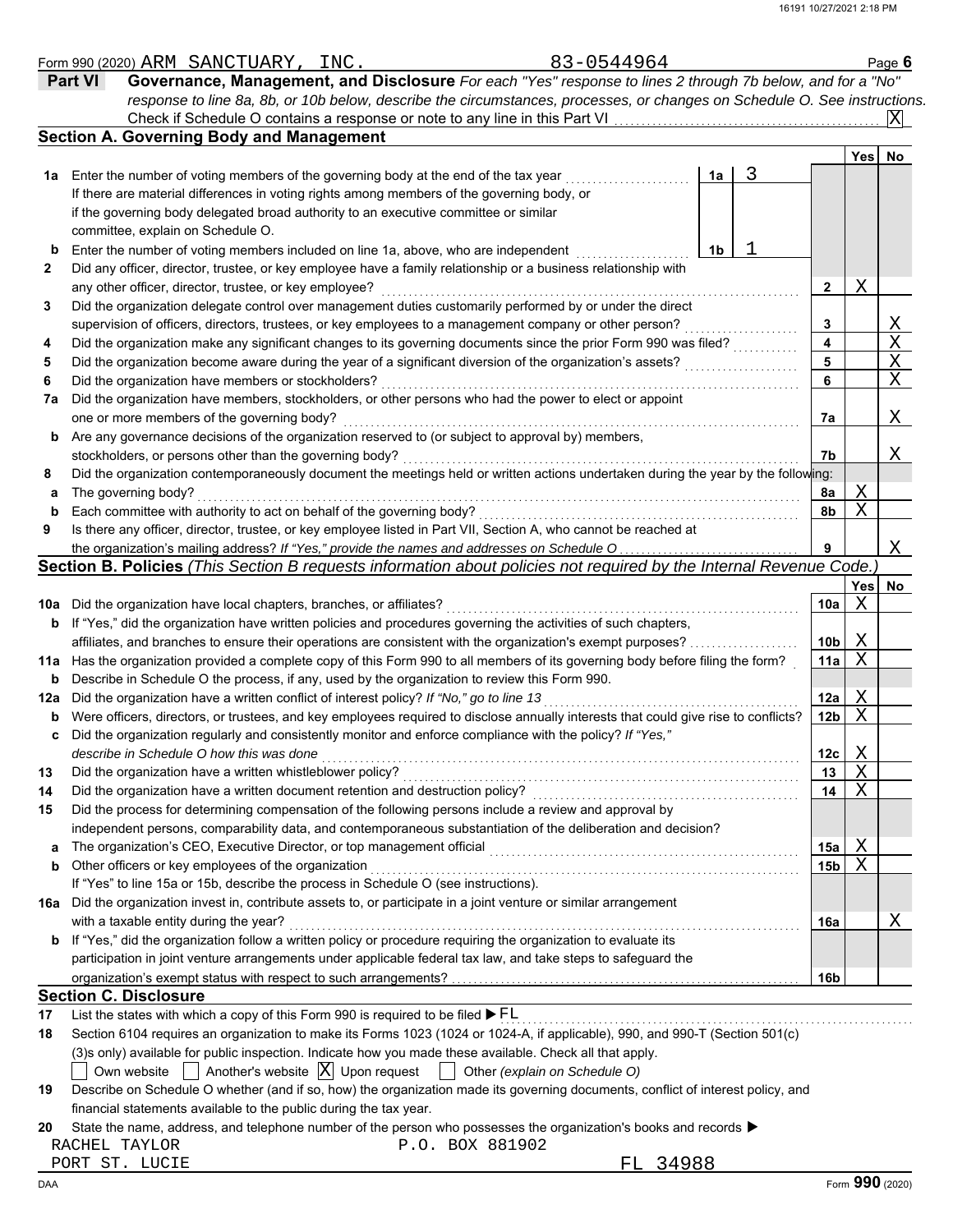| Form 990 (2020) ARM SANCTUARY, INC.                                                                                                                                                                                         | 83-0544964 | Page 7 |  |  |  |  |  |  |  |
|-----------------------------------------------------------------------------------------------------------------------------------------------------------------------------------------------------------------------------|------------|--------|--|--|--|--|--|--|--|
| Part VII Compensation of Officers, Directors, Trustees, Key Employees, Highest Compensated Employees, and                                                                                                                   |            |        |  |  |  |  |  |  |  |
| <b>Independent Contractors</b>                                                                                                                                                                                              |            |        |  |  |  |  |  |  |  |
| Check if Schedule O contains a response or note to any line in this Part VII                                                                                                                                                |            |        |  |  |  |  |  |  |  |
| Officers, Directors, Trustees, Key Employees, and Highest Compensated Employees<br><b>Section A.</b>                                                                                                                        |            |        |  |  |  |  |  |  |  |
| 1a Complete this table for all persons required to be listed. Report compensation for the calendar year ending with or within the<br>organization's tax year.                                                               |            |        |  |  |  |  |  |  |  |
| • List all of the organization's current officers, directors, trustees (whether individuals or organizations), regardless of amount of<br>compensation. Enter -0- in columns (D), (E), and (F) if no compensation was paid. |            |        |  |  |  |  |  |  |  |

List all of the organization's **current** key employees, if any. See instructions for definition of "key employee."

List the organization's five **current** highest compensated employees (other than an officer, director, trustee, or key employee) **•**

who received reportable compensation (Box 5 of Form W-2 and/or Box 7 of Form 1099-MISC) of more than \$100,000 from the organization and any related organizations. **•**

List all of the organization's **former** officers, key employees, and highest compensated employees who received more than • List all of the organization's **former** officers, key employees, and highest compensate \$100,000 of reportable compensation from the organization and any related organizations.

List all of the organization's **former directors or trustees** that received, in the capacity as a former director or trustee of the • List all of the organization's **former directors or trustees** that received, in the capacity as a former director organization, more than \$10,000 of reportable compensation from the organization and any related organizat See instructions for the order in which to list the persons above.

Check this box if neither the organization nor any related organization compensated any current officer, director, or trustee.

| (A)<br>Name and title               | (B)<br>Average<br>hours<br>per week<br>(list any               |                                   |                       | Position | (C)          | (do not check more than one<br>box, unless person is both an<br>officer and a director/trustee) |        | (D)<br>Reportable<br>compensation<br>from the<br>organization<br>(W-2/1099-MISC) | (E)<br>Reportable<br>compensation<br>from related<br>organizations<br>(W-2/1099-MISC) | (F)<br>Estimated amount<br>of other<br>compensation<br>from the |  |
|-------------------------------------|----------------------------------------------------------------|-----------------------------------|-----------------------|----------|--------------|-------------------------------------------------------------------------------------------------|--------|----------------------------------------------------------------------------------|---------------------------------------------------------------------------------------|-----------------------------------------------------------------|--|
|                                     | hours for<br>related<br>organizations<br>below<br>dotted line) | Individual trustee<br>or director | Institutional trustee | Officer  | Key employee | Highest compensated<br>employee                                                                 | Former |                                                                                  |                                                                                       | organization and<br>related organizations                       |  |
| (1) RACHEL TAYLOR<br>VICE PRESIDENT | 50.00<br>0.00                                                  | $\mathbf X$                       |                       | X        |              |                                                                                                 |        | 19,800                                                                           | $\overline{0}$                                                                        | $\mathbf 0$                                                     |  |
| (2) RICHARD COUTO                   | 20.00                                                          |                                   |                       |          |              |                                                                                                 |        |                                                                                  |                                                                                       |                                                                 |  |
| PRESIDENT<br>(3) HEIDI THOMAS       | 0.00<br>0.00                                                   | $\mathbf X$                       |                       | X        |              |                                                                                                 |        | 0                                                                                | 0                                                                                     | $\overline{0}$                                                  |  |
| TREASURER<br>(4)                    | 0.00                                                           | Χ                                 |                       | Χ        |              |                                                                                                 |        | 0                                                                                | $\mathbf 0$                                                                           | 0                                                               |  |
| (5)                                 |                                                                |                                   |                       |          |              |                                                                                                 |        |                                                                                  |                                                                                       |                                                                 |  |
|                                     |                                                                |                                   |                       |          |              |                                                                                                 |        |                                                                                  |                                                                                       |                                                                 |  |
| (6)                                 |                                                                |                                   |                       |          |              |                                                                                                 |        |                                                                                  |                                                                                       |                                                                 |  |
| (7)                                 |                                                                |                                   |                       |          |              |                                                                                                 |        |                                                                                  |                                                                                       |                                                                 |  |
| (8)                                 |                                                                |                                   |                       |          |              |                                                                                                 |        |                                                                                  |                                                                                       |                                                                 |  |
| (9)                                 |                                                                |                                   |                       |          |              |                                                                                                 |        |                                                                                  |                                                                                       |                                                                 |  |
| (10)                                |                                                                |                                   |                       |          |              |                                                                                                 |        |                                                                                  |                                                                                       |                                                                 |  |
| (11)                                |                                                                |                                   |                       |          |              |                                                                                                 |        |                                                                                  |                                                                                       |                                                                 |  |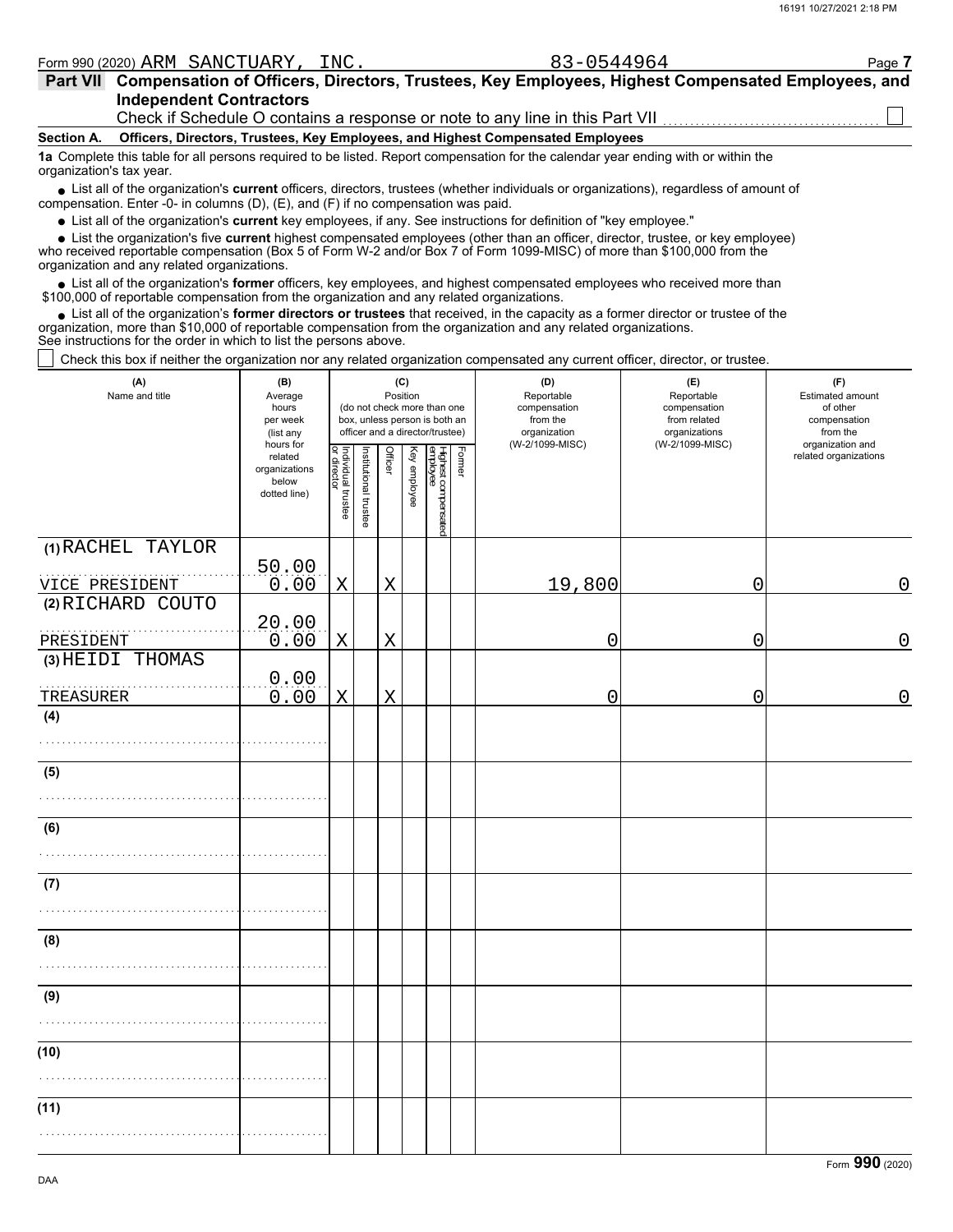| Form 990 (2020) ARM SANCTUARY,                                                                                                                                                                                                                                                                                                                                                                                                                                                                                                                                                                                                                                                                                               |                                                                | INC.                              |                      |         |                 |                                                                                                 |        | 83-0544964                                                    |                                                                                                                                  | Page 8                                                          |
|------------------------------------------------------------------------------------------------------------------------------------------------------------------------------------------------------------------------------------------------------------------------------------------------------------------------------------------------------------------------------------------------------------------------------------------------------------------------------------------------------------------------------------------------------------------------------------------------------------------------------------------------------------------------------------------------------------------------------|----------------------------------------------------------------|-----------------------------------|----------------------|---------|-----------------|-------------------------------------------------------------------------------------------------|--------|---------------------------------------------------------------|----------------------------------------------------------------------------------------------------------------------------------|-----------------------------------------------------------------|
| <b>Part VII</b>                                                                                                                                                                                                                                                                                                                                                                                                                                                                                                                                                                                                                                                                                                              |                                                                |                                   |                      |         |                 |                                                                                                 |        |                                                               | Section A. Officers, Directors, Trustees, Key Employees, and Highest Compensated Employees (continued)                           |                                                                 |
| (A)<br>Name and title                                                                                                                                                                                                                                                                                                                                                                                                                                                                                                                                                                                                                                                                                                        | (B)<br>Average<br>hours<br>per week<br>(list any               |                                   |                      |         | (C)<br>Position | (do not check more than one<br>box, unless person is both an<br>officer and a director/trustee) |        | (D)<br>Reportable<br>compensation<br>from the<br>organization | (E)<br>Reportable<br>compensation<br>from related<br>organizations                                                               | (F)<br>Estimated amount<br>of other<br>compensation<br>from the |
|                                                                                                                                                                                                                                                                                                                                                                                                                                                                                                                                                                                                                                                                                                                              | hours for<br>related<br>organizations<br>below<br>dotted line) | Individual trustee<br>or director | nstitutional trustee | Officer | Key employee    | Highest compensatec<br>employee                                                                 | Former | (W-2/1099-MISC)                                               | (W-2/1099-MISC)                                                                                                                  | organization and<br>related organizations                       |
|                                                                                                                                                                                                                                                                                                                                                                                                                                                                                                                                                                                                                                                                                                                              |                                                                |                                   |                      |         |                 |                                                                                                 |        |                                                               |                                                                                                                                  |                                                                 |
|                                                                                                                                                                                                                                                                                                                                                                                                                                                                                                                                                                                                                                                                                                                              |                                                                |                                   |                      |         |                 |                                                                                                 |        |                                                               |                                                                                                                                  |                                                                 |
|                                                                                                                                                                                                                                                                                                                                                                                                                                                                                                                                                                                                                                                                                                                              |                                                                |                                   |                      |         |                 |                                                                                                 |        |                                                               |                                                                                                                                  |                                                                 |
|                                                                                                                                                                                                                                                                                                                                                                                                                                                                                                                                                                                                                                                                                                                              |                                                                |                                   |                      |         |                 |                                                                                                 |        |                                                               |                                                                                                                                  |                                                                 |
|                                                                                                                                                                                                                                                                                                                                                                                                                                                                                                                                                                                                                                                                                                                              |                                                                |                                   |                      |         |                 |                                                                                                 |        |                                                               |                                                                                                                                  |                                                                 |
|                                                                                                                                                                                                                                                                                                                                                                                                                                                                                                                                                                                                                                                                                                                              |                                                                |                                   |                      |         |                 |                                                                                                 |        |                                                               |                                                                                                                                  |                                                                 |
|                                                                                                                                                                                                                                                                                                                                                                                                                                                                                                                                                                                                                                                                                                                              |                                                                |                                   |                      |         |                 |                                                                                                 |        |                                                               |                                                                                                                                  |                                                                 |
|                                                                                                                                                                                                                                                                                                                                                                                                                                                                                                                                                                                                                                                                                                                              |                                                                |                                   |                      |         |                 |                                                                                                 |        |                                                               |                                                                                                                                  |                                                                 |
| 1b Subtotal<br><b>Total from continuation sheets to Part VII, Section A. Conservation</b>                                                                                                                                                                                                                                                                                                                                                                                                                                                                                                                                                                                                                                    |                                                                |                                   |                      |         |                 |                                                                                                 |        | 19,800                                                        |                                                                                                                                  |                                                                 |
| Total number of individuals (including but not limited to those listed above) who received more than \$100,000 of<br>$\mathbf{2}$<br>reportable compensation from the organization $\blacktriangleright$ 0                                                                                                                                                                                                                                                                                                                                                                                                                                                                                                                   |                                                                |                                   |                      |         |                 |                                                                                                 |        | <u> 19,800 </u>                                               |                                                                                                                                  |                                                                 |
| Did the organization list any former officer, director, trustee, key employee, or highest compensated<br>3<br>employee on line 1a? If "Yes," complete Schedule J for such individual<br>employee on line 1a? If "Yes," complete Schedule J for such individual<br>For any individual listed on line 1a, is the sum of reportable compensation and other compensation from the<br>4<br>organization and related organizations greater than \$150,000? If "Yes," complete Schedule J for such<br>individual<br>Did any person listed on line 1a receive or accrue compensation from any unrelated organization or individual<br>5<br>for services rendered to the organization? If "Yes," complete Schedule J for such person. |                                                                |                                   |                      |         |                 |                                                                                                 |        |                                                               |                                                                                                                                  | <b>Yes</b><br>No<br>Χ<br>3<br>Χ<br>4<br>X<br>5                  |
| <b>Section B. Independent Contractors</b><br>Complete this table for your five highest compensated independent contractors that received more than \$100,000 of<br>1                                                                                                                                                                                                                                                                                                                                                                                                                                                                                                                                                         |                                                                |                                   |                      |         |                 |                                                                                                 |        |                                                               |                                                                                                                                  |                                                                 |
|                                                                                                                                                                                                                                                                                                                                                                                                                                                                                                                                                                                                                                                                                                                              |                                                                |                                   |                      |         |                 |                                                                                                 |        |                                                               | compensation from the organization. Report compensation for the calendar year ending with or within the organization's tax year. |                                                                 |
|                                                                                                                                                                                                                                                                                                                                                                                                                                                                                                                                                                                                                                                                                                                              | (A)<br>Name and business address                               |                                   |                      |         |                 |                                                                                                 |        |                                                               | (B)<br>Description of services                                                                                                   | (C)<br>Compensation                                             |
|                                                                                                                                                                                                                                                                                                                                                                                                                                                                                                                                                                                                                                                                                                                              |                                                                |                                   |                      |         |                 |                                                                                                 |        |                                                               |                                                                                                                                  |                                                                 |
|                                                                                                                                                                                                                                                                                                                                                                                                                                                                                                                                                                                                                                                                                                                              |                                                                |                                   |                      |         |                 |                                                                                                 |        |                                                               |                                                                                                                                  |                                                                 |
| Total number of independent contractors (including but not limited to those listed above) who<br>2                                                                                                                                                                                                                                                                                                                                                                                                                                                                                                                                                                                                                           |                                                                |                                   |                      |         |                 |                                                                                                 |        |                                                               |                                                                                                                                  |                                                                 |
| received more than \$100,000 of compensation from the organization ▶                                                                                                                                                                                                                                                                                                                                                                                                                                                                                                                                                                                                                                                         |                                                                |                                   |                      |         |                 |                                                                                                 |        |                                                               | 0                                                                                                                                |                                                                 |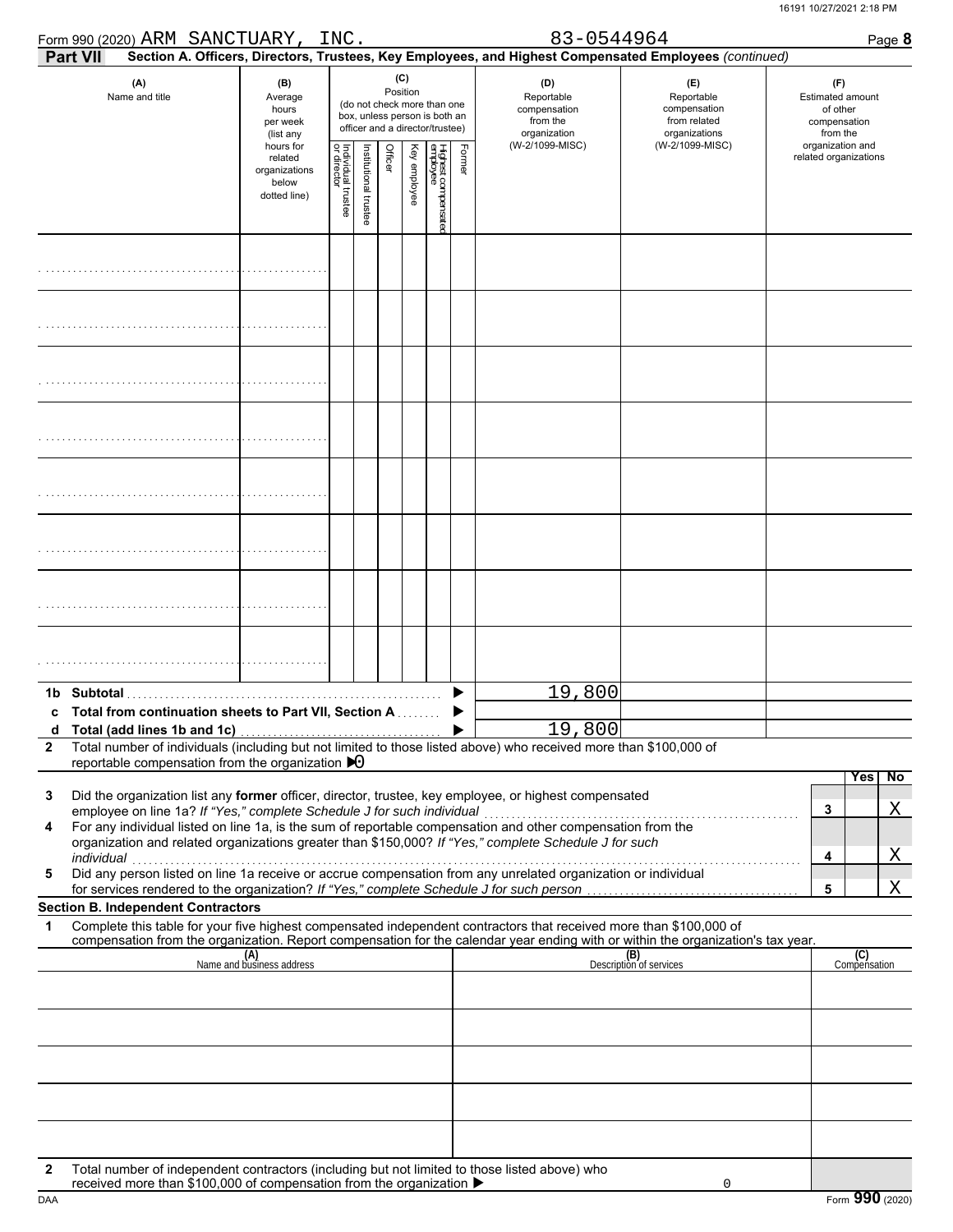DAA

Form **990** (2020)

|                                                                  |                  |                                                                                                     |    | Form 990 (2020) ARM SANCTUARY, INC. |                 |                                 |                      | 83-0544964                                   |                                                 | Page 9                                                        |
|------------------------------------------------------------------|------------------|-----------------------------------------------------------------------------------------------------|----|-------------------------------------|-----------------|---------------------------------|----------------------|----------------------------------------------|-------------------------------------------------|---------------------------------------------------------------|
|                                                                  | <b>Part VIII</b> |                                                                                                     |    | <b>Statement of Revenue</b>         |                 |                                 |                      |                                              |                                                 |                                                               |
|                                                                  |                  |                                                                                                     |    |                                     |                 |                                 | (A)<br>Total revenue | (B)<br>Related or exempt<br>function revenue | $\overline{C}$<br>Unrelated<br>business revenue | (D)<br>Revenue excluded<br>from tax under<br>sections 512-514 |
| <b>Contributions, Gifts, Grants</b><br>and Other Similar Amounts |                  | 1a Federated campaigns                                                                              |    |                                     | 1a              |                                 |                      |                                              |                                                 |                                                               |
|                                                                  |                  | <b>b</b> Membership dues                                                                            |    | .                                   | 1b              |                                 |                      |                                              |                                                 |                                                               |
|                                                                  |                  | c Fundraising events                                                                                |    |                                     | 1 <sub>c</sub>  |                                 |                      |                                              |                                                 |                                                               |
|                                                                  |                  | d Related organizations                                                                             |    | .                                   | 1 <sub>d</sub>  |                                 |                      |                                              |                                                 |                                                               |
|                                                                  |                  | e Government grants (contributions)<br>                                                             |    |                                     | 1e              |                                 |                      |                                              |                                                 |                                                               |
|                                                                  |                  | f All other contributions, gifts, grants,<br>and similar amounts not included above                 |    |                                     | 1f              |                                 |                      |                                              |                                                 |                                                               |
|                                                                  |                  | g Noncash contributions included in lines 1a-1f.                                                    |    |                                     | $1g$ \$         |                                 |                      |                                              |                                                 |                                                               |
|                                                                  |                  |                                                                                                     |    |                                     |                 |                                 |                      |                                              |                                                 |                                                               |
|                                                                  |                  |                                                                                                     |    |                                     |                 | <b>Business Code</b>            |                      |                                              |                                                 |                                                               |
| Program Service<br>Revenue                                       | 2a               |                                                                                                     |    |                                     |                 |                                 |                      |                                              |                                                 |                                                               |
|                                                                  | b                |                                                                                                     |    |                                     |                 |                                 |                      |                                              |                                                 |                                                               |
|                                                                  | C<br>d           |                                                                                                     |    |                                     |                 |                                 |                      |                                              |                                                 |                                                               |
|                                                                  |                  |                                                                                                     |    |                                     |                 |                                 |                      |                                              |                                                 |                                                               |
|                                                                  |                  | f All other program service revenue [11] [11] All other program service revenue [11] [11] All other |    |                                     |                 |                                 |                      |                                              |                                                 |                                                               |
|                                                                  |                  |                                                                                                     |    |                                     |                 |                                 |                      |                                              |                                                 |                                                               |
|                                                                  | 3                | Investment income (including dividends, interest, and                                               |    |                                     |                 |                                 |                      |                                              |                                                 |                                                               |
|                                                                  |                  |                                                                                                     |    |                                     |                 |                                 |                      |                                              |                                                 |                                                               |
|                                                                  | 4                | Income from investment of tax-exempt bond proceeds                                                  |    |                                     |                 |                                 |                      |                                              |                                                 |                                                               |
|                                                                  | 5                |                                                                                                     |    |                                     |                 |                                 |                      |                                              |                                                 |                                                               |
|                                                                  |                  |                                                                                                     |    | (i) Real                            |                 | (ii) Personal                   |                      |                                              |                                                 |                                                               |
|                                                                  |                  | <b>6a</b> Gross rents                                                                               | 6a |                                     |                 |                                 |                      |                                              |                                                 |                                                               |
|                                                                  |                  | <b>b</b> Less: rental expenses                                                                      | 6b |                                     |                 |                                 |                      |                                              |                                                 |                                                               |
|                                                                  |                  | <b>c</b> Rental inc. or (loss)                                                                      | 6c |                                     |                 |                                 |                      |                                              |                                                 |                                                               |
|                                                                  |                  | <b>d</b> Net rental income or (loss)<br><b>7a</b> Gross amount from                                 |    |                                     |                 |                                 |                      |                                              |                                                 |                                                               |
|                                                                  |                  | sales of assets                                                                                     |    | (i) Securities                      |                 | (ii) Other                      |                      |                                              |                                                 |                                                               |
|                                                                  |                  | other than inventory                                                                                | 7а |                                     |                 | 35,131                          |                      |                                              |                                                 |                                                               |
|                                                                  |                  | <b>b</b> Less: cost or other                                                                        |    |                                     |                 |                                 |                      |                                              |                                                 |                                                               |
| Revenue                                                          |                  | basis and sales exps.                                                                               | 7b |                                     |                 | 23,240                          |                      |                                              |                                                 |                                                               |
|                                                                  |                  | c Gain or (loss)                                                                                    | 7c |                                     |                 | 11,891<br>$\blacktriangleright$ |                      | 11,891                                       |                                                 |                                                               |
| Othe                                                             |                  | d Net gain or (loss)<br>8a Gross income from fundraising events                                     |    |                                     |                 |                                 | 11,891               |                                              |                                                 |                                                               |
|                                                                  |                  | (not including $$$                                                                                  |    |                                     |                 |                                 |                      |                                              |                                                 |                                                               |
|                                                                  |                  | of contributions reported on line 1c).                                                              |    | .                                   |                 |                                 |                      |                                              |                                                 |                                                               |
|                                                                  |                  | See Part IV, line 18                                                                                |    |                                     | 8a              |                                 |                      |                                              |                                                 |                                                               |
|                                                                  |                  | <b>b</b> Less: direct expenses                                                                      |    |                                     | 8b              |                                 |                      |                                              |                                                 |                                                               |
|                                                                  |                  | c Net income or (loss) from fundraising events                                                      |    |                                     |                 |                                 |                      |                                              |                                                 |                                                               |
|                                                                  |                  | 9a Gross income from gaming activities.                                                             |    |                                     |                 |                                 |                      |                                              |                                                 |                                                               |
|                                                                  |                  | See Part IV, line 19                                                                                |    | .                                   | 9a              |                                 |                      |                                              |                                                 |                                                               |
|                                                                  |                  | <b>b</b> Less: direct expenses                                                                      |    |                                     | 9 <sub>b</sub>  |                                 |                      |                                              |                                                 |                                                               |
|                                                                  |                  | c Net income or (loss) from gaming activities                                                       |    |                                     |                 |                                 |                      |                                              |                                                 |                                                               |
|                                                                  |                  | 10a Gross sales of inventory, less                                                                  |    |                                     |                 |                                 |                      |                                              |                                                 |                                                               |
|                                                                  |                  | returns and allowances                                                                              |    | se se seu                           | 10a             |                                 |                      |                                              |                                                 |                                                               |
|                                                                  |                  | <b>b</b> Less: cost of goods sold                                                                   |    |                                     | 10 <sub>b</sub> |                                 |                      |                                              |                                                 |                                                               |
|                                                                  |                  | c Net income or (loss) from sales of inventory                                                      |    |                                     |                 |                                 |                      |                                              |                                                 |                                                               |
|                                                                  |                  |                                                                                                     |    |                                     |                 | <b>Business Code</b>            |                      |                                              |                                                 |                                                               |
|                                                                  | 11a              | RENTAL INCOME                                                                                       |    |                                     |                 |                                 | 96,000               | 96,000                                       |                                                 |                                                               |
|                                                                  | b                |                                                                                                     |    |                                     |                 |                                 | 2,007                | 2,007                                        |                                                 |                                                               |
| Miscellaneous<br>Revenue                                         |                  |                                                                                                     |    |                                     |                 |                                 |                      |                                              |                                                 |                                                               |
|                                                                  |                  |                                                                                                     |    |                                     |                 | $\blacktriangleright$           | 98,007               |                                              |                                                 |                                                               |
|                                                                  |                  |                                                                                                     |    |                                     |                 |                                 | 109,898              | 109,898                                      | $\mathsf{O}\xspace$                             | $\Omega$                                                      |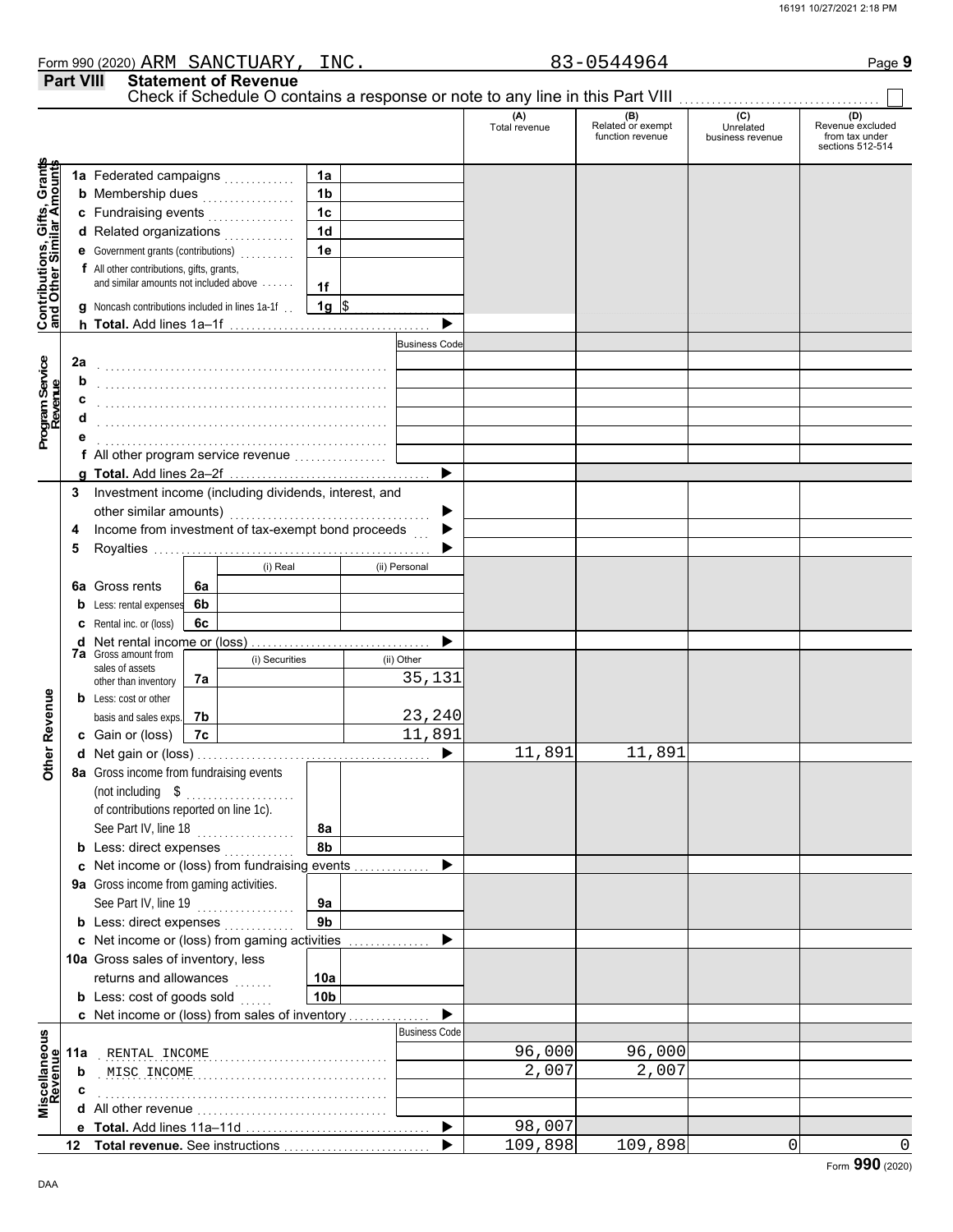### *Section 501(c)(3) and 501(c)(4) organizations must complete all columns. All other organizations must complete column (A). Do not include amounts reported on lines 6b, 7b, 8b, 9b, and 10b of Part VIII.* **1 2 3 4 5 6 7 8 9 10 11 a** Management .............................. **b** Legal **c** Accounting . . . . . . . . . . . . . . . . . . . . . . . . . . . . . . . . **d** Lobbying . . . . . . . . . . . . . . . . . . . . . . . . . . . . . . . . . . . **e f g** Other. (If line 11g amount exceeds 10% of line 25, column **12** Advertising and promotion **. . . . . . . . . . . .** . . **13 14 15 16 17 18 19 20 21 22 23 24 a b c d e** All other expenses . . . . . . . . . . . . . . . . . . . . . . . . **25 Total functional expenses.** Add lines 1 through 24e . . . **26** Grants and other assistance to domestic organizations and domestic governments. See Part IV, line 21 . . . . . . . . Grants and other assistance to domestic individuals. See Part IV, line 22 Grants and other assistance to foreign organizations, foreign governments, and foreign individuals. See Part IV, lines 15 and 16 . . . . . . . . Benefits paid to or for members . . . . . . . . . . Compensation of current officers, directors, trustees, and key employees . . . . . . . Compensation not included above to disqualified persons (as defined under section 4958(f)(1)) and persons described in section 4958(c)(3)(B) Other salaries and wages .................. Pension plan accruals and contributions (include section 401(k) and 403(b) employer contributions) Other employee benefits ................... Payroll taxes . . . . . . . . . . . . . . . . . . . . . . . . . . . . . . Fees for services (nonemployees): Legal . . . . . . . . . . . . . . . . . . . . . . . . . . . . . . . . . . . . . . Professional fundraising services. See Part IV, line 17 Investment management fees ............. Office expenses . . . . . . . . . . . . . . . . . . . . . . . . . . . Information technology . . . . . . . . . . . . . . . . . . . . Royalties . . . . . . . . . . . . . . . . . . . . . . . . . . . . . . . . . . Occupancy . . . . . . . . . . . . . . . . . . . . . . . . . . . . . . . . Travel . . . . . . . . . . . . . . . . . . . . . . . . . . . . . . . . . . . . . . Payments of travel or entertainment expenses for any federal, state, or local public officials Conferences, conventions, and meetings . Interest . . . . . . . . . . . . . . . . . . . . . . . . . . . . . . . . . . . . Payments to affiliates ....................... Depreciation, depletion, and amortization . Insurance . . . . . . . . . . . . . . . . . . . . . . . . . . . . . . . . . . Other expenses. Itemize expenses not covered above (List miscellaneous expenses on line 24e. If line 24e amount exceeds 10% of line 25, column (A) amount, list line 24e expenses on Schedule O.) fundraising solicitation. Check here  $\blacktriangleright$  | if organization reported in column (B) joint costs from a combined educational campaign and following SOP 98-2 (ASC 958-720) **(A) (B)** (B) (B) (C) (C) (A) (D)<br>Total expenses Program service Management and Fundrai expenses and general expenses (D)<br>Fundraising expenses . . . . . . . . . . . . . . . . . . . . . . . . . . . . . . . . . . . . . . . . . . . . . FEED AND SUPPLEMENTS 65,504 65,504 . . . . . . . . . . . . . . . . . . . . . . . . . . . . . . . . . . . . . . . . . . . . . VETS & MEDICATIONS 33,147 33,147 . . . . . . . . . . . . . . . . . . . . . . . . . . . . . . . . . . . . . . . . . . . . . AUTOS AND TRUCKS 23,832 23,832 . . . . . . . . . . . . . . . . . . . . . . . . . . . . . . . . . . . . . . . . . . . . . TAXES & LICENSES 7,557 7,557 Check if Schedule O contains a response or note to any line in this Part IX **Joint costs.** Complete this line only if the (A) amount, list line 11g expenses on Schedule O.) . . . . . . 19,800 19,800 120,251 120,251 9,231 7,716 1,515 3,007 3,007 759 759 37,586 37,586 88,591 88,591 11,655 11,309 346 420,920 387,936 32,984 0

**Part IX Statement of Functional Expenses**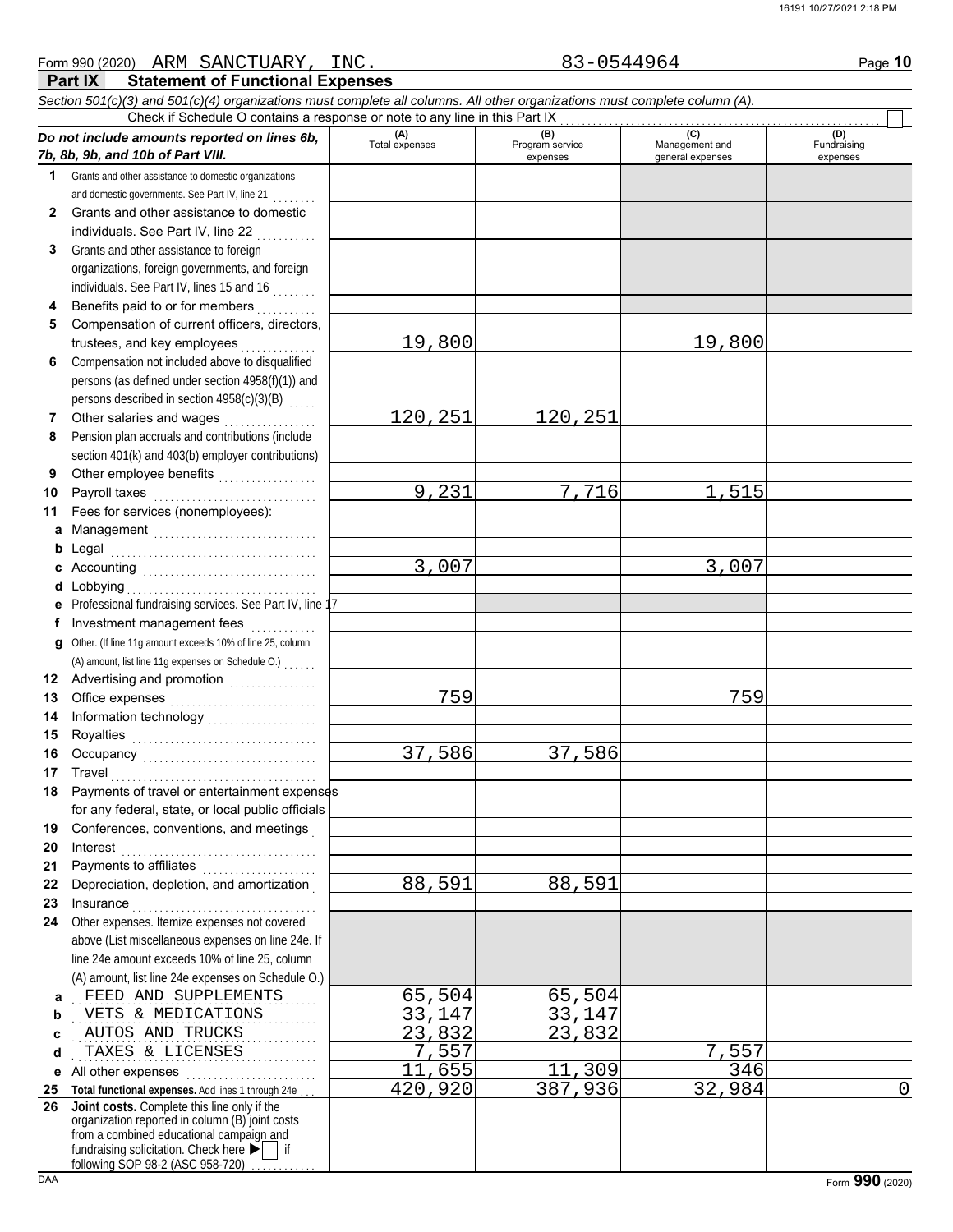| Form 990 (2020) | SANCTUARY<br>ARM     | INC. | 3-0544964 | Page 11 |
|-----------------|----------------------|------|-----------|---------|
| Part X          | <b>Balance Sheet</b> |      |           |         |

|                   |    | Check if Schedule O contains a response or note to any line in this Part X   |                             |                          |                |                    |
|-------------------|----|------------------------------------------------------------------------------|-----------------------------|--------------------------|----------------|--------------------|
|                   |    |                                                                              |                             | (A)<br>Beginning of year |                | (B)<br>End of year |
|                   | 1  | Cash-non-interest-bearing                                                    |                             |                          | 1              | 84,732             |
|                   | 2  |                                                                              |                             |                          | $\overline{2}$ |                    |
|                   | 3  |                                                                              |                             |                          | 3              |                    |
|                   | 4  | Accounts receivable, net                                                     |                             |                          | 4              |                    |
|                   | 5  | Loans and other receivables from any current or former officer, director,    |                             |                          |                |                    |
|                   |    | trustee, key employee, creator or founder, substantial contributor, or 35%   |                             |                          |                |                    |
|                   |    | controlled entity or family member of any of these persons                   |                             |                          | 5              |                    |
|                   | 6  | Loans and other receivables from other disqualified persons (as defined      |                             |                          |                |                    |
|                   |    | under section 4958(f)(1)), and persons described in section 4958(c)(3)(B)    |                             |                          | 6              |                    |
| Assets            | 7  |                                                                              |                             |                          | $\overline{7}$ |                    |
|                   | 8  | Inventories for sale or use                                                  |                             |                          | 8              |                    |
|                   | 9  | Prepaid expenses and deferred charges                                        |                             |                          | 9              |                    |
|                   |    | 10a Land, buildings, and equipment: cost or other                            |                             |                          |                |                    |
|                   |    |                                                                              | $\frac{1,832,025}{321,958}$ |                          |                |                    |
|                   |    | <b>b</b> Less: accumulated depreciation<br>.                                 |                             | 10 <sub>c</sub>          | 1,510,067      |                    |
|                   | 11 | Investments-publicly traded securities                                       |                             | 11                       |                |                    |
|                   | 12 |                                                                              |                             |                          | 12             |                    |
|                   | 13 |                                                                              |                             | 13                       |                |                    |
|                   | 14 | Intangible assets                                                            |                             | 14                       |                |                    |
|                   | 15 | Other assets. See Part IV, line 11                                           |                             | 15                       | 53,983         |                    |
|                   | 16 |                                                                              |                             | 0                        | 16             | 1,648,782          |
|                   | 17 |                                                                              |                             |                          | 17             | 3,003              |
|                   | 18 | Grants payable                                                               |                             | 18                       |                |                    |
|                   | 19 | Deferred revenue                                                             |                             | 19                       |                |                    |
|                   | 20 | Tax-exempt bond liabilities                                                  |                             |                          | 20             |                    |
|                   | 21 | Escrow or custodial account liability. Complete Part IV of Schedule D        |                             |                          | 21             |                    |
|                   | 22 | Loans and other payables to any current or former officer, director,         |                             |                          |                |                    |
| Liabilities       |    | trustee, key employee, creator or founder, substantial contributor, or 35%   |                             |                          |                |                    |
|                   |    | controlled entity or family member of any of these persons                   |                             |                          | 22             |                    |
|                   | 23 |                                                                              |                             |                          | 23             |                    |
|                   | 24 | Unsecured notes and loans payable to unrelated third parties                 | .                           |                          | 24             |                    |
|                   | 25 | Other liabilities (including federal income tax, payables to related third   |                             |                          |                |                    |
|                   |    | parties, and other liabilities not included on lines 17-24). Complete Part X |                             |                          |                |                    |
|                   |    |                                                                              |                             |                          | 25             | 715,346            |
|                   | 26 | Total liabilities. Add lines 17 through 25                                   |                             | 0                        | 26             | 718,349            |
|                   |    | Organizations that follow FASB ASC 958, check here $ X $                     |                             |                          |                |                    |
|                   |    | and complete lines 27, 28, 32, and 33.                                       |                             |                          |                |                    |
|                   | 27 | Net assets without donor restrictions                                        |                             |                          | 27             | 930,433            |
|                   | 28 | Net assets with donor restrictions                                           |                             |                          | 28             |                    |
| or Fund Balances  |    | Organizations that do not follow FASB ASC 958, check here ▶                  |                             |                          |                |                    |
|                   |    | and complete lines 29 through 33.                                            |                             |                          |                |                    |
|                   | 29 | Capital stock or trust principal, or current funds                           |                             |                          | 29             |                    |
| <b>Net Assets</b> | 30 | Paid-in or capital surplus, or land, building, or equipment fund             |                             |                          | 30             |                    |
|                   | 31 | Retained earnings, endowment, accumulated income, or other funds             |                             |                          | 31             |                    |
|                   | 32 | Total net assets or fund balances                                            |                             | 0                        | 32             | 930,433            |
|                   | 33 |                                                                              |                             | 0                        | 33             | 648,782            |

Form **990** (2020)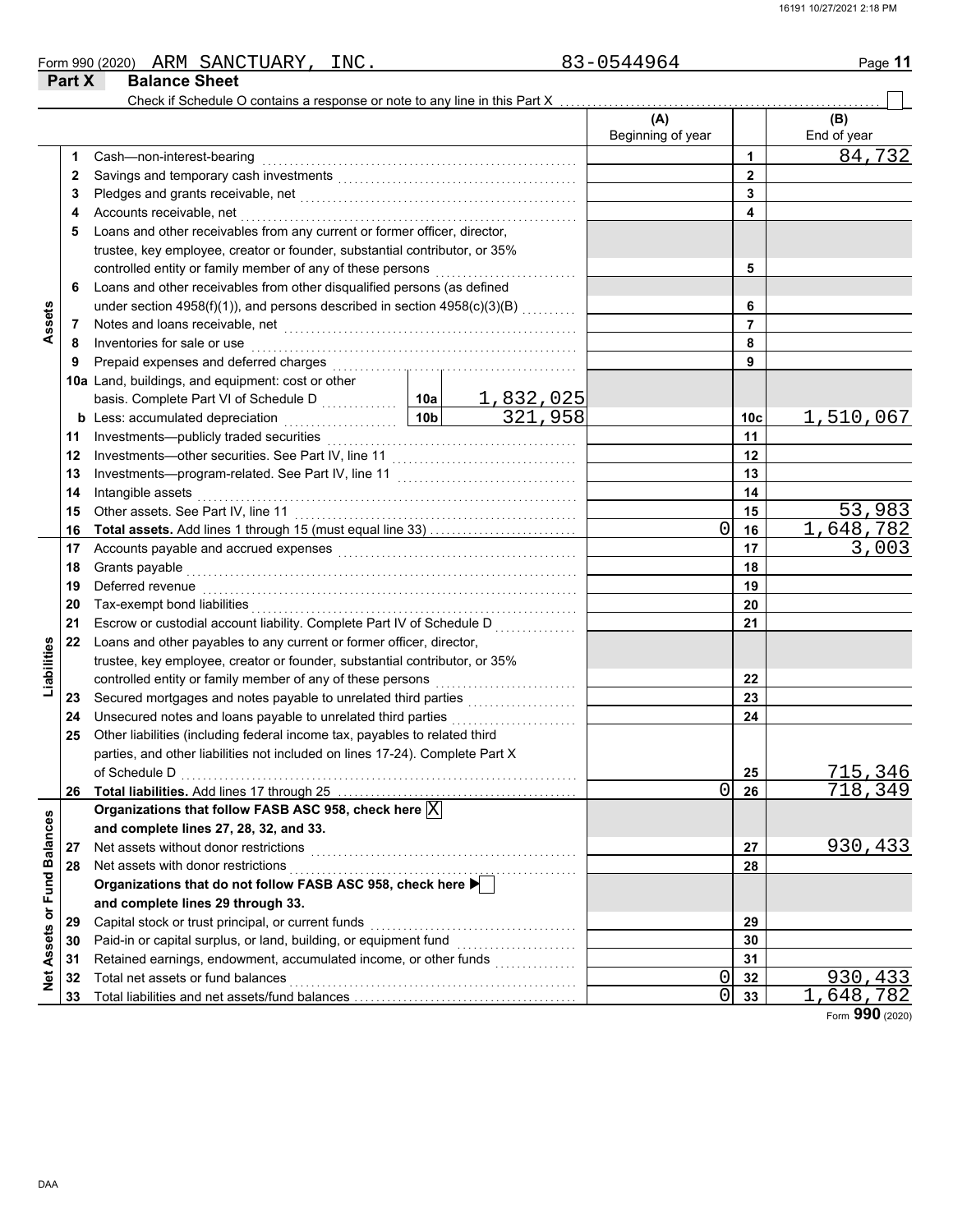|    | 83-0544964<br>Form 990 (2020) ARM SANCTUARY, INC.                                                                                                                                                                              |                         |                |            | Page 12                 |
|----|--------------------------------------------------------------------------------------------------------------------------------------------------------------------------------------------------------------------------------|-------------------------|----------------|------------|-------------------------|
|    | <b>Part XI</b><br><b>Reconciliation of Net Assets</b>                                                                                                                                                                          |                         |                |            |                         |
|    |                                                                                                                                                                                                                                |                         |                |            | $\overline{\mathbf{X}}$ |
| 1  |                                                                                                                                                                                                                                | $\mathbf{1}$            |                |            | 109,898                 |
| 2  |                                                                                                                                                                                                                                | $\overline{2}$          |                |            | 420,920                 |
| 3  | Revenue less expenses. Subtract line 2 from line 1                                                                                                                                                                             | $\overline{\mathbf{3}}$ |                |            | $-311,022$              |
|    | Net assets or fund balances at beginning of year (must equal Part X, line 32, column (A)) [[[[[[[[[[[[[[[[[[[                                                                                                                  | $\overline{\mathbf{4}}$ |                |            |                         |
| 5  | Net unrealized gains (losses) on investments [11] with the content of the content of the content of the content of the content of the content of the content of the content of the content of the content of the content of th | $5\overline{5}$         |                |            |                         |
| 6  |                                                                                                                                                                                                                                | 6                       |                |            |                         |
| 7  | Investment expenses                                                                                                                                                                                                            | $\overline{7}$          |                |            |                         |
| 8  | Prior period adjustments entertainment and the control of the control of the control of the control of the control of the control of the control of the control of the control of the control of the control of the control of | 8                       |                |            |                         |
| 9  |                                                                                                                                                                                                                                | 9                       | 1,241,455      |            |                         |
| 10 | Net assets or fund balances at end of year. Combine lines 3 through 9 (must equal Part X, line                                                                                                                                 |                         |                |            |                         |
|    |                                                                                                                                                                                                                                | 10                      |                |            | 930,433                 |
|    | <b>Financial Statements and Reporting</b><br><b>Part XII</b>                                                                                                                                                                   |                         |                |            |                         |
|    |                                                                                                                                                                                                                                |                         |                |            |                         |
|    |                                                                                                                                                                                                                                |                         |                | <b>Yes</b> | No                      |
| 1  | $ X $ Accrual<br>Accounting method used to prepare the Form 990:     Cash<br>Other                                                                                                                                             |                         |                |            |                         |
|    | If the organization changed its method of accounting from a prior year or checked "Other," explain in                                                                                                                          |                         |                |            |                         |
|    | Schedule O.                                                                                                                                                                                                                    |                         |                |            |                         |
|    | 2a Were the organization's financial statements compiled or reviewed by an independent accountant?                                                                                                                             |                         | 2a             |            | Χ                       |
|    | If "Yes," check a box below to indicate whether the financial statements for the year were compiled or                                                                                                                         |                         |                |            |                         |
|    | reviewed on a separate basis, consolidated basis, or both:                                                                                                                                                                     |                         |                |            |                         |
|    | Separate basis<br><b>Consolidated basis</b><br>Both consolidated and separate basis<br>$\mathcal{L}$                                                                                                                           |                         |                |            |                         |
|    | <b>b</b> Were the organization's financial statements audited by an independent accountant?                                                                                                                                    |                         | 2 <sub>b</sub> | Χ          |                         |
|    | If "Yes," check a box below to indicate whether the financial statements for the year were audited on a                                                                                                                        |                         |                |            |                         |
|    | separate basis, consolidated basis, or both:                                                                                                                                                                                   |                         |                |            |                         |
|    | $ \overline{X} $ Consolidated basis<br>Separate basis<br>Both consolidated and separate basis                                                                                                                                  |                         |                |            |                         |
|    | c If "Yes" to line 2a or 2b, does the organization have a committee that assumes responsibility for oversight of                                                                                                               |                         |                |            |                         |
|    | the audit, review, or compilation of its financial statements and selection of an independent accountant?                                                                                                                      |                         | 2c             | Χ          |                         |
|    | If the organization changed either its oversight process or selection process during the tax year, explain on                                                                                                                  |                         |                |            |                         |
|    | Schedule O.                                                                                                                                                                                                                    |                         |                |            |                         |
|    | 3a As a result of a federal award, was the organization required to undergo an audit or audits as set forth in the                                                                                                             |                         |                |            |                         |
|    | Single Audit Act and OMB Circular A-133?                                                                                                                                                                                       |                         | 3a             |            |                         |
|    | <b>b</b> If "Yes," did the organization undergo the required audit or audits? If the organization did not undergo the                                                                                                          |                         |                |            |                         |
|    | required audit or audits, explain why on Schedule O and describe any steps taken to undergo such audits                                                                                                                        |                         | 3 <sub>b</sub> |            |                         |

Form **990** (2020)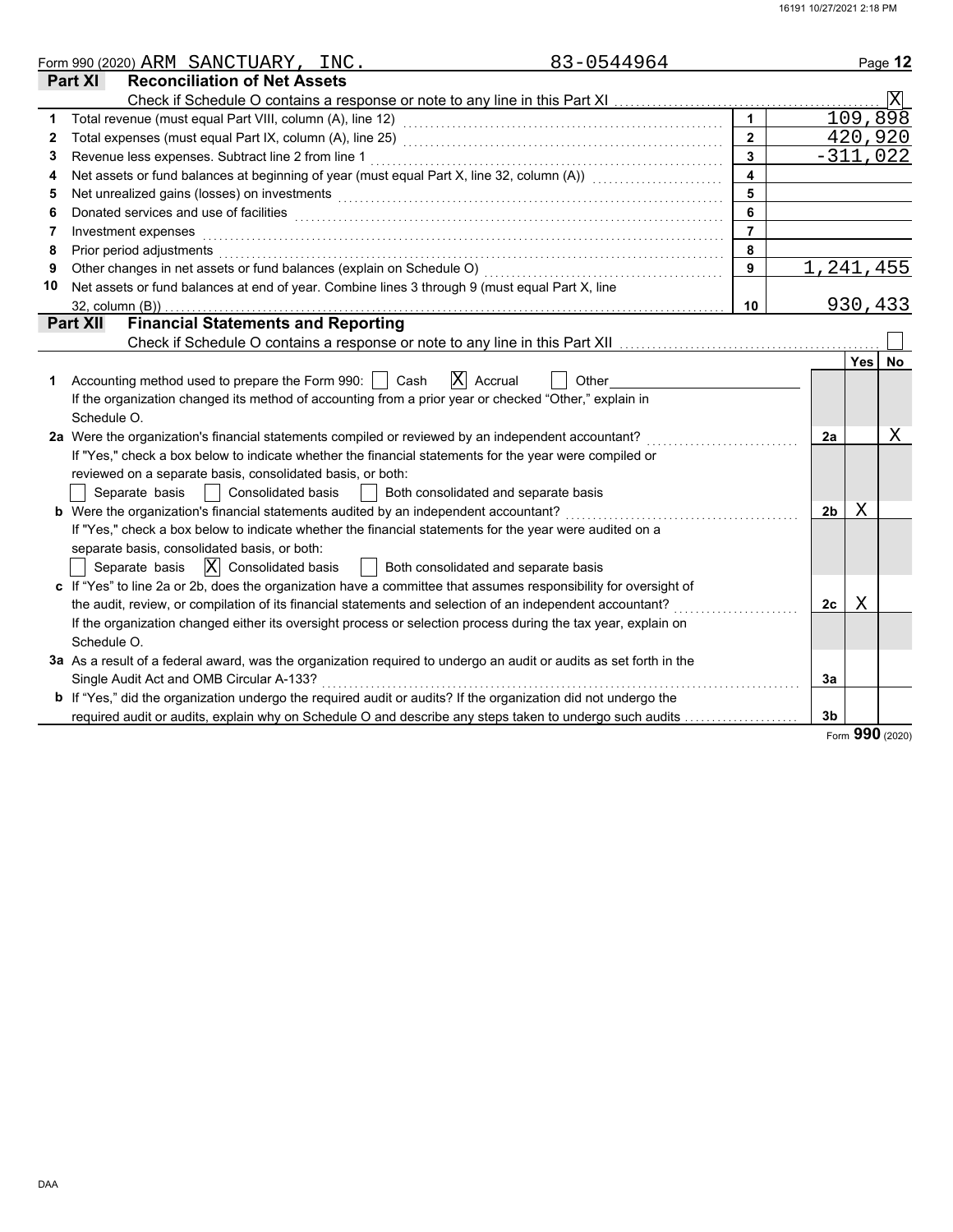| <b>SCHEDULE A</b>                     |                                                            | <b>Public Charity Status and Public Support</b>                                                           |                                                      |                                                                                                                                                                                                                                                                                                                                                                                                    | OMB No. 1545-0047                     |
|---------------------------------------|------------------------------------------------------------|-----------------------------------------------------------------------------------------------------------|------------------------------------------------------|----------------------------------------------------------------------------------------------------------------------------------------------------------------------------------------------------------------------------------------------------------------------------------------------------------------------------------------------------------------------------------------------------|---------------------------------------|
| (Form 990 or 990-EZ)                  |                                                            |                                                                                                           |                                                      | Complete if the organization is a section $501(c)(3)$ organization or a section $4947(a)(1)$ nonexempt charitable trust.                                                                                                                                                                                                                                                                           |                                       |
| Department of the Treasury            |                                                            | Attach to Form 990 or Form 990-EZ.                                                                        |                                                      |                                                                                                                                                                                                                                                                                                                                                                                                    | <b>Open to Public</b>                 |
| Internal Revenue Service              |                                                            | Go to www.irs.gov/Form990 for instructions and the latest information.                                    |                                                      |                                                                                                                                                                                                                                                                                                                                                                                                    | Inspection                            |
| Name of the organization              | ARM SANCTUARY, INC.                                        |                                                                                                           |                                                      | 83-0544964                                                                                                                                                                                                                                                                                                                                                                                         | <b>Employer identification number</b> |
| Part I                                |                                                            |                                                                                                           |                                                      | Reason for Public Charity Status. (All organizations must complete this part.) See instructions.                                                                                                                                                                                                                                                                                                   |                                       |
|                                       |                                                            | The organization is not a private foundation because it is: (For lines 1 through 12, check only one box.) |                                                      |                                                                                                                                                                                                                                                                                                                                                                                                    |                                       |
| 1                                     |                                                            | A church, convention of churches, or association of churches described in section 170(b)(1)(A)(i).        |                                                      |                                                                                                                                                                                                                                                                                                                                                                                                    |                                       |
| 2                                     |                                                            | A school described in section 170(b)(1)(A)(ii). (Attach Schedule E (Form 990 or 990-EZ).)                 |                                                      |                                                                                                                                                                                                                                                                                                                                                                                                    |                                       |
| 3                                     |                                                            | A hospital or a cooperative hospital service organization described in section 170(b)(1)(A)(iii).         |                                                      |                                                                                                                                                                                                                                                                                                                                                                                                    |                                       |
| 4                                     |                                                            |                                                                                                           |                                                      | A medical research organization operated in conjunction with a hospital described in section 170(b)(1)(A)(iii). Enter the hospital's name,                                                                                                                                                                                                                                                         |                                       |
| city, and state:<br>5                 |                                                            |                                                                                                           |                                                      | An organization operated for the benefit of a college or university owned or operated by a governmental unit described in                                                                                                                                                                                                                                                                          |                                       |
|                                       | section 170(b)(1)(A)(iv). (Complete Part II.)              |                                                                                                           |                                                      |                                                                                                                                                                                                                                                                                                                                                                                                    |                                       |
| 6                                     |                                                            | A federal, state, or local government or governmental unit described in section 170(b)(1)(A)(v).          |                                                      |                                                                                                                                                                                                                                                                                                                                                                                                    |                                       |
| 7                                     | described in section 170(b)(1)(A)(vi). (Complete Part II.) |                                                                                                           |                                                      | An organization that normally receives a substantial part of its support from a governmental unit or from the general public                                                                                                                                                                                                                                                                       |                                       |
| 8                                     |                                                            | A community trust described in section 170(b)(1)(A)(vi). (Complete Part II.)                              |                                                      |                                                                                                                                                                                                                                                                                                                                                                                                    |                                       |
| 9<br>university:                      |                                                            |                                                                                                           |                                                      | An agricultural research organization described in section 170(b)(1)(A)(ix) operated in conjunction with a land-grant college<br>or university or a non-land-grant college of agriculture (see instructions). Enter the name, city, and state of the college or                                                                                                                                    |                                       |
| $ {\rm X} $<br>10                     |                                                            |                                                                                                           |                                                      | An organization that normally receives: (1) more than 33 1/3% of its support from contributions, membership fees, and gross<br>receipts from activities related to its exempt functions, subject to certain exceptions; and (2) no more than 331/3% of its<br>support from gross investment income and unrelated business taxable income (less section 511 tax) from businesses                    |                                       |
|                                       |                                                            | acquired by the organization after June 30, 1975. See section 509(a)(2). (Complete Part III.)             |                                                      |                                                                                                                                                                                                                                                                                                                                                                                                    |                                       |
| 11                                    |                                                            | An organization organized and operated exclusively to test for public safety. See section 509(a)(4).      |                                                      |                                                                                                                                                                                                                                                                                                                                                                                                    |                                       |
| 12                                    |                                                            |                                                                                                           |                                                      | An organization organized and operated exclusively for the benefit of, to perform the functions of, or to carry out the purposes<br>of one or more publicly supported organizations described in section 509(a)(1) or section 509(a)(2). See section 509(a)(3).<br>Check the box in lines 12a through 12d that describes the type of supporting organization and complete lines 12e, 12f, and 12g. |                                       |
| а                                     |                                                            |                                                                                                           |                                                      | Type I. A supporting organization operated, supervised, or controlled by its supported organization(s), typically by giving                                                                                                                                                                                                                                                                        |                                       |
|                                       |                                                            |                                                                                                           |                                                      | the supported organization(s) the power to regularly appoint or elect a majority of the directors or trustees of the                                                                                                                                                                                                                                                                               |                                       |
|                                       |                                                            | supporting organization. You must complete Part IV, Sections A and B.                                     |                                                      |                                                                                                                                                                                                                                                                                                                                                                                                    |                                       |
| b                                     |                                                            |                                                                                                           |                                                      | Type II. A supporting organization supervised or controlled in connection with its supported organization(s), by having<br>control or management of the supporting organization vested in the same persons that control or manage the supported                                                                                                                                                    |                                       |
|                                       |                                                            | organization(s). You must complete Part IV, Sections A and C.                                             |                                                      |                                                                                                                                                                                                                                                                                                                                                                                                    |                                       |
| c                                     |                                                            | its supported organization(s) (see instructions). You must complete Part IV, Sections A, D, and E.        |                                                      | Type III functionally integrated. A supporting organization operated in connection with, and functionally integrated with,                                                                                                                                                                                                                                                                         |                                       |
| d                                     |                                                            |                                                                                                           |                                                      | Type III non-functionally integrated. A supporting organization operated in connection with its supported organization(s)                                                                                                                                                                                                                                                                          |                                       |
|                                       |                                                            |                                                                                                           |                                                      | that is not functionally integrated. The organization generally must satisfy a distribution requirement and an attentiveness                                                                                                                                                                                                                                                                       |                                       |
|                                       |                                                            | requirement (see instructions). You must complete Part IV, Sections A and D, and Part V.                  |                                                      | Check this box if the organization received a written determination from the IRS that it is a Type I, Type II, Type III                                                                                                                                                                                                                                                                            |                                       |
| е                                     |                                                            | functionally integrated, or Type III non-functionally integrated supporting organization.                 |                                                      |                                                                                                                                                                                                                                                                                                                                                                                                    |                                       |
| f                                     | Enter the number of supported organizations                |                                                                                                           |                                                      |                                                                                                                                                                                                                                                                                                                                                                                                    |                                       |
| g                                     |                                                            | Provide the following information about the supported organization(s).                                    |                                                      |                                                                                                                                                                                                                                                                                                                                                                                                    |                                       |
| (i) Name of supported<br>organization | (ii) EIN                                                   | (iii) Type of organization<br>(described on lines 1-10                                                    | (iv) Is the organization<br>listed in your governing | (v) Amount of monetary<br>support (see                                                                                                                                                                                                                                                                                                                                                             | (vi) Amount of<br>other support (see  |
|                                       |                                                            | above (see instructions))                                                                                 | document?                                            | instructions)                                                                                                                                                                                                                                                                                                                                                                                      | instructions)                         |
|                                       |                                                            |                                                                                                           | Yes<br>No                                            |                                                                                                                                                                                                                                                                                                                                                                                                    |                                       |
| (A)                                   |                                                            |                                                                                                           |                                                      |                                                                                                                                                                                                                                                                                                                                                                                                    |                                       |
| (B)                                   |                                                            |                                                                                                           |                                                      |                                                                                                                                                                                                                                                                                                                                                                                                    |                                       |
| (C)                                   |                                                            |                                                                                                           |                                                      |                                                                                                                                                                                                                                                                                                                                                                                                    |                                       |
| (D)                                   |                                                            |                                                                                                           |                                                      |                                                                                                                                                                                                                                                                                                                                                                                                    |                                       |
| (E)                                   |                                                            |                                                                                                           |                                                      |                                                                                                                                                                                                                                                                                                                                                                                                    |                                       |

**For Paperwork Reduction Act Notice, see the Instructions for Form 990 or 990-EZ. Total**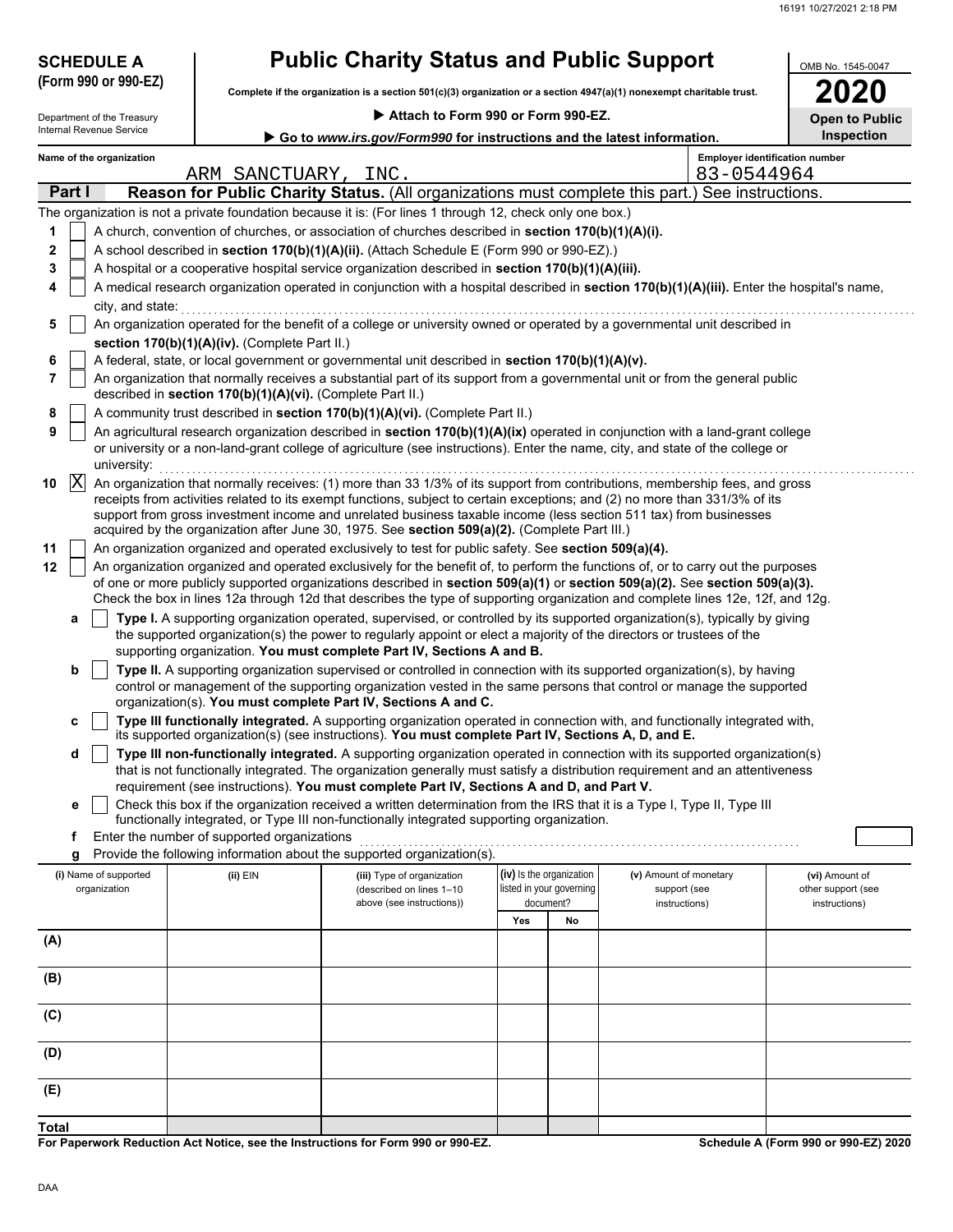|          | Schedule A (Form 990 or 990-EZ) 2020                                                                                                                                                                                                                                                                                                                                                               | ARM SANCTUARY, INC. |          |            |            | 83-0544964 | Page 2    |
|----------|----------------------------------------------------------------------------------------------------------------------------------------------------------------------------------------------------------------------------------------------------------------------------------------------------------------------------------------------------------------------------------------------------|---------------------|----------|------------|------------|------------|-----------|
|          | Support Schedule for Organizations Described in Sections 170(b)(1)(A)(iv) and 170(b)(1)(A)(vi)<br>Part II                                                                                                                                                                                                                                                                                          |                     |          |            |            |            |           |
|          | (Complete only if you checked the box on line 5, 7, or 8 of Part I or if the organization failed to qualify under                                                                                                                                                                                                                                                                                  |                     |          |            |            |            |           |
|          | Part III. If the organization fails to qualify under the tests listed below, please complete Part III.)                                                                                                                                                                                                                                                                                            |                     |          |            |            |            |           |
|          | <b>Section A. Public Support</b>                                                                                                                                                                                                                                                                                                                                                                   |                     |          |            |            |            |           |
|          | Calendar year (or fiscal year beginning in) $\blacktriangleright$                                                                                                                                                                                                                                                                                                                                  | (a) 2016            | (b) 2017 | $(c)$ 2018 | $(d)$ 2019 | (e) 2020   | (f) Total |
| 1        | Gifts, grants, contributions, and<br>membership fees received. (Do not<br>include any "unusual grants.")                                                                                                                                                                                                                                                                                           |                     |          |            |            |            |           |
| 2        | Tax revenues levied for the<br>organization's benefit and either paid<br>to or expended on its behalf                                                                                                                                                                                                                                                                                              |                     |          |            |            |            |           |
| 3        | The value of services or facilities<br>furnished by a governmental unit to the<br>organization without charge                                                                                                                                                                                                                                                                                      |                     |          |            |            |            |           |
| 4        | Total. Add lines 1 through 3                                                                                                                                                                                                                                                                                                                                                                       |                     |          |            |            |            |           |
| 5        | The portion of total contributions by<br>each person (other than a<br>governmental unit or publicly<br>supported organization) included on<br>line 1 that exceeds 2% of the amount<br>shown on line 11, column (f)                                                                                                                                                                                 |                     |          |            |            |            |           |
| 6        | Public support. Subtract line 5 from line 4                                                                                                                                                                                                                                                                                                                                                        |                     |          |            |            |            |           |
|          | <b>Section B. Total Support</b>                                                                                                                                                                                                                                                                                                                                                                    |                     |          |            |            |            |           |
|          | Calendar year (or fiscal year beginning in) ▶                                                                                                                                                                                                                                                                                                                                                      | (a) 2016            | (b) 2017 | $(c)$ 2018 | $(d)$ 2019 | (e) 2020   | (f) Total |
| 7        | Amounts from line 4                                                                                                                                                                                                                                                                                                                                                                                |                     |          |            |            |            |           |
| 8        | Gross income from interest, dividends,<br>payments received on securities loans,<br>rents, royalties, and income from<br>similar sources                                                                                                                                                                                                                                                           |                     |          |            |            |            |           |
| 9        | Net income from unrelated business<br>activities, whether or not the business<br>is regularly carried on                                                                                                                                                                                                                                                                                           |                     |          |            |            |            |           |
| 10<br>11 | Other income. Do not include gain or<br>loss from the sale of capital assets<br>(Explain in Part VI.)<br>Total support. Add lines 7 through 10                                                                                                                                                                                                                                                     |                     |          |            |            |            |           |
| 12       | Gross receipts from related activities, etc. (see instructions)                                                                                                                                                                                                                                                                                                                                    |                     |          |            |            | 12         |           |
| 13       | First 5 years. If the Form 990 is for the organization's first, second, third, fourth, or fifth tax year as a section $501(c)(3)$                                                                                                                                                                                                                                                                  |                     |          |            |            |            |           |
|          | organization, check this box and stop here                                                                                                                                                                                                                                                                                                                                                         |                     |          |            |            |            |           |
|          | <b>Section C. Computation of Public Support Percentage</b>                                                                                                                                                                                                                                                                                                                                         |                     |          |            |            |            |           |
| 14       | Public support percentage for 2020 (line 6, column (f) divided by line 11, column (f)) [[[[[[[[[[[[[[[[[[[[[[                                                                                                                                                                                                                                                                                      |                     |          |            |            | 14         | %         |
| 15       | Public support percentage from 2019 Schedule A, Part II, line 14                                                                                                                                                                                                                                                                                                                                   |                     |          |            |            | 15         | %         |
| 16a      | 33 1/3% support test-2020. If the organization did not check the box on line 13, and line 14 is 33 1/3% or more, check this                                                                                                                                                                                                                                                                        |                     |          |            |            |            |           |
|          | box and stop here. The organization qualifies as a publicly supported organization                                                                                                                                                                                                                                                                                                                 |                     |          |            |            |            |           |
| b        | 33 1/3% support test-2019. If the organization did not check a box on line 13 or 16a, and line 15 is 33 1/3% or more, check                                                                                                                                                                                                                                                                        |                     |          |            |            |            |           |
|          | this box and stop here. The organization qualifies as a publicly supported organization                                                                                                                                                                                                                                                                                                            |                     |          |            |            |            |           |
|          | 17a 10%-facts-and-circumstances test-2020. If the organization did not check a box on line 13, 16a, or 16b, and line 14 is<br>10% or more, and if the organization meets the "facts-and-circumstances" test, check this box and stop here. Explain in<br>Part VI how the organization meets the "facts-and-circumstances" test. The organization qualifies as a publicly supported<br>organization |                     |          |            |            |            |           |
| b        | 10%-facts-and-circumstances test-2019. If the organization did not check a box on line 13, 16a, 16b, or 17a, and line                                                                                                                                                                                                                                                                              |                     |          |            |            |            |           |
|          | 15 is 10% or more, and if the organization meets the "facts-and-circumstances" test, check this box and stop here. Explain                                                                                                                                                                                                                                                                         |                     |          |            |            |            |           |
|          | in Part VI how the organization meets the "facts-and-circumstances" test. The organization qualifies as a publicly supported                                                                                                                                                                                                                                                                       |                     |          |            |            |            |           |
|          | organization                                                                                                                                                                                                                                                                                                                                                                                       |                     |          |            |            |            |           |
| 18       | Private foundation. If the organization did not check a box on line 13, 16a, 16b, 17a, or 17b, check this box and see<br>instructions                                                                                                                                                                                                                                                              |                     |          |            |            |            |           |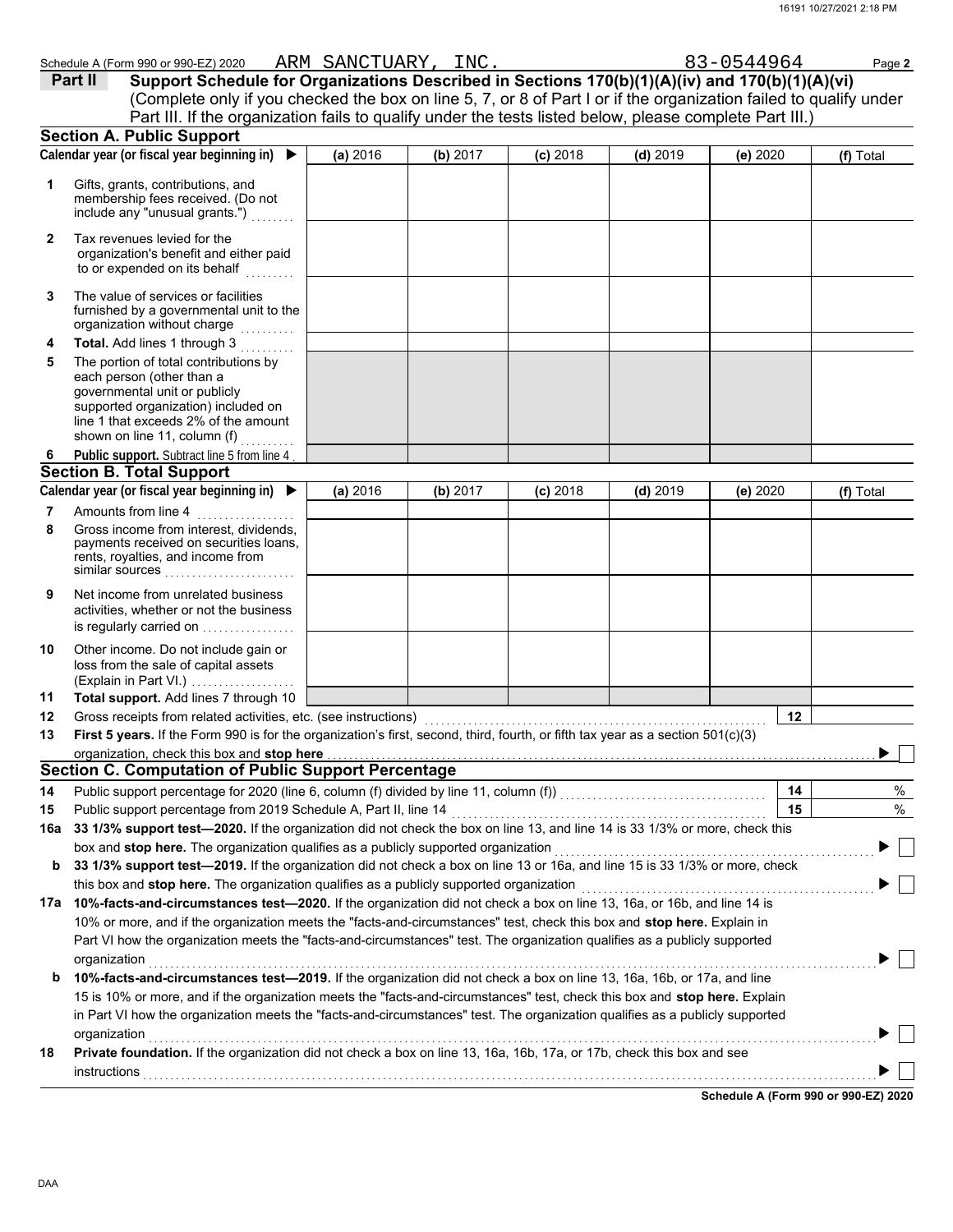|              | Schedule A (Form 990 or 990-EZ) 2020 ARM SANCTUARY, INC.                                                                                                                                                                                                                                            |          |          |            |            | 83-0544964 | Page 3    |
|--------------|-----------------------------------------------------------------------------------------------------------------------------------------------------------------------------------------------------------------------------------------------------------------------------------------------------|----------|----------|------------|------------|------------|-----------|
|              | Support Schedule for Organizations Described in Section 509(a)(2)<br>Part III<br>(Complete only if you checked the box on line 10 of Part I or if the organization failed to qualify under Part II.<br>If the organization fails to qualify under the tests listed below, please complete Part II.) |          |          |            |            |            |           |
|              | <b>Section A. Public Support</b>                                                                                                                                                                                                                                                                    |          |          |            |            |            |           |
|              | Calendar year (or fiscal year beginning in)<br>$\blacktriangleright$                                                                                                                                                                                                                                | (a) 2016 | (b) 2017 | $(c)$ 2018 | $(d)$ 2019 | (e) 2020   | (f) Total |
| 1            | Gifts, grants, contributions, and membership fees<br>received. (Do not include any "unusual grants.")                                                                                                                                                                                               |          |          |            |            |            |           |
| $\mathbf{2}$ | Gross receipts from admissions, merchandise<br>sold or services performed, or facilities<br>furnished in any activity that is related to the<br>organization's tax-exempt purpose                                                                                                                   |          |          |            |            | 98,007     | 98,007    |
| 3            | Gross receipts from activities that are not an<br>unrelated trade or business under section 513                                                                                                                                                                                                     |          |          |            |            |            |           |
| 4            | Tax revenues levied for the<br>organization's benefit and either paid<br>to or expended on its behalf                                                                                                                                                                                               |          |          |            |            |            |           |
| 5            | The value of services or facilities<br>furnished by a governmental unit to the<br>organization without charge                                                                                                                                                                                       |          |          |            |            |            |           |
| 6            | Total. Add lines 1 through 5                                                                                                                                                                                                                                                                        |          |          |            |            | 98,007     | 98,007    |
| 7а           | Amounts included on lines 1, 2, and 3<br>received from disqualified persons                                                                                                                                                                                                                         |          |          |            |            |            |           |
| b            | Amounts included on lines 2 and 3<br>received from other than disqualified<br>persons that exceed the greater of \$5,000<br>or 1% of the amount on line 13 for the year                                                                                                                             |          |          |            |            |            |           |
| C.           | Add lines 7a and 7b                                                                                                                                                                                                                                                                                 |          |          |            |            |            |           |
| 8            | Public support. (Subtract line 7c from                                                                                                                                                                                                                                                              |          |          |            |            |            | 98,007    |
|              | <b>Section B. Total Support</b>                                                                                                                                                                                                                                                                     |          |          |            |            |            |           |
|              | Calendar year (or fiscal year beginning in) $\blacktriangleright$                                                                                                                                                                                                                                   | (a) 2016 | (b) 2017 | $(c)$ 2018 | $(d)$ 2019 | (e) 2020   | (f) Total |
| 9            | Amounts from line 6<br>.                                                                                                                                                                                                                                                                            |          |          |            |            | 98,007     | 98,007    |
| 10a          | Gross income from interest, dividends,<br>payments received on securities loans, rents,<br>rovalties, and income from similar sources.                                                                                                                                                              |          |          |            |            |            |           |
|              |                                                                                                                                                                                                                                                                                                     |          |          |            |            |            |           |

- **b** Unrelated business taxable income (less section 511 taxes) from businesses acquired after June 30, 1975  $\,\ldots\ldots$  .
- **c** Add lines 10a and 10b . . . . . . . . . . . . . . . . **11** Net income from unrelated business activities not included in line 10b, whether or not the business is regularly carried on

|    | $\frac{1}{2}$ . The case is controlled to the second control of $\frac{1}{2}$ .                       |  |  |
|----|-------------------------------------------------------------------------------------------------------|--|--|
| 12 | Other income. Do not include gain or<br>loss from the sale of capital assets<br>(Explain in Part VI.) |  |  |
| 13 | <b>Total support.</b> (Add lines 9, 10c, 11,<br>$\sim$ $\sim$ $\sim$ $\sim$                           |  |  |

|    | and $12.$                                                                                                                       |  |  | 98,007 | 98,007 |
|----|---------------------------------------------------------------------------------------------------------------------------------|--|--|--------|--------|
| 14 | First 5 years. If the Form 990 is for the organization's first, second, third, fourth, or fifth tax year as a section 501(c)(3) |  |  |        |        |
|    | organization, check this box and <b>stop here</b>                                                                               |  |  |        |        |
|    | <b>Section C. Computation of Public Support Percentage</b>                                                                      |  |  |        |        |

| 15 | Public support percentage for 2020 (line 8, column (f), divided by line 13, column (f))                                           | 15 | 100.00%                              |
|----|-----------------------------------------------------------------------------------------------------------------------------------|----|--------------------------------------|
| 16 | Public support percentage from 2019 Schedule A, Part III, line 15                                                                 | 16 | %                                    |
|    | Section D. Computation of Investment Income Percentage                                                                            |    |                                      |
| 17 | Investment income percentage for 2020 (line 10c, column (f), divided by line 13, column (f))                                      | 17 |                                      |
|    | 18 Investment income percentage from 2019 Schedule A, Part III, line 17                                                           | 18 | $\%$                                 |
|    | 19a 33 1/3% support tests—2020. If the organization did not check the box on line 14, and line 15 is more than 33 1/3%, and line  |    |                                      |
|    | 17 is not more than 33 1/3%, check this box and stop here. The organization qualifies as a publicly supported organization        |    | $\blacktriangleright$ $\overline{X}$ |
| b  | 33 1/3% support tests—2019. If the organization did not check a box on line 14 or line 19a, and line 16 is more than 33 1/3%, and |    |                                      |
|    | line 18 is not more than 33 1/3%, check this box and stop here. The organization qualifies as a publicly supported organization   |    |                                      |

**20 Private foundation.** If the organization did not check a box on line 14, 19a, or 19b, check this box and see instructions . . . . . . . . . . . . . . . . . . .

 $\blacktriangleright$   $\vert \ \vert$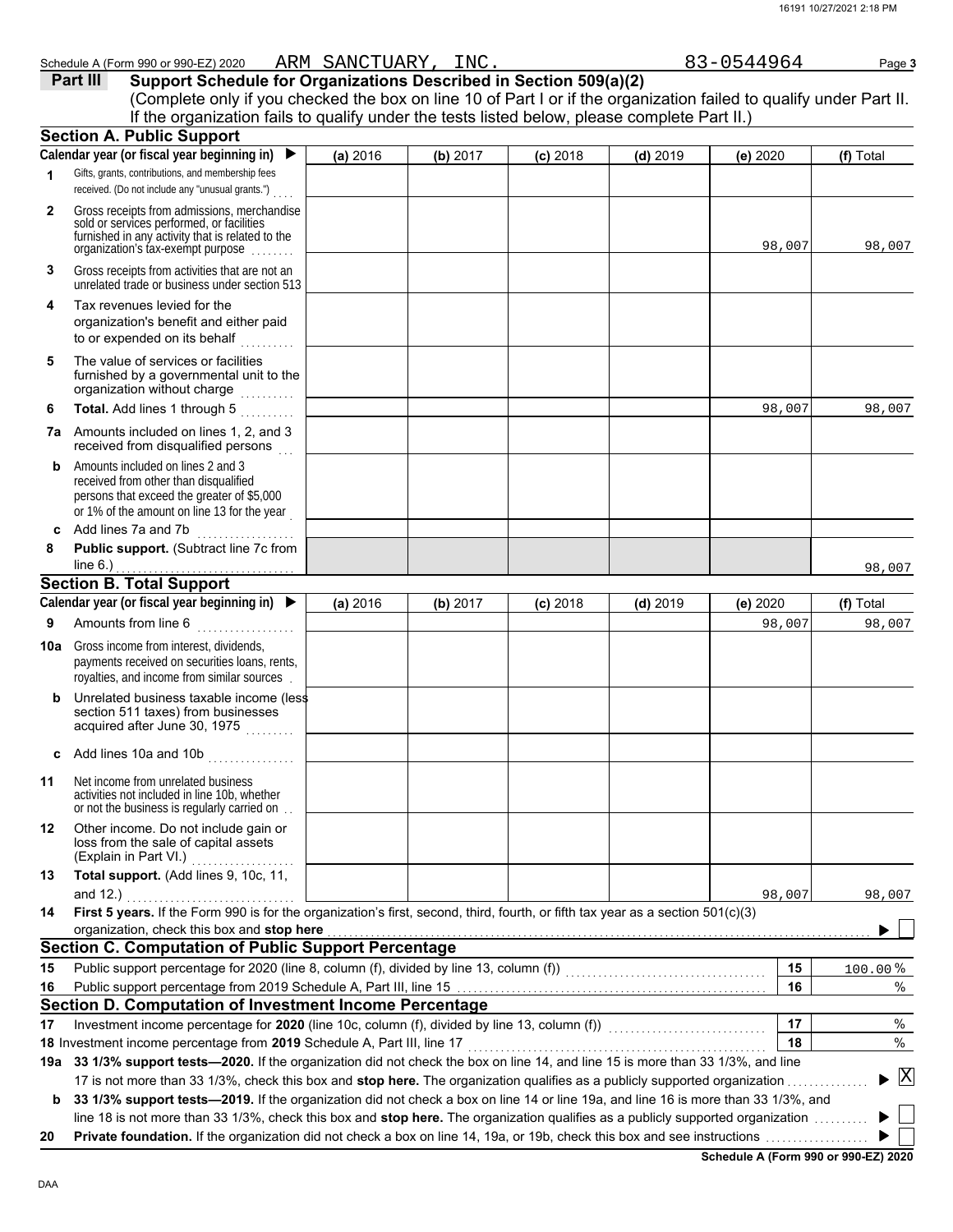### Schedule A (Form 990 or 990-EZ) 2020 ARM SANCTUARY, INC.  $83-0544964$  Page 4 ARM SANCTUARY,

**Part IV Supporting Organizations** Sections A, D, and E. If you checked box 12d, Part I, complete Sections A and D, and complete Part V.) (Complete only if you checked a box in line 12 on Part I. If you checked box 12a, Part I, complete Sections A and B. If you checked box 12b, Part I, complete Sections A and C. If you checked box 12c, Part I, complete

# **Section A. All Supporting Organizations**

- Are all of the organization's supported organizations listed by name in the organization's governing documents? *If "No," describe in Part VI how the supported organizations are designated. If designated by class or purpose, describe the designation. If historic and continuing relationship, explain.* **1**
- Did the organization have any supported organization that does not have an IRS determination of status under section 509(a)(1) or (2)? *If "Yes," explain in Part VI how the organization determined that the supported organization was described in section 509(a)(1) or (2).* **2**
- **3a** Did the organization have a supported organization described in section 501(c)(4), (5), or (6)? *If "Yes," answer lines 3b and 3c below.*
- **b** Did the organization confirm that each supported organization qualified under section 501(c)(4), (5), or (6) and satisfied the public support tests under section 509(a)(2)? *If "Yes," describe in Part VI when and how the organization made the determination.*
- **c** Did the organization ensure that all support to such organizations was used exclusively for section  $170(c)(2)(B)$ purposes? *If "Yes," explain in Part VI what controls the organization put in place to ensure such use.*
- **4a** Was any supported organization not organized in the United States ("foreign supported organization")? *If "Yes," and if you checked 12a or 12b in Part I, answer (b) and (c) below.*
- **b** Did the organization have ultimate control and discretion in deciding whether to make grants to the foreign supported organization? *If "Yes," describe in Part VI how the organization had such control and discretion despite being controlled or supervised by or in connection with its supported organizations.*
- **c** Did the organization support any foreign supported organization that does not have an IRS determination under sections 501(c)(3) and 509(a)(1) or (2)? *If "Yes," explain in Part VI what controls the organization used to ensure that all support to the foreign supported organization was used exclusively for section 170(c)(2)(B) purposes.*
- **5a** Did the organization add, substitute, or remove any supported organizations during the tax year? *If "Yes," answer lines 5b and 5c below (if applicable). Also, provide detail in Part VI, including (i) the names and EIN numbers of the supported organizations added, substituted, or removed; (ii) the reasons for each such action; (iii) the authority under the organization's organizing document authorizing such action; and (iv) how the action was accomplished (such as by amendment to the organizing document).*
- **b Type I or Type II only.** Was any added or substituted supported organization part of a class already designated in the organization's organizing document?
- **c Substitutions only.** Was the substitution the result of an event beyond the organization's control?
- **6** Did the organization provide support (whether in the form of grants or the provision of services or facilities) to anyone other than (i) its supported organizations, (ii) individuals that are part of the charitable class benefited by one or more of its supported organizations, or (iii) other supporting organizations that also support or benefit one or more of the filing organization's supported organizations? *If "Yes," provide detail in Part VI.*
- **7** Did the organization provide a grant, loan, compensation, or other similar payment to a substantial contributor (as defined in section 4958(c)(3)(C)), a family member of a substantial contributor, or a 35% controlled entity with regard to a substantial contributor? *If "Yes," complete Part I of Schedule L (Form 990 or 990-EZ).*
- **8** Did the organization make a loan to a disqualified person (as defined in section 4958) not described in line 7? *If "Yes," complete Part I of Schedule L (Form 990 or 990-EZ).*
- **9a** Was the organization controlled directly or indirectly at any time during the tax year by one or more disqualified persons, as defined in section 4946 (other than foundation managers and organizations described in section 509(a)(1) or (2))? *If "Yes," provide detail in Part VI.*
- **b** Did one or more disqualified persons (as defined in line 9a) hold a controlling interest in any entity in which the supporting organization had an interest? *If "Yes," provide detail in Part VI.*
- **c** Did a disqualified person (as defined in line 9a) have an ownership interest in, or derive any personal benefit from, assets in which the supporting organization also had an interest? *If "Yes," provide detail in Part VI.*
- **10a** Was the organization subject to the excess business holdings rules of section 4943 because of section 4943(f) (regarding certain Type II supporting organizations, and all Type III non-functionally integrated supporting organizations)? *If "Yes," answer line 10b below.*
- **b** Did the organization have any excess business holdings in the tax year? *(Use Schedule C, Form 4720, to determine whether the organization had excess business holdings.)*

|                        | <b>Yes</b> | No |
|------------------------|------------|----|
| 1                      |            |    |
|                        |            |    |
| 2<br>3a                |            |    |
| $\frac{3b}{2}$         |            |    |
| $\frac{3c}{2}$         |            |    |
| 4a                     |            |    |
| 4b                     |            |    |
|                        |            |    |
| 4c                     |            |    |
|                        |            |    |
| $\frac{5a}{2}$         |            |    |
| <u>5b</u><br><u>5c</u> |            |    |
|                        |            |    |
| 6                      |            |    |
| 7                      |            |    |
| 8                      |            |    |
| 9a<br>9b               |            |    |
| 9 <u>c</u>             |            |    |
| 10a                    |            |    |
|                        |            |    |
| 10 <sub>b</sub>        |            |    |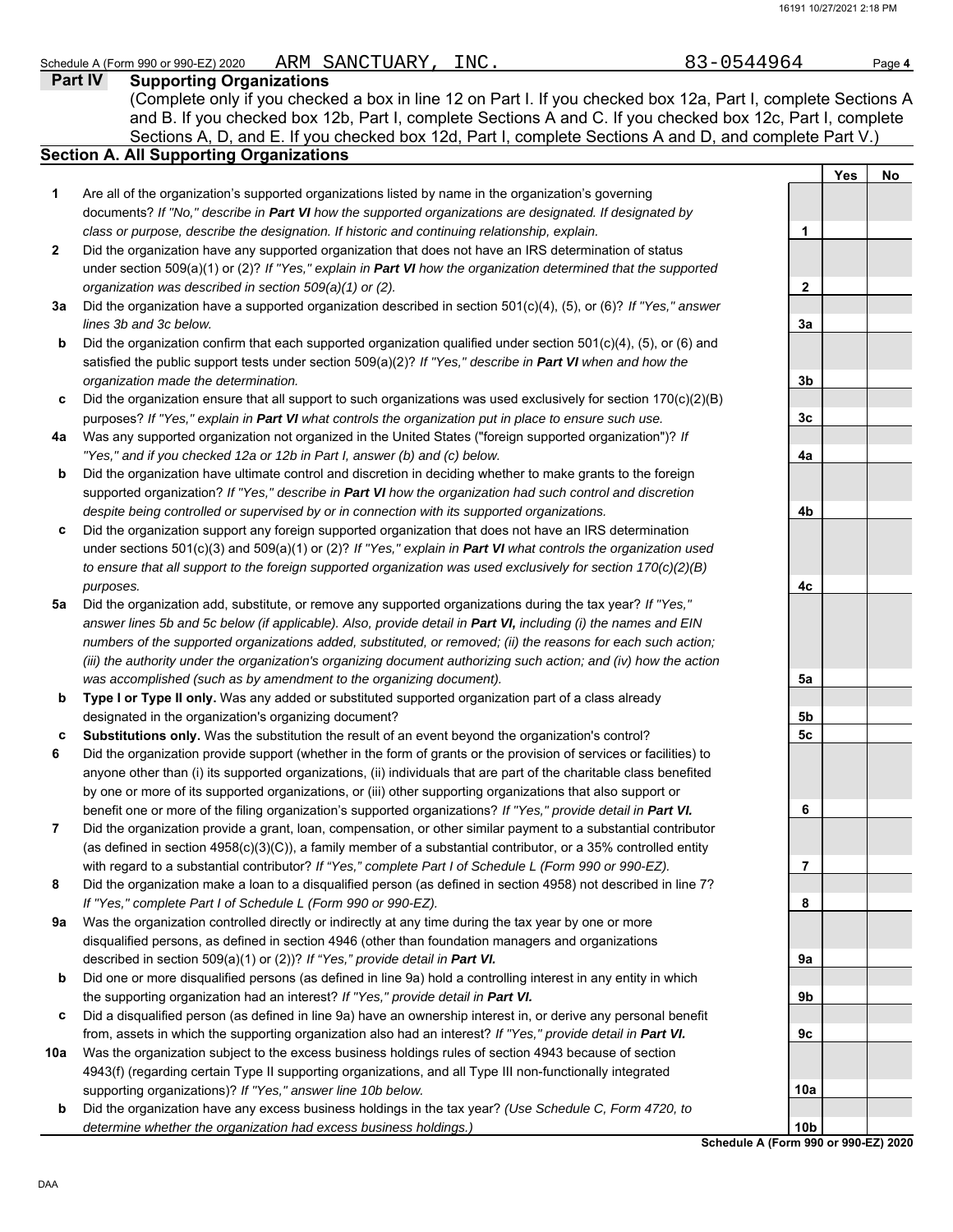#### Schedule A (Form 990 or 990-EZ) 2020 ARM SANCTUARY, INC.  $83-0544964$  Page 5 ARM SANCTUARY,

|    | <b>Part IV</b><br><b>Supporting Organizations (continued)</b>                                                        |                 |     |    |
|----|----------------------------------------------------------------------------------------------------------------------|-----------------|-----|----|
|    |                                                                                                                      |                 | Yes | No |
| 11 | Has the organization accepted a gift or contribution from any of the following persons?                              |                 |     |    |
| a  | A person who directly or indirectly controls, either alone or together with persons described in lines 11b and       |                 |     |    |
|    | 11c below, the governing body of a supported organization?                                                           | 11a             |     |    |
| b  | A family member of a person described in line 11a above?                                                             | 11 <sub>b</sub> |     |    |
|    | c A 35% controlled entity of a person described in line 11a or 11b above? If "Yes" to line 11a, 11b, or 11c, provide |                 |     |    |
|    | detail in <b>Part VI.</b>                                                                                            | 11c             |     |    |
|    | <b>Section B. Type I Supporting Organizations</b>                                                                    |                 |     |    |

|                                                                                                                                |   | Yes |  |
|--------------------------------------------------------------------------------------------------------------------------------|---|-----|--|
| Did the governing body, members of the governing body, officers acting in their official capacity, or membership of one or     |   |     |  |
| more supported organizations have the power to regularly appoint or elect at least a majority of the organization's officers,  |   |     |  |
| directors, or trustees at all times during the tax year? If "No," describe in Part VI how the supported organization(s)        |   |     |  |
| effectively operated, supervised, or controlled the organization's activities. If the organization had more than one supported |   |     |  |
| organization, describe how the powers to appoint and/or remove officers, directors, or trustees were allocated among the       |   |     |  |
| supported organizations and what conditions or restrictions, if any, applied to such powers during the tax year.               |   |     |  |
| Did the organization operate for the benefit of any supported organization other than the supported                            |   |     |  |
| organization(s) that operated, supervised, or controlled the supporting organization? If "Yes," explain in Part                |   |     |  |
| VI how providing such benefit carried out the purposes of the supported organization(s) that operated,                         |   |     |  |
| supervised or controlled the supporting organization                                                                           | ◠ |     |  |

### *supervised, or controlled the supporting organization.* **Section C. Type II Supporting Organizations**

|                                                                                                                  | Yes | No |
|------------------------------------------------------------------------------------------------------------------|-----|----|
| Were a majority of the organization's directors or trustees during the tax year also a majority of the directors |     |    |
| or trustees of each of the organization's supported organization(s)? If "No," describe in Part VI how control    |     |    |
| or management of the supporting organization was vested in the same persons that controlled or managed           |     |    |
| the supported organization(s).                                                                                   |     |    |

## **Section D. All Type III Supporting Organizations**

|                |                                                                                                                        |   | Yes | No |
|----------------|------------------------------------------------------------------------------------------------------------------------|---|-----|----|
| 1              | Did the organization provide to each of its supported organizations, by the last day of the fifth month of the         |   |     |    |
|                | organization's tax year, (i) a written notice describing the type and amount of support provided during the prior tax  |   |     |    |
|                | year, (ii) a copy of the Form 990 that was most recently filed as of the date of notification, and (iii) copies of the |   |     |    |
|                | organization's governing documents in effect on the date of notification, to the extent not previously provided?       |   |     |    |
| $\overline{2}$ | Were any of the organization's officers, directors, or trustees either (i) appointed or elected by the supported       |   |     |    |
|                | organization(s) or (ii) serving on the governing body of a supported organization? If "No," explain in Part VI how     |   |     |    |
|                | the organization maintained a close and continuous working relationship with the supported organization(s).            | າ |     |    |
| 3              | By reason of the relationship described in line 2, above, did the organization's supported organizations have          |   |     |    |
|                | a significant voice in the organization's investment policies and in directing the use of the organization's           |   |     |    |
|                | income or assets at all times during the tax year? If "Yes," describe in Part VI the role the organization's           |   |     |    |
|                | supported organizations played in this regard.                                                                         | 3 |     |    |

### **Section E. Type III Functionally-Integrated Supporting Organizations**

| Check the box next to the method that the organization used to satisfy the Integral Part Test during the year (see instructions). |  |
|-----------------------------------------------------------------------------------------------------------------------------------|--|
|                                                                                                                                   |  |

- The organization satisfied the Activities Test. *Complete line 2 below.* **a**
- The organization is the parent of each of its supported organizations. *Complete line 3 below.* **b**

```
The organization supported a governmental entity. Describe in Part VI how you supported a governmental entity (see instructions).
c
```

```
2
     Activities Test. Answer lines 2a and 2b below.
```
- **a** Did substantially all of the organization's activities during the tax year directly further the exempt purposes of the supported organization(s) to which the organization was responsive? *If "Yes," then in Part VI identify those supported organizations and explain how these activities directly furthered their exempt purposes, how the organization was responsive to those supported organizations, and how the organization determined that these activities constituted substantially all of its activities.*
- **b** Did the activities described in line 2a, above, constitute activities that, but for the organization's involvement, one or more of the organization's supported organization(s) would have been engaged in? If "Yes," explain in *Part VI the reasons for the organization's position that its supported organization(s) would have engaged in these activities but for the organization's involvement.*
- **3** Parent of Supported Organizations. *Answer lines 3a and 3b below.*
	- **a** Did the organization have the power to regularly appoint or elect a majority of the officers, directors, or trustees of each of the supported organizations? *If "Yes" or "No," provide details in Part VI.*
- DAA **Schedule A (Form 990 or 990-EZ) 2020 b** Did the organization exercise a substantial degree of direction over the policies, programs, and activities of each of its supported organizations? *If "Yes," describe in Part VI the role played by the organization in this regard.*

**2a**

**2b**

**3a**

Yes No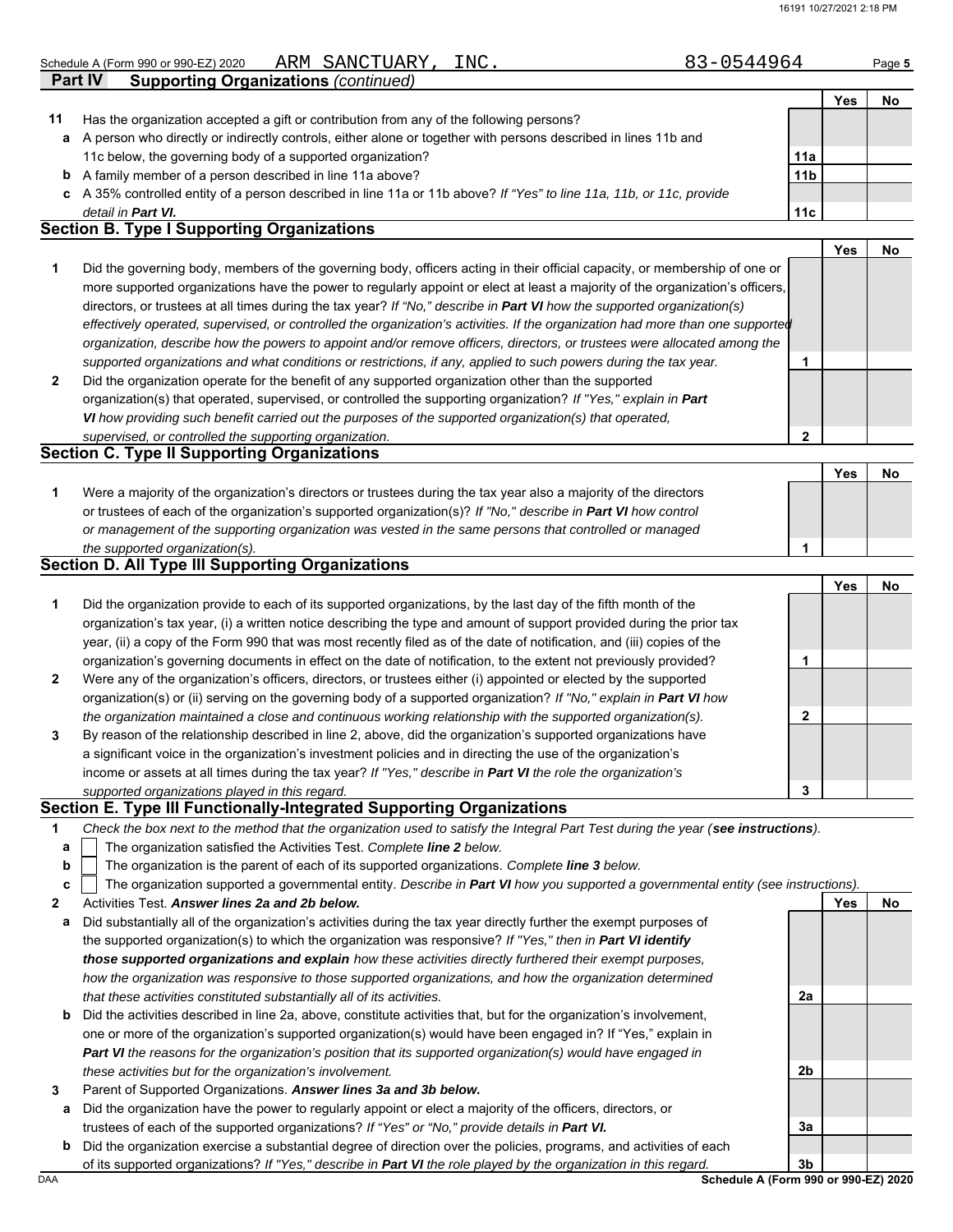| Schedule A (Form 990 or 990-EZ) 2020 ARM SANCTUARY, INC.                                                                                                     |                         | 83-0544964     | Page 6                         |
|--------------------------------------------------------------------------------------------------------------------------------------------------------------|-------------------------|----------------|--------------------------------|
| Type III Non-Functionally Integrated 509(a)(3) Supporting Organizations<br><b>Part V</b>                                                                     |                         |                |                                |
| Check here if the organization satisfied the Integral Part Test as a qualifying trust on Nov. 20, 1970 (explain in Part VI). See<br>1                        |                         |                |                                |
| instructions. All other Type III non-functionally integrated supporting organizations must complete Sections A through E.<br>Section A - Adjusted Net Income |                         | (A) Prior Year | (B) Current Year<br>(optional) |
| Net short-term capital gain<br>1.                                                                                                                            | 1                       |                |                                |
| $\mathbf{2}$<br>Recoveries of prior-year distributions                                                                                                       | $\mathbf{2}$            |                |                                |
| 3<br>Other gross income (see instructions)                                                                                                                   | 3                       |                |                                |
| Add lines 1 through 3.<br>4                                                                                                                                  | $\overline{\mathbf{A}}$ |                |                                |
| 5<br>Depreciation and depletion                                                                                                                              | 5                       |                |                                |
| Portion of operating expenses paid or incurred for production or collection of<br>6                                                                          |                         |                |                                |
| gross income or for management, conservation, or maintenance of property                                                                                     |                         |                |                                |
| held for production of income (see instructions)                                                                                                             | 6                       |                |                                |
| $\overline{7}$<br>Other expenses (see instructions)                                                                                                          | $\overline{7}$          |                |                                |
| 8<br>Adjusted Net Income (subtract lines 5, 6, and 7 from line 4)                                                                                            | 8                       |                |                                |
| <b>Section B - Minimum Asset Amount</b>                                                                                                                      |                         | (A) Prior Year | (B) Current Year<br>(optional) |
| Aggregate fair market value of all non-exempt-use assets (see<br>1                                                                                           |                         |                |                                |
| instructions for short tax year or assets held for part of year):                                                                                            |                         |                |                                |
| <b>a</b> Average monthly value of securities                                                                                                                 | 1a                      |                |                                |
| <b>b</b> Average monthly cash balances                                                                                                                       | 1 <sub>b</sub>          |                |                                |
| c Fair market value of other non-exempt-use assets                                                                                                           | 1c                      |                |                                |
| <b>d Total</b> (add lines 1a, 1b, and 1c)                                                                                                                    | 1d                      |                |                                |
| e Discount claimed for blockage or other factors                                                                                                             |                         |                |                                |
| (explain in detail in <b>Part VI</b> ):                                                                                                                      |                         |                |                                |
| $\mathbf{2}$<br>Acquisition indebtedness applicable to non-exempt-use assets                                                                                 | $\mathbf{2}$            |                |                                |
| Subtract line 2 from line 1d.<br>3                                                                                                                           | 3                       |                |                                |
| Cash deemed held for exempt use. Enter 0.015 of line 3 (for greater amount,<br>4                                                                             |                         |                |                                |
| see instructions)                                                                                                                                            | 4                       |                |                                |
| Net value of non-exempt-use assets (subtract line 4 from line 3)<br>5                                                                                        | 5                       |                |                                |
| Multiply line 5 by 0.035.<br>6                                                                                                                               | 6                       |                |                                |
| 7<br>Recoveries of prior-year distributions                                                                                                                  | $\overline{7}$          |                |                                |
| Minimum Asset Amount (add line 7 to line 6)<br>8                                                                                                             | 8                       |                |                                |
| Section C - Distributable Amount                                                                                                                             |                         |                | <b>Current Year</b>            |
| Adjusted net income for prior year (from Section A, line 8, column A)<br>1                                                                                   | $\mathbf{1}$            |                |                                |
| $\overline{2}$<br>Enter 0.85 of line 1.                                                                                                                      | $\mathbf{2}$            |                |                                |
| 3<br>Minimum asset amount for prior year (from Section B, line 8, column A)                                                                                  | 3                       |                |                                |
| 4<br>Enter greater of line 2 or line 3.                                                                                                                      | 4                       |                |                                |
| 5<br>Income tax imposed in prior year                                                                                                                        | 5                       |                |                                |
| Distributable Amount. Subtract line 5 from line 4, unless subject to<br>6                                                                                    |                         |                |                                |
| emergency temporary reduction (see instructions).                                                                                                            | 6                       |                |                                |

**7** (see instructions). Check here if the current year is the organization's first as a non-functionally integrated Type III supporting organization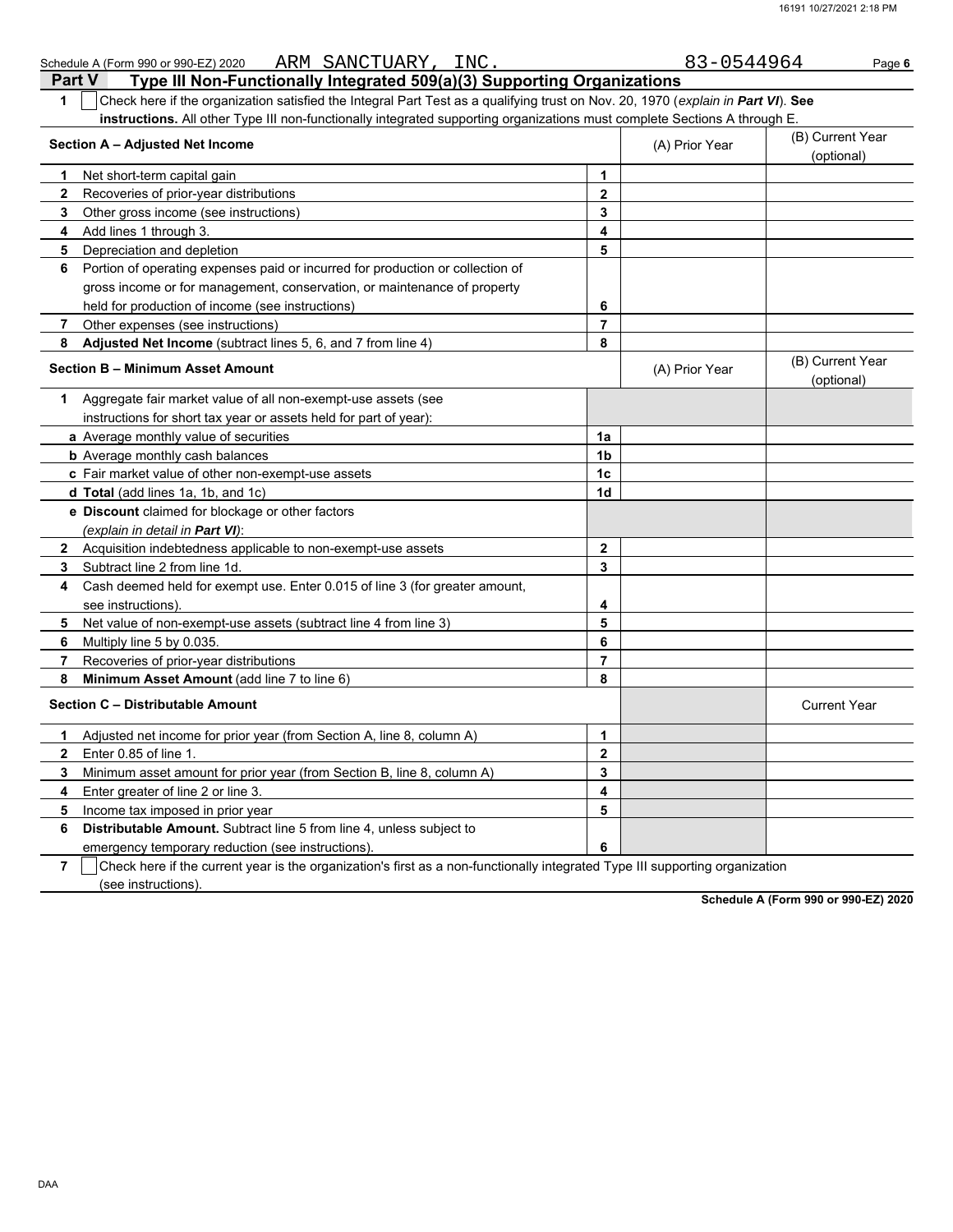| <b>Part V</b> | ARM SANCTUARY, INC.<br>Schedule A (Form 990 or 990-EZ) 2020<br>Type III Non-Functionally Integrated 509(a)(3) Supporting Organizations (continued) |                             | 83-0544964                            | Page 7                                         |  |  |  |  |  |  |
|---------------|----------------------------------------------------------------------------------------------------------------------------------------------------|-----------------------------|---------------------------------------|------------------------------------------------|--|--|--|--|--|--|
|               | <b>Section D - Distributions</b>                                                                                                                   |                             |                                       | <b>Current Year</b>                            |  |  |  |  |  |  |
| 1             | Amounts paid to supported organizations to accomplish exempt purposes                                                                              |                             |                                       |                                                |  |  |  |  |  |  |
| $\mathbf{2}$  | Amounts paid to perform activity that directly furthers exempt purposes of supported                                                               |                             |                                       |                                                |  |  |  |  |  |  |
|               | organizations, in excess of income from activity                                                                                                   |                             |                                       |                                                |  |  |  |  |  |  |
| 3             | Administrative expenses paid to accomplish exempt purposes of supported organizations                                                              |                             |                                       |                                                |  |  |  |  |  |  |
| 4             | Amounts paid to acquire exempt-use assets                                                                                                          |                             |                                       |                                                |  |  |  |  |  |  |
| 5             | Qualified set-aside amounts (prior IRS approval required— <i>provide details in Part VI</i> )                                                      |                             |                                       |                                                |  |  |  |  |  |  |
| 6             | Other distributions ( <i>describe in Part VI</i> ). See instructions.                                                                              |                             |                                       |                                                |  |  |  |  |  |  |
| 7             | Total annual distributions. Add lines 1 through 6.                                                                                                 |                             |                                       |                                                |  |  |  |  |  |  |
| 8             | Distributions to attentive supported organizations to which the organization is responsive                                                         |                             |                                       |                                                |  |  |  |  |  |  |
|               | (provide details in Part VI). See instructions.                                                                                                    |                             |                                       |                                                |  |  |  |  |  |  |
| 9             | Distributable amount for 2020 from Section C, line 6                                                                                               |                             |                                       |                                                |  |  |  |  |  |  |
| 10            | Line 8 amount divided by line 9 amount                                                                                                             |                             |                                       |                                                |  |  |  |  |  |  |
|               |                                                                                                                                                    | (i)                         | (ii)                                  | (iii)                                          |  |  |  |  |  |  |
|               | <b>Section E - Distribution Allocations (see instructions)</b>                                                                                     | <b>Excess Distributions</b> | <b>Underdistributions</b><br>Pre-2020 | <b>Distributable</b><br><b>Amount for 2020</b> |  |  |  |  |  |  |
| 1             | Distributable amount for 2020 from Section C, line 6                                                                                               |                             |                                       |                                                |  |  |  |  |  |  |
| $\mathbf{2}$  | Underdistributions, if any, for years prior to 2020                                                                                                |                             |                                       |                                                |  |  |  |  |  |  |
|               | (reasonable cause required-explain in Part VI). See                                                                                                |                             |                                       |                                                |  |  |  |  |  |  |
|               | instructions.                                                                                                                                      |                             |                                       |                                                |  |  |  |  |  |  |
| 3             | Excess distributions carryover, if any, to 2020                                                                                                    |                             |                                       |                                                |  |  |  |  |  |  |
|               | <b>a</b> From 2015<br>. <u>.</u>                                                                                                                   |                             |                                       |                                                |  |  |  |  |  |  |
|               | $b$ From 2016                                                                                                                                      |                             |                                       |                                                |  |  |  |  |  |  |
|               | c From 2017                                                                                                                                        |                             |                                       |                                                |  |  |  |  |  |  |
|               | <b>d</b> From 2018                                                                                                                                 |                             |                                       |                                                |  |  |  |  |  |  |
|               | e From 2019                                                                                                                                        |                             |                                       |                                                |  |  |  |  |  |  |
|               | f Total of lines 3a through 3e                                                                                                                     |                             |                                       |                                                |  |  |  |  |  |  |
|               | g Applied to underdistributions of prior years                                                                                                     |                             |                                       |                                                |  |  |  |  |  |  |
|               | h Applied to 2020 distributable amount                                                                                                             |                             |                                       |                                                |  |  |  |  |  |  |
|               | Carryover from 2015 not applied (see instructions)                                                                                                 |                             |                                       |                                                |  |  |  |  |  |  |
|               | Remainder. Subtract lines 3g, 3h, and 3i from line 3f.                                                                                             |                             |                                       |                                                |  |  |  |  |  |  |
| 4             | Distributions for 2020 from                                                                                                                        |                             |                                       |                                                |  |  |  |  |  |  |
|               | Section D, line 7:<br>\$                                                                                                                           |                             |                                       |                                                |  |  |  |  |  |  |
|               | <b>a</b> Applied to underdistributions of prior years                                                                                              |                             |                                       |                                                |  |  |  |  |  |  |
|               | <b>b</b> Applied to 2020 distributable amount                                                                                                      |                             |                                       |                                                |  |  |  |  |  |  |
|               | c Remainder. Subtract lines 4a and 4b from line 4.                                                                                                 |                             |                                       |                                                |  |  |  |  |  |  |
| 5             | Remaining underdistributions for years prior to 2020, if                                                                                           |                             |                                       |                                                |  |  |  |  |  |  |
|               | any. Subtract lines 3g and 4a from line 2. For result                                                                                              |                             |                                       |                                                |  |  |  |  |  |  |
|               | greater than zero, explain in Part VI. See instructions.                                                                                           |                             |                                       |                                                |  |  |  |  |  |  |
| 6             | Remaining underdistributions for 2020 Subtract lines 3h                                                                                            |                             |                                       |                                                |  |  |  |  |  |  |
|               | and 4b from line 1. For result greater than zero, explain in                                                                                       |                             |                                       |                                                |  |  |  |  |  |  |
|               | <b>Part VI</b> . See instructions.                                                                                                                 |                             |                                       |                                                |  |  |  |  |  |  |
| 7             | Excess distributions carryover to 2021. Add lines 3j                                                                                               |                             |                                       |                                                |  |  |  |  |  |  |
|               | and 4c.                                                                                                                                            |                             |                                       |                                                |  |  |  |  |  |  |
| 8             | Breakdown of line 7:                                                                                                                               |                             |                                       |                                                |  |  |  |  |  |  |
|               | a Excess from 2016                                                                                                                                 |                             |                                       |                                                |  |  |  |  |  |  |
|               | <b>b</b> Excess from 2017                                                                                                                          |                             |                                       |                                                |  |  |  |  |  |  |
|               | c Excess from 2018                                                                                                                                 |                             |                                       |                                                |  |  |  |  |  |  |
|               | d Excess from 2019                                                                                                                                 |                             |                                       |                                                |  |  |  |  |  |  |
|               | e Excess from 2020                                                                                                                                 |                             |                                       |                                                |  |  |  |  |  |  |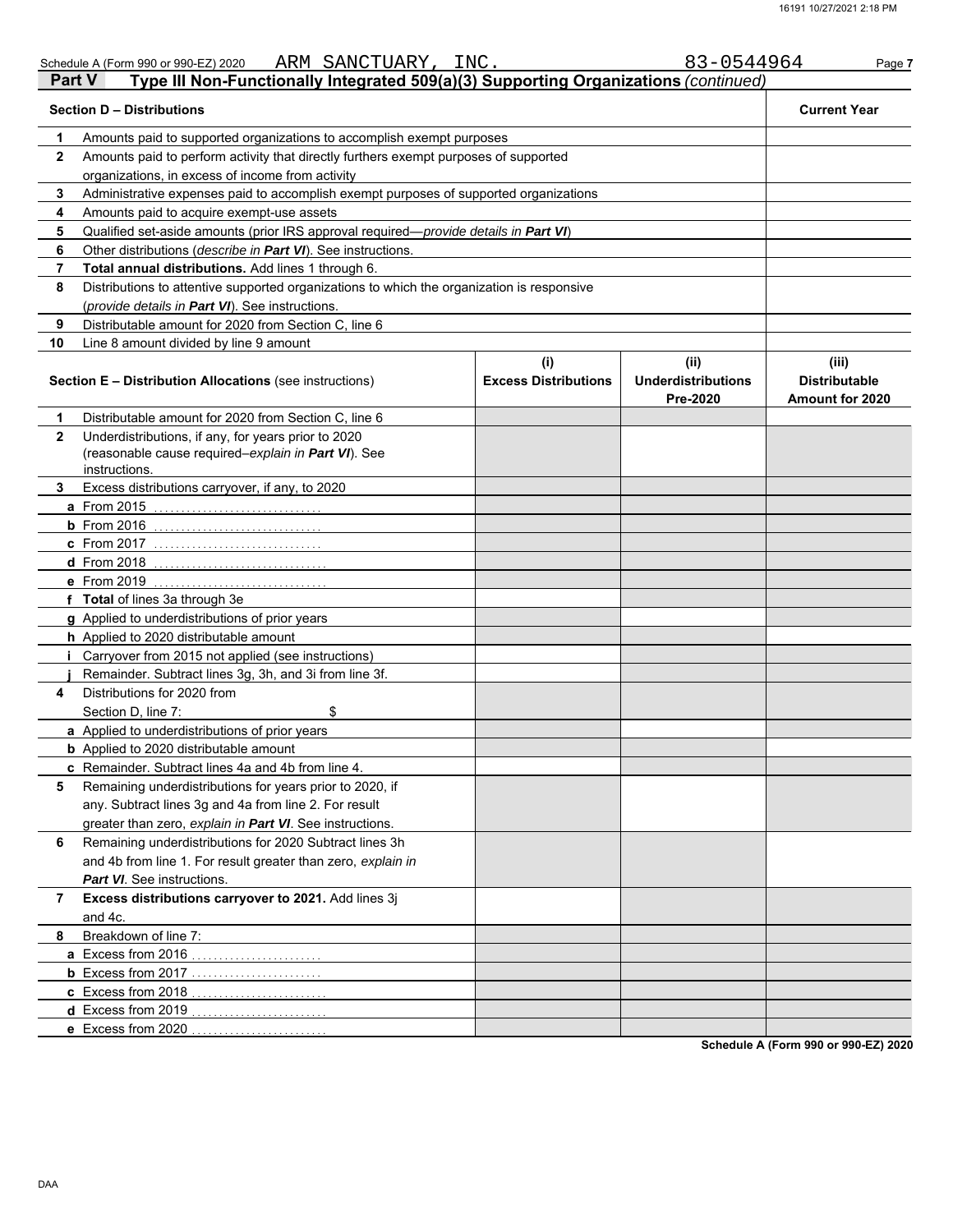|         | Schedule A (Form 990 or 990-EZ) 2020 ARM SANCTUARY, INC.                                                                                                                                                                                |  |  | 83-0544964                                                                                                                                                                                                                                     | Page 8 |
|---------|-----------------------------------------------------------------------------------------------------------------------------------------------------------------------------------------------------------------------------------------|--|--|------------------------------------------------------------------------------------------------------------------------------------------------------------------------------------------------------------------------------------------------|--------|
| Part VI | Supplemental Information. Provide the explanations required by Part II, line 10; Part II, line 17a or 17b; Part<br>III, line 12; Part IV, Section A, lines 1, 2, 3b, 3c, 4b, 4c, 5a, 6, 9a, 9b, 9c, 11a, 11b, and 11c; Part IV, Section |  |  | B, lines 1 and 2; Part IV, Section C, line 1; Part IV, Section D, lines 2 and 3; Part IV, Section E, lines 1c, 2a, 2b,<br>3a, and 3b; Part V, line 1; Part V, Section B, line 1e; Part V, Section D, lines 5, 6, and 8; and Part V, Section E, |        |
|         | lines 2, 5, and 6. Also complete this part for any additional information. (See instructions.)                                                                                                                                          |  |  |                                                                                                                                                                                                                                                |        |
|         | SUPPLEMENTAL INFORMATION                                                                                                                                                                                                                |  |  |                                                                                                                                                                                                                                                |        |
|         | THE ORGANIZATION WAS CREATED IN 2018, BUT DID NOT BEGIN OPERATIONS UNTIL                                                                                                                                                                |  |  |                                                                                                                                                                                                                                                |        |
| 2020.   |                                                                                                                                                                                                                                         |  |  |                                                                                                                                                                                                                                                |        |
|         |                                                                                                                                                                                                                                         |  |  |                                                                                                                                                                                                                                                |        |
|         |                                                                                                                                                                                                                                         |  |  |                                                                                                                                                                                                                                                |        |
|         |                                                                                                                                                                                                                                         |  |  |                                                                                                                                                                                                                                                |        |
|         |                                                                                                                                                                                                                                         |  |  |                                                                                                                                                                                                                                                |        |
|         |                                                                                                                                                                                                                                         |  |  |                                                                                                                                                                                                                                                |        |
|         |                                                                                                                                                                                                                                         |  |  |                                                                                                                                                                                                                                                |        |
|         |                                                                                                                                                                                                                                         |  |  |                                                                                                                                                                                                                                                |        |
|         |                                                                                                                                                                                                                                         |  |  |                                                                                                                                                                                                                                                |        |
|         |                                                                                                                                                                                                                                         |  |  |                                                                                                                                                                                                                                                |        |
|         |                                                                                                                                                                                                                                         |  |  |                                                                                                                                                                                                                                                |        |
|         |                                                                                                                                                                                                                                         |  |  |                                                                                                                                                                                                                                                |        |
|         |                                                                                                                                                                                                                                         |  |  |                                                                                                                                                                                                                                                |        |
|         |                                                                                                                                                                                                                                         |  |  |                                                                                                                                                                                                                                                |        |
|         |                                                                                                                                                                                                                                         |  |  |                                                                                                                                                                                                                                                |        |
|         |                                                                                                                                                                                                                                         |  |  |                                                                                                                                                                                                                                                |        |
|         |                                                                                                                                                                                                                                         |  |  |                                                                                                                                                                                                                                                |        |
|         |                                                                                                                                                                                                                                         |  |  |                                                                                                                                                                                                                                                |        |
|         |                                                                                                                                                                                                                                         |  |  |                                                                                                                                                                                                                                                |        |
|         |                                                                                                                                                                                                                                         |  |  |                                                                                                                                                                                                                                                |        |
|         |                                                                                                                                                                                                                                         |  |  |                                                                                                                                                                                                                                                |        |
|         |                                                                                                                                                                                                                                         |  |  |                                                                                                                                                                                                                                                |        |
|         |                                                                                                                                                                                                                                         |  |  |                                                                                                                                                                                                                                                |        |
|         |                                                                                                                                                                                                                                         |  |  |                                                                                                                                                                                                                                                |        |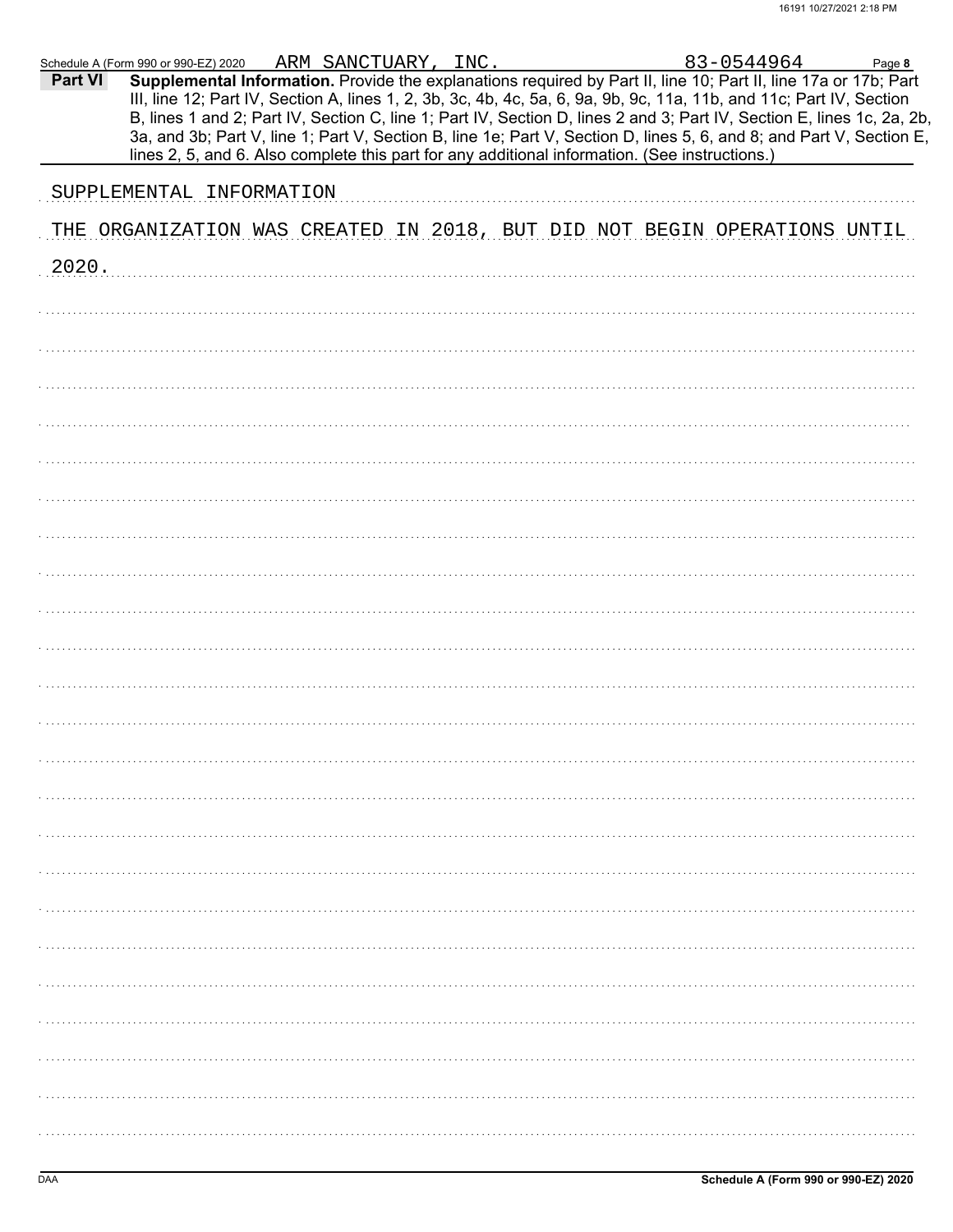| <b>SCHEDULE D</b> |  |
|-------------------|--|
| (Form 990)        |  |

Department of the Treasury Internal Revenue Service **Name of the organization**

# **SCHEDULE D Supplemental Financial Statements**

 **Attach to Form 990. (Form 990) Part IV, line 6, 7, 8, 9, 10, 11a, 11b, 11c, 11d, 11e, 11f, 12a, or 12b. Complete if the organization answered "Yes" on Form 990,**

| . |  |  |  |  |  |                                                                        |  |  |  |
|---|--|--|--|--|--|------------------------------------------------------------------------|--|--|--|
|   |  |  |  |  |  | Go to www.irs.gov/Form990 for instructions and the latest information. |  |  |  |

| OMB No. 1545-0047                   |
|-------------------------------------|
| 2020                                |
| <b>Open to Public</b><br>Inspection |

**Employer identification number**

|                | ARM SANCTUARY, INC.                                                                                                                                                           |                                                    | 83-0544964                      |
|----------------|-------------------------------------------------------------------------------------------------------------------------------------------------------------------------------|----------------------------------------------------|---------------------------------|
|                | Organizations Maintaining Donor Advised Funds or Other Similar Funds or Accounts.<br>Part I                                                                                   |                                                    |                                 |
|                | Complete if the organization answered "Yes" on Form 990, Part IV, line 6.                                                                                                     |                                                    |                                 |
|                |                                                                                                                                                                               | (a) Donor advised funds                            | (b) Funds and other accounts    |
| 1              | Total number at end of year                                                                                                                                                   |                                                    |                                 |
| 2              |                                                                                                                                                                               |                                                    |                                 |
| 3              |                                                                                                                                                                               |                                                    |                                 |
|                | Aggregate value at end of year                                                                                                                                                |                                                    |                                 |
| 5              | Did the organization inform all donors and donor advisors in writing that the assets held in donor advised                                                                    |                                                    |                                 |
|                | funds are the organization's property, subject to the organization's exclusive legal control?                                                                                 |                                                    | Yes<br><b>No</b>                |
| 6              | Did the organization inform all grantees, donors, and donor advisors in writing that grant funds can be used                                                                  |                                                    |                                 |
|                | only for charitable purposes and not for the benefit of the donor or donor advisor, or for any other purpose                                                                  |                                                    |                                 |
|                | conferring impermissible private benefit?                                                                                                                                     |                                                    | <b>Yes</b><br>No                |
|                | Part II<br><b>Conservation Easements.</b>                                                                                                                                     |                                                    |                                 |
|                | Complete if the organization answered "Yes" on Form 990, Part IV, line 7.                                                                                                     |                                                    |                                 |
| 1.             | Purpose(s) of conservation easements held by the organization (check all that apply).                                                                                         |                                                    |                                 |
|                | Preservation of land for public use (for example, recreation or education                                                                                                     | Preservation of a historically important land area |                                 |
|                | Protection of natural habitat                                                                                                                                                 | Preservation of a certified historic structure     |                                 |
|                | Preservation of open space                                                                                                                                                    |                                                    |                                 |
| $\mathbf{2}$   | Complete lines 2a through 2d if the organization held a qualified conservation contribution in the form of a conservation                                                     |                                                    |                                 |
|                | easement on the last day of the tax year.                                                                                                                                     |                                                    | Held at the End of the Tax Year |
| а              | Total number of conservation easements                                                                                                                                        |                                                    | 2a                              |
|                | Total acreage restricted by conservation easements                                                                                                                            |                                                    | 2 <sub>b</sub>                  |
|                |                                                                                                                                                                               |                                                    | 2c                              |
|                | Number of conservation easements included in (c) acquired after 7/25/06, and not on a                                                                                         |                                                    |                                 |
|                | historic structure listed in the National Register                                                                                                                            |                                                    | 2d                              |
| 3              | Number of conservation easements modified, transferred, released, extinguished, or terminated by the organization during the                                                  |                                                    |                                 |
|                | tax year $\blacktriangleright$                                                                                                                                                |                                                    |                                 |
|                | Number of states where property subject to conservation easement is located ▶                                                                                                 |                                                    |                                 |
| 5              | Does the organization have a written policy regarding the periodic monitoring, inspection, handling of<br>violations, and enforcement of the conservation easements it holds? |                                                    | No<br><b>Yes</b>                |
| 6              | Staff and volunteer hours devoted to monitoring, inspecting, handling of violations, and enforcing conservation easements during the year                                     |                                                    |                                 |
|                |                                                                                                                                                                               |                                                    |                                 |
|                | 7 Amount of expenses incurred in monitoring, inspecting, handling of violations, and enforcing conservation easements during the year                                         |                                                    |                                 |
|                |                                                                                                                                                                               |                                                    |                                 |
|                | Does each conservation easement reported on line 2(d) above satisfy the requirements of section 170(h)(4)(B)(i)                                                               |                                                    |                                 |
|                |                                                                                                                                                                               |                                                    |                                 |
| 9              | In Part XIII, describe how the organization reports conservation easements in its revenue and expense statement and                                                           |                                                    |                                 |
|                | balance sheet, and include, if applicable, the text of the footnote to the organization's financial statements that describes the                                             |                                                    |                                 |
|                | organization's accounting for conservation easements.                                                                                                                         |                                                    |                                 |
|                | Organizations Maintaining Collections of Art, Historical Treasures, or Other Similar Assets.<br>Part III                                                                      |                                                    |                                 |
|                | Complete if the organization answered "Yes" on Form 990, Part IV, line 8.                                                                                                     |                                                    |                                 |
|                | 1a If the organization elected, as permitted under FASB ASC 958, not to report in its revenue statement and balance sheet works                                               |                                                    |                                 |
|                | of art, historical treasures, or other similar assets held for public exhibition, education, or research in furtherance of public                                             |                                                    |                                 |
|                | service, provide in Part XIII the text of the footnote to its financial statements that describes these items.                                                                |                                                    |                                 |
|                | b If the organization elected, as permitted under FASB ASC 958, to report in its revenue statement and balance sheet works of                                                 |                                                    |                                 |
|                | art, historical treasures, or other similar assets held for public exhibition, education, or research in furtherance of public service,                                       |                                                    |                                 |
|                | provide the following amounts relating to these items:                                                                                                                        |                                                    |                                 |
|                | (i) Revenue included on Form 990, Part VIII, line 1 $\ldots$ $\blacktriangleright$ \$ $\ldots$ $\blacktriangleright$ \$ $\ldots$                                              |                                                    |                                 |
|                |                                                                                                                                                                               |                                                    |                                 |
| $\mathbf{2}^-$ | If the organization received or held works of art, historical treasures, or other similar assets for financial gain, provide the                                              |                                                    |                                 |
|                | following amounts required to be reported under FASB ASC 958 relating to these items:                                                                                         |                                                    |                                 |
|                |                                                                                                                                                                               |                                                    |                                 |
|                |                                                                                                                                                                               |                                                    |                                 |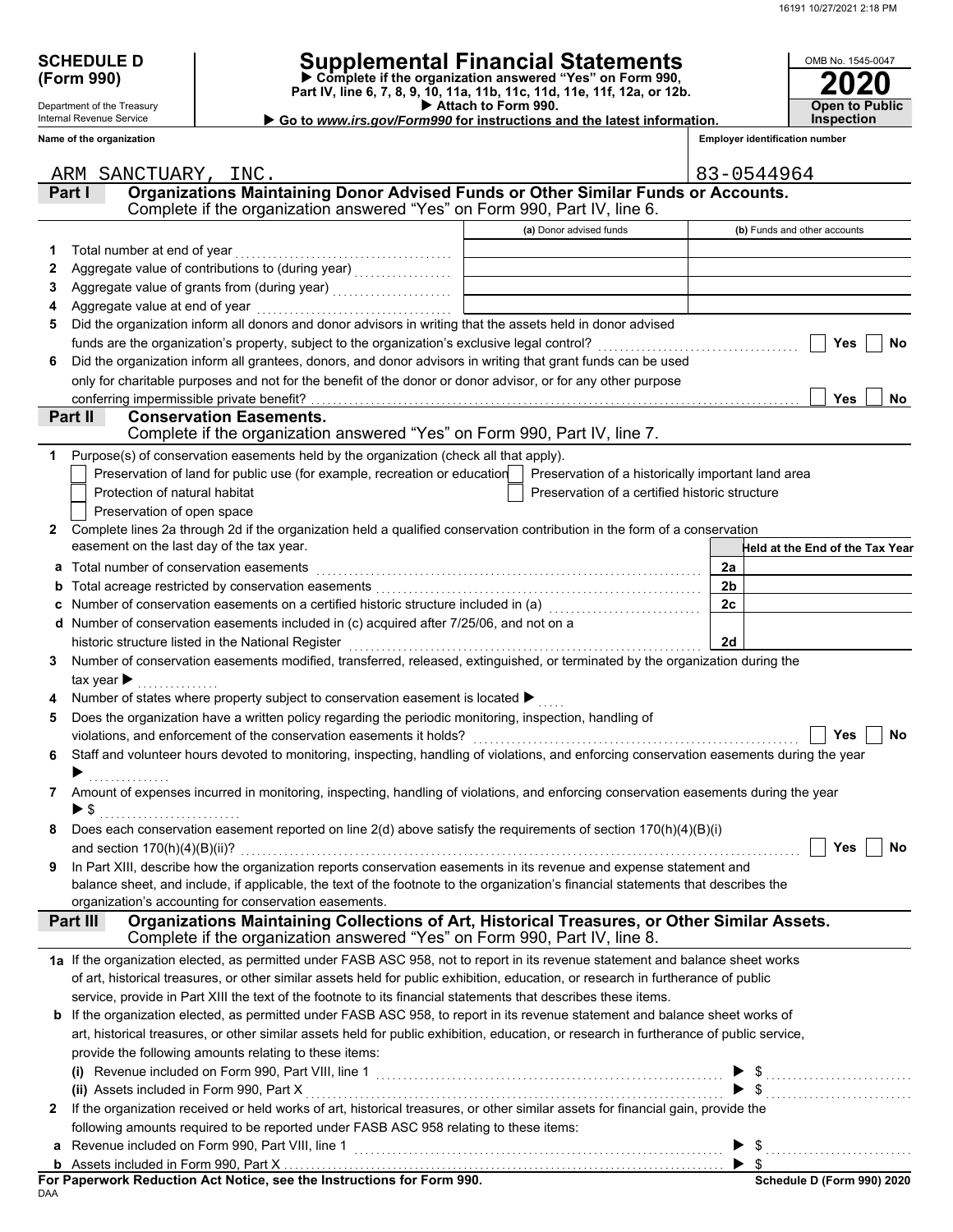|    | Schedule D (Form 990) 2020 ARM SANCTUARY, INC.                                                                                                                                                                                 |                         |                          |                    | 83-0544964      |                      |                     |         | Page 2 |
|----|--------------------------------------------------------------------------------------------------------------------------------------------------------------------------------------------------------------------------------|-------------------------|--------------------------|--------------------|-----------------|----------------------|---------------------|---------|--------|
|    | Organizations Maintaining Collections of Art, Historical Treasures, or Other Similar Assets (continued)<br>Part III                                                                                                            |                         |                          |                    |                 |                      |                     |         |        |
| 3  | Using the organization's acquisition, accession, and other records, check any of the following that make significant use of its<br>collection items (check all that apply):                                                    |                         |                          |                    |                 |                      |                     |         |        |
| a  | Public exhibition                                                                                                                                                                                                              | d                       | Loan or exchange program |                    |                 |                      |                     |         |        |
| b  | Scholarly research                                                                                                                                                                                                             | е                       |                          |                    |                 |                      |                     |         |        |
| c  | Preservation for future generations                                                                                                                                                                                            |                         |                          |                    |                 |                      |                     |         |        |
| 4  | Provide a description of the organization's collections and explain how they further the organization's exempt purpose in Part<br>XIII.                                                                                        |                         |                          |                    |                 |                      |                     |         |        |
| 5  | During the year, did the organization solicit or receive donations of art, historical treasures, or other similar                                                                                                              |                         |                          |                    |                 |                      |                     |         |        |
|    |                                                                                                                                                                                                                                |                         |                          |                    |                 |                      | Yes                 |         | No     |
|    | <b>Escrow and Custodial Arrangements.</b><br>Part IV                                                                                                                                                                           |                         |                          |                    |                 |                      |                     |         |        |
|    | Complete if the organization answered "Yes" on Form 990, Part IV, line 9, or reported an amount on Form<br>990, Part X, line 21.                                                                                               |                         |                          |                    |                 |                      |                     |         |        |
|    | 1a Is the organization an agent, trustee, custodian or other intermediary for contributions or other assets not                                                                                                                |                         |                          |                    |                 |                      |                     |         |        |
|    | included on Form 990, Part X?                                                                                                                                                                                                  |                         |                          |                    |                 |                      | <b>Yes</b>          |         | No     |
|    | b If "Yes," explain the arrangement in Part XIII and complete the following table:                                                                                                                                             |                         |                          |                    |                 |                      |                     |         |        |
|    |                                                                                                                                                                                                                                |                         |                          |                    |                 |                      | Amount              |         |        |
|    | c Beginning balance                                                                                                                                                                                                            |                         |                          |                    |                 | 1c                   |                     |         |        |
|    |                                                                                                                                                                                                                                |                         |                          |                    |                 | 1 <sub>d</sub>       |                     |         |        |
|    |                                                                                                                                                                                                                                |                         |                          |                    |                 | 1e                   |                     |         |        |
| f  | Ending balance with a continuum and continuum and continuum and continuum and continuum and continuum and continuum and continuum and continuum and continuum and continuum and continuum and continuum and continuum and cont |                         |                          |                    |                 | 1f                   |                     |         |        |
|    | 2a Did the organization include an amount on Form 990, Part X, line 21, for escrow or custodial account liability?                                                                                                             |                         |                          |                    |                 |                      | <b>Yes</b>          |         | No     |
|    | <b>b</b> If "Yes," explain the arrangement in Part XIII. Check here if the explanation has been provided on Part XIII                                                                                                          |                         |                          |                    |                 |                      |                     |         |        |
|    | <b>Part V</b><br><b>Endowment Funds.</b>                                                                                                                                                                                       |                         |                          |                    |                 |                      |                     |         |        |
|    | Complete if the organization answered "Yes" on Form 990, Part IV, line 10.                                                                                                                                                     |                         |                          |                    |                 |                      |                     |         |        |
|    |                                                                                                                                                                                                                                | (a) Current year        | (b) Prior year           | (c) Two years back |                 | (d) Three years back | (e) Four years back |         |        |
|    | 1a Beginning of year balance <i>minimizing</i>                                                                                                                                                                                 |                         |                          |                    |                 |                      |                     |         |        |
|    | <b>b</b> Contributions                                                                                                                                                                                                         |                         |                          |                    |                 |                      |                     |         |        |
|    | c Net investment earnings, gains, and<br>losses                                                                                                                                                                                |                         |                          |                    |                 |                      |                     |         |        |
|    | d Grants or scholarships                                                                                                                                                                                                       |                         |                          |                    |                 |                      |                     |         |        |
|    | e Other expenditures for facilities and                                                                                                                                                                                        |                         |                          |                    |                 |                      |                     |         |        |
|    | programs                                                                                                                                                                                                                       |                         |                          |                    |                 |                      |                     |         |        |
|    |                                                                                                                                                                                                                                |                         |                          |                    |                 |                      |                     |         |        |
| q  |                                                                                                                                                                                                                                |                         |                          |                    |                 |                      |                     |         |        |
| 2. | Provide the estimated percentage of the current year end balance (line 1g, column (a)) held as:                                                                                                                                |                         |                          |                    |                 |                      |                     |         |        |
|    | a Board designated or quasi-endowment >                                                                                                                                                                                        | ℅                       |                          |                    |                 |                      |                     |         |        |
|    | Permanent endowment ▶<br>$\%$                                                                                                                                                                                                  |                         |                          |                    |                 |                      |                     |         |        |
|    | c Term endowment $\blacktriangleright$                                                                                                                                                                                         |                         |                          |                    |                 |                      |                     |         |        |
|    | The percentages on lines 2a, 2b, and 2c should equal 100%.                                                                                                                                                                     |                         |                          |                    |                 |                      |                     |         |        |
|    | 3a Are there endowment funds not in the possession of the organization that are held and administered for the                                                                                                                  |                         |                          |                    |                 |                      |                     |         |        |
|    | organization by:                                                                                                                                                                                                               |                         |                          |                    |                 |                      |                     | Yes     | No     |
|    | (i) Unrelated organizations                                                                                                                                                                                                    |                         |                          |                    |                 |                      | 3a(i)               |         |        |
|    | (ii) Related organizations<br>b If "Yes" on line 3a(ii), are the related organizations listed as required on Schedule R? [[[[[[[[[[[[[[[[[[[                                                                                   |                         |                          |                    |                 |                      | 3a(ii)<br>3b        |         |        |
|    | Describe in Part XIII the intended uses of the organization's endowment funds.                                                                                                                                                 |                         |                          |                    |                 |                      |                     |         |        |
|    | <b>Part VI</b><br>Land, Buildings, and Equipment.                                                                                                                                                                              |                         |                          |                    |                 |                      |                     |         |        |
|    | Complete if the organization answered "Yes" on Form 990, Part IV, line 11a. See Form 990, Part X, line 10.                                                                                                                     |                         |                          |                    |                 |                      |                     |         |        |
|    | Description of property                                                                                                                                                                                                        | (a) Cost or other basis | (b) Cost or other basis  |                    | (c) Accumulated |                      | (d) Book value      |         |        |
|    |                                                                                                                                                                                                                                | (investment)            | (other)                  |                    | depreciation    |                      |                     |         |        |
|    |                                                                                                                                                                                                                                |                         |                          | 225,269            |                 |                      |                     | 225,269 |        |
|    | <b>b</b> Buildings                                                                                                                                                                                                             |                         |                          | 1,041,283          |                 | 123,740              |                     | 917,543 |        |
|    | c Leasehold improvements                                                                                                                                                                                                       |                         |                          | 226,239            |                 | 26,228               |                     | 200,011 |        |
|    |                                                                                                                                                                                                                                |                         |                          | 339,234            |                 | 171,990              |                     | 167,244 |        |
|    |                                                                                                                                                                                                                                |                         |                          |                    |                 |                      |                     |         |        |
|    |                                                                                                                                                                                                                                |                         |                          |                    |                 | ▶                    | 1,510,067           |         |        |

**Schedule D (Form 990) 2020**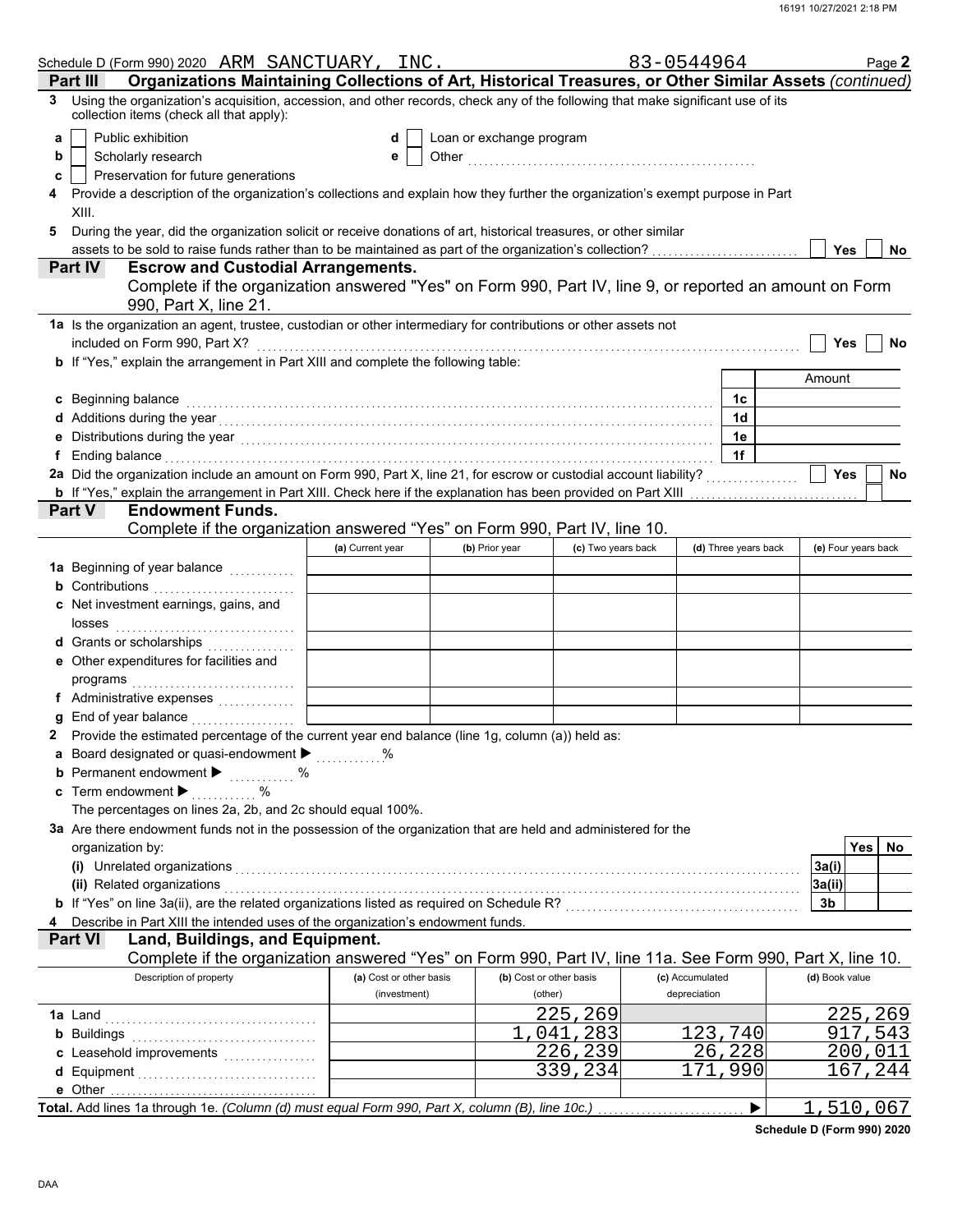|                           | Schedule D (Form 990) 2020 ARM SANCTUARY, INC.                                                                                                       |                | 83-0544964                                                   | Page 3         |
|---------------------------|------------------------------------------------------------------------------------------------------------------------------------------------------|----------------|--------------------------------------------------------------|----------------|
| <b>Part VII</b>           | <b>Investments - Other Securities.</b>                                                                                                               |                |                                                              |                |
|                           | Complete if the organization answered "Yes" on Form 990, Part IV, line 11b. See Form 990, Part X, line 12.                                           |                |                                                              |                |
|                           | (a) Description of security or category                                                                                                              | (b) Book value | (c) Method of valuation:                                     |                |
|                           | (including name of security)                                                                                                                         |                | Cost or end-of-year market value                             |                |
| (1) Financial derivatives |                                                                                                                                                      |                |                                                              |                |
|                           | (2) Closely held equity interests                                                                                                                    |                |                                                              |                |
| $(3)$ Other               |                                                                                                                                                      |                |                                                              |                |
| (A)                       |                                                                                                                                                      |                |                                                              |                |
| $\ldots$ (B) $\ldots$     |                                                                                                                                                      |                |                                                              |                |
|                           |                                                                                                                                                      |                |                                                              |                |
| (D)                       |                                                                                                                                                      |                |                                                              |                |
| (E)                       |                                                                                                                                                      |                |                                                              |                |
| $\mathcal{F}(\mathsf{F})$ |                                                                                                                                                      |                |                                                              |                |
| (G)                       |                                                                                                                                                      |                |                                                              |                |
| (H)                       |                                                                                                                                                      |                |                                                              |                |
|                           | Total. (Column (b) must equal Form 990, Part X, col. (B) line 12.)                                                                                   |                |                                                              |                |
| <b>Part VIII</b>          | <b>Investments - Program Related.</b>                                                                                                                |                |                                                              |                |
|                           | Complete if the organization answered "Yes" on Form 990, Part IV, line 11c. See Form 990, Part X, line 13.                                           |                |                                                              |                |
|                           | (a) Description of investment                                                                                                                        | (b) Book value | (c) Method of valuation:<br>Cost or end-of-year market value |                |
|                           |                                                                                                                                                      |                |                                                              |                |
| (1)                       |                                                                                                                                                      |                |                                                              |                |
| (2)                       |                                                                                                                                                      |                |                                                              |                |
| (3)                       |                                                                                                                                                      |                |                                                              |                |
| (4)                       |                                                                                                                                                      |                |                                                              |                |
| (5)                       |                                                                                                                                                      |                |                                                              |                |
| (6)                       |                                                                                                                                                      |                |                                                              |                |
| (7)                       |                                                                                                                                                      |                |                                                              |                |
| (8)                       |                                                                                                                                                      |                |                                                              |                |
| (9)                       | Total. (Column (b) must equal Form 990, Part X, col. (B) line 13.)                                                                                   |                |                                                              |                |
| <b>Part IX</b>            | <b>Other Assets.</b><br>Complete if the organization answered "Yes" on Form 990, Part IV, line 11d. See Form 990, Part X, line 15.                   |                |                                                              |                |
|                           | (a) Description                                                                                                                                      |                |                                                              | (b) Book value |
| (1)                       |                                                                                                                                                      |                |                                                              |                |
| (2)                       |                                                                                                                                                      |                |                                                              |                |
| (3)                       |                                                                                                                                                      |                |                                                              |                |
| (4)                       |                                                                                                                                                      |                |                                                              |                |
| (5)                       |                                                                                                                                                      |                |                                                              |                |
| (6)                       |                                                                                                                                                      |                |                                                              |                |
| (7)                       |                                                                                                                                                      |                |                                                              |                |
| (8)                       |                                                                                                                                                      |                |                                                              |                |
| (9)                       |                                                                                                                                                      |                |                                                              |                |
|                           | Total. (Column (b) must equal Form 990, Part X, col. (B) line 15.)                                                                                   |                |                                                              |                |
| Part X                    | <b>Other Liabilities.</b><br>Complete if the organization answered "Yes" on Form 990, Part IV, line 11e or 11f. See Form 990, Part X,<br>line 25.    |                |                                                              |                |
| 1.                        | (a) Description of liability                                                                                                                         |                |                                                              | (b) Book value |
| (1)                       | Federal income taxes                                                                                                                                 |                |                                                              |                |
| (2)                       | DUE TO ARM INVESTIGATIONS                                                                                                                            |                |                                                              | 715,346        |
| (3)                       |                                                                                                                                                      |                |                                                              |                |
| (4)                       |                                                                                                                                                      |                |                                                              |                |
| (5)                       |                                                                                                                                                      |                |                                                              |                |
| (6)                       |                                                                                                                                                      |                |                                                              |                |
| (7)                       |                                                                                                                                                      |                |                                                              |                |
| (8)                       |                                                                                                                                                      |                |                                                              |                |
| (9)                       |                                                                                                                                                      |                |                                                              |                |
|                           | Total. (Column (b) must equal Form 990, Part X, col. (B) line 25.)                                                                                   |                |                                                              | 715,346        |
|                           | 2. Liability for uncertain tax positions. In Part XIII, provide the text of the footnote to the organization's financial statements that reports the |                |                                                              |                |
|                           | organization's liability for uncertain tax positions under FASB ASC 740. Check here if the text of the footnote has been provided in Part XIII       |                |                                                              |                |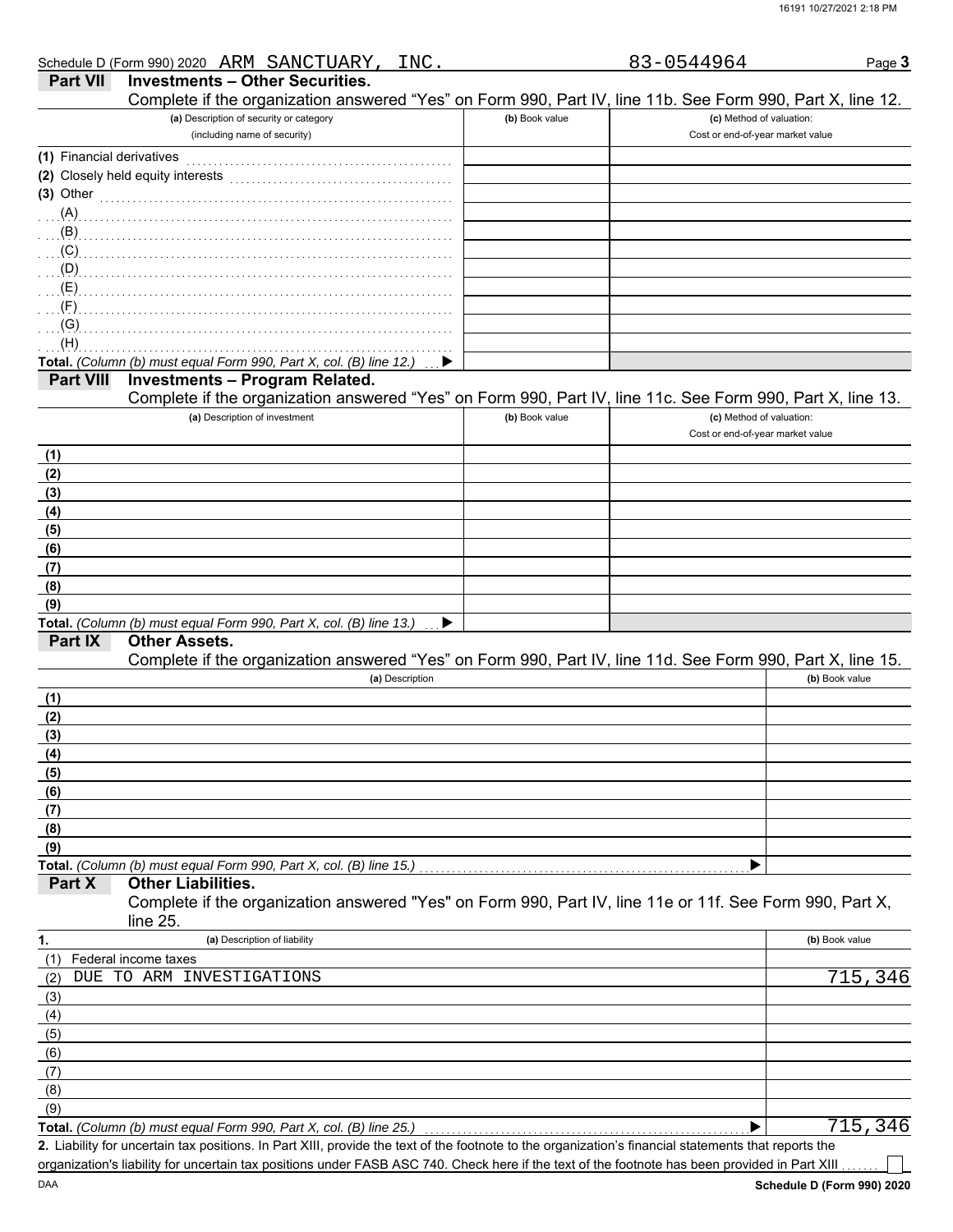| Schedule D (Form 990) 2020 ARM SANCTUARY, INC.                                                                                                                                                                                      |                | 83-0544964 | Page 4 |
|-------------------------------------------------------------------------------------------------------------------------------------------------------------------------------------------------------------------------------------|----------------|------------|--------|
| Reconciliation of Revenue per Audited Financial Statements With Revenue per Return.<br><b>Part XI</b>                                                                                                                               |                |            |        |
| Complete if the organization answered "Yes" on Form 990, Part IV, line 12a.                                                                                                                                                         |                |            |        |
| 1                                                                                                                                                                                                                                   |                |            |        |
| Amounts included on line 1 but not on Form 990, Part VIII, line 12:<br>2                                                                                                                                                            |                |            |        |
| a Net unrealized gains (losses) on investments [111] Net also have not all the Net all the Net all the Net al A                                                                                                                     | 2a             |            |        |
| b                                                                                                                                                                                                                                   | 2 <sub>b</sub> |            |        |
| Recoveries of prior year grants [11] Recoveries of prior year grants [11] All and the contract of the contract of the contract of the contract of the contract of the contract of the contract of the contract of the contract<br>c | 2c             |            |        |
| d                                                                                                                                                                                                                                   | 2d             |            |        |
|                                                                                                                                                                                                                                     |                | 2e         |        |
| 3                                                                                                                                                                                                                                   |                | 3          |        |
| Amounts included on Form 990, Part VIII, line 12, but not on line 1:<br>4                                                                                                                                                           |                |            |        |
| Investment expenses not included on Form 990, Part VIII, line 7b<br>a                                                                                                                                                               | 4a             |            |        |
| b                                                                                                                                                                                                                                   | 4 <sub>b</sub> |            |        |
| Add lines 4a and 4b<br>c                                                                                                                                                                                                            |                | 4с         |        |
| 5                                                                                                                                                                                                                                   |                | 5          |        |
| Reconciliation of Expenses per Audited Financial Statements With Expenses per Return.<br><b>Part XII</b>                                                                                                                            |                |            |        |
| Complete if the organization answered "Yes" on Form 990, Part IV, line 12a.                                                                                                                                                         |                |            |        |
| Total expenses and losses per audited financial statements<br>1                                                                                                                                                                     |                | 1          |        |
| 2 Amounts included on line 1 but not on Form 990, Part IX, line 25:                                                                                                                                                                 |                |            |        |
| a Donated services and use of facilities <b>constructs</b> and construct of the service of the Donated Service of the S                                                                                                             | 2a             |            |        |
| Prior year adjustments <b>contained a contained and prior</b> year adjustments<br>b                                                                                                                                                 | 2 <sub>b</sub> |            |        |
| c                                                                                                                                                                                                                                   | 2c             |            |        |
| d                                                                                                                                                                                                                                   | 2d             |            |        |
|                                                                                                                                                                                                                                     |                | 2e         |        |
| Subtract line 2e from line 1<br>3                                                                                                                                                                                                   |                | 3          |        |
| Amounts included on Form 990, Part IX, line 25, but not on line 1:<br>4                                                                                                                                                             |                |            |        |
| a Investment expenses not included on Form 990, Part VIII, line 7b                                                                                                                                                                  | 4a             |            |        |
| <b>b</b> Other (Describe in Part XIII.) <b>CONSERVING (2014)</b>                                                                                                                                                                    | 4 <sub>b</sub> |            |        |
| c Add lines 4a and 4b                                                                                                                                                                                                               |                | 4c         |        |
| 5                                                                                                                                                                                                                                   |                | 5          |        |
| Part XIII Supplemental Information.                                                                                                                                                                                                 |                |            |        |
| Provide the descriptions required for Part II, lines 3, 5, and 9; Part III, lines 1a and 4; Part IV, lines 1b and 2b; Part V, line 4; Part X, line                                                                                  |                |            |        |
| 2; Part XI, lines 2d and 4b; and Part XII, lines 2d and 4b. Also complete this part to provide any additional information.                                                                                                          |                |            |        |
|                                                                                                                                                                                                                                     |                |            |        |
|                                                                                                                                                                                                                                     |                |            |        |
|                                                                                                                                                                                                                                     |                |            |        |
|                                                                                                                                                                                                                                     |                |            |        |
|                                                                                                                                                                                                                                     |                |            |        |
|                                                                                                                                                                                                                                     |                |            |        |
|                                                                                                                                                                                                                                     |                |            |        |
|                                                                                                                                                                                                                                     |                |            |        |
|                                                                                                                                                                                                                                     |                |            |        |
|                                                                                                                                                                                                                                     |                |            |        |
|                                                                                                                                                                                                                                     |                |            |        |
|                                                                                                                                                                                                                                     |                |            |        |
|                                                                                                                                                                                                                                     |                |            |        |
|                                                                                                                                                                                                                                     |                |            |        |
|                                                                                                                                                                                                                                     |                |            |        |
|                                                                                                                                                                                                                                     |                |            |        |
|                                                                                                                                                                                                                                     |                |            |        |
|                                                                                                                                                                                                                                     |                |            |        |
|                                                                                                                                                                                                                                     |                |            |        |
|                                                                                                                                                                                                                                     |                |            |        |
|                                                                                                                                                                                                                                     |                |            |        |
|                                                                                                                                                                                                                                     |                |            |        |
|                                                                                                                                                                                                                                     |                |            |        |
|                                                                                                                                                                                                                                     |                |            |        |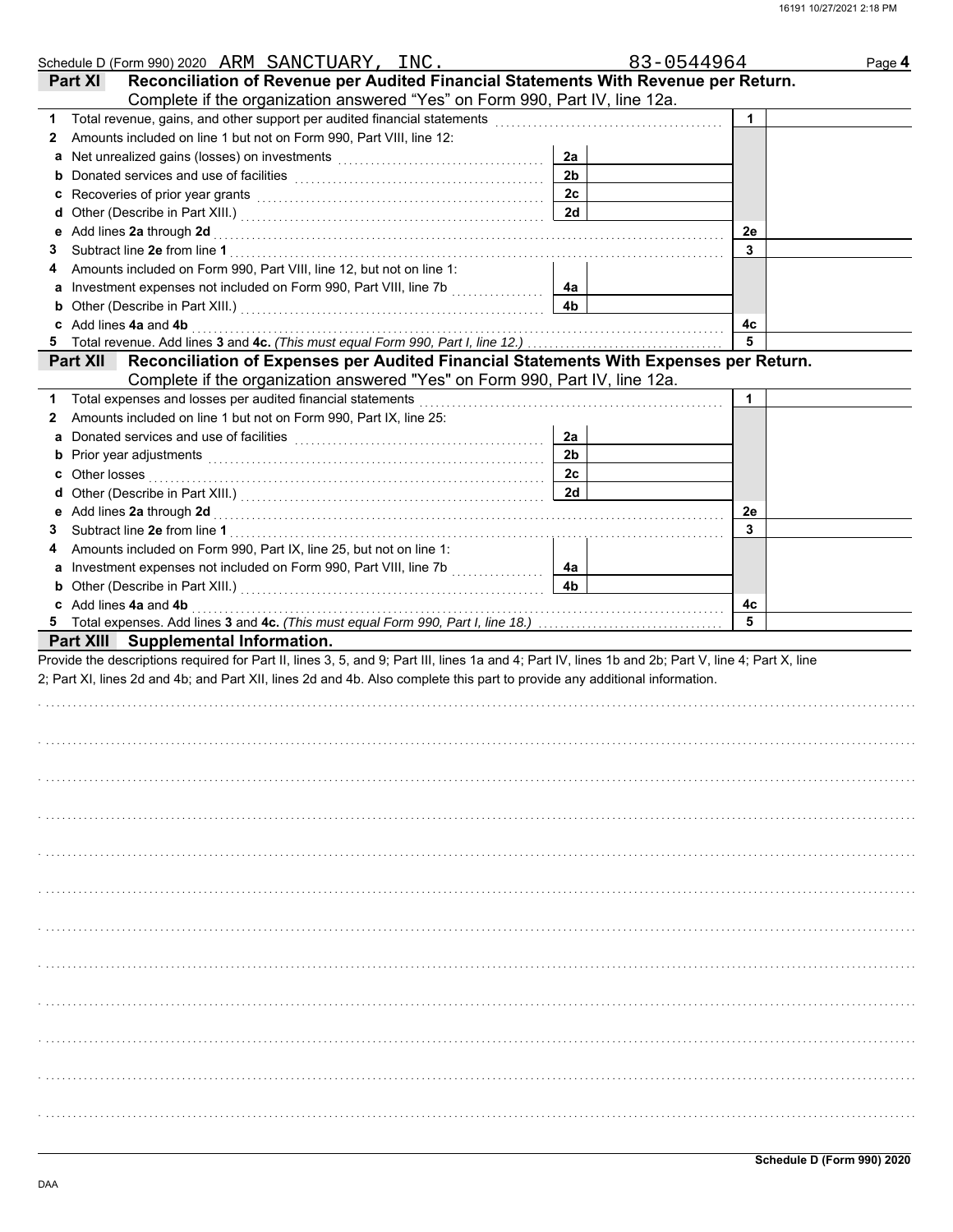| Schedule D (Form 990) 2020 ARM SANCTUARY, INC.<br>Part XIII Supplemental Information (continued) |  | 83-0544964 | Page 5 |
|--------------------------------------------------------------------------------------------------|--|------------|--------|
|                                                                                                  |  |            |        |
|                                                                                                  |  |            |        |
|                                                                                                  |  |            |        |
|                                                                                                  |  |            |        |
|                                                                                                  |  |            |        |
|                                                                                                  |  |            |        |
|                                                                                                  |  |            |        |
|                                                                                                  |  |            |        |
|                                                                                                  |  |            |        |
|                                                                                                  |  |            |        |
|                                                                                                  |  |            |        |
|                                                                                                  |  |            |        |
|                                                                                                  |  |            |        |
|                                                                                                  |  |            |        |
|                                                                                                  |  |            |        |
|                                                                                                  |  |            |        |
|                                                                                                  |  |            |        |
|                                                                                                  |  |            |        |
|                                                                                                  |  |            |        |
|                                                                                                  |  |            |        |
|                                                                                                  |  |            |        |
|                                                                                                  |  |            |        |
|                                                                                                  |  |            |        |
|                                                                                                  |  |            |        |
|                                                                                                  |  |            |        |
|                                                                                                  |  |            |        |
|                                                                                                  |  |            |        |
|                                                                                                  |  |            |        |
|                                                                                                  |  |            |        |
|                                                                                                  |  |            |        |
|                                                                                                  |  |            |        |
|                                                                                                  |  |            |        |
|                                                                                                  |  |            |        |
|                                                                                                  |  |            |        |
|                                                                                                  |  |            | .      |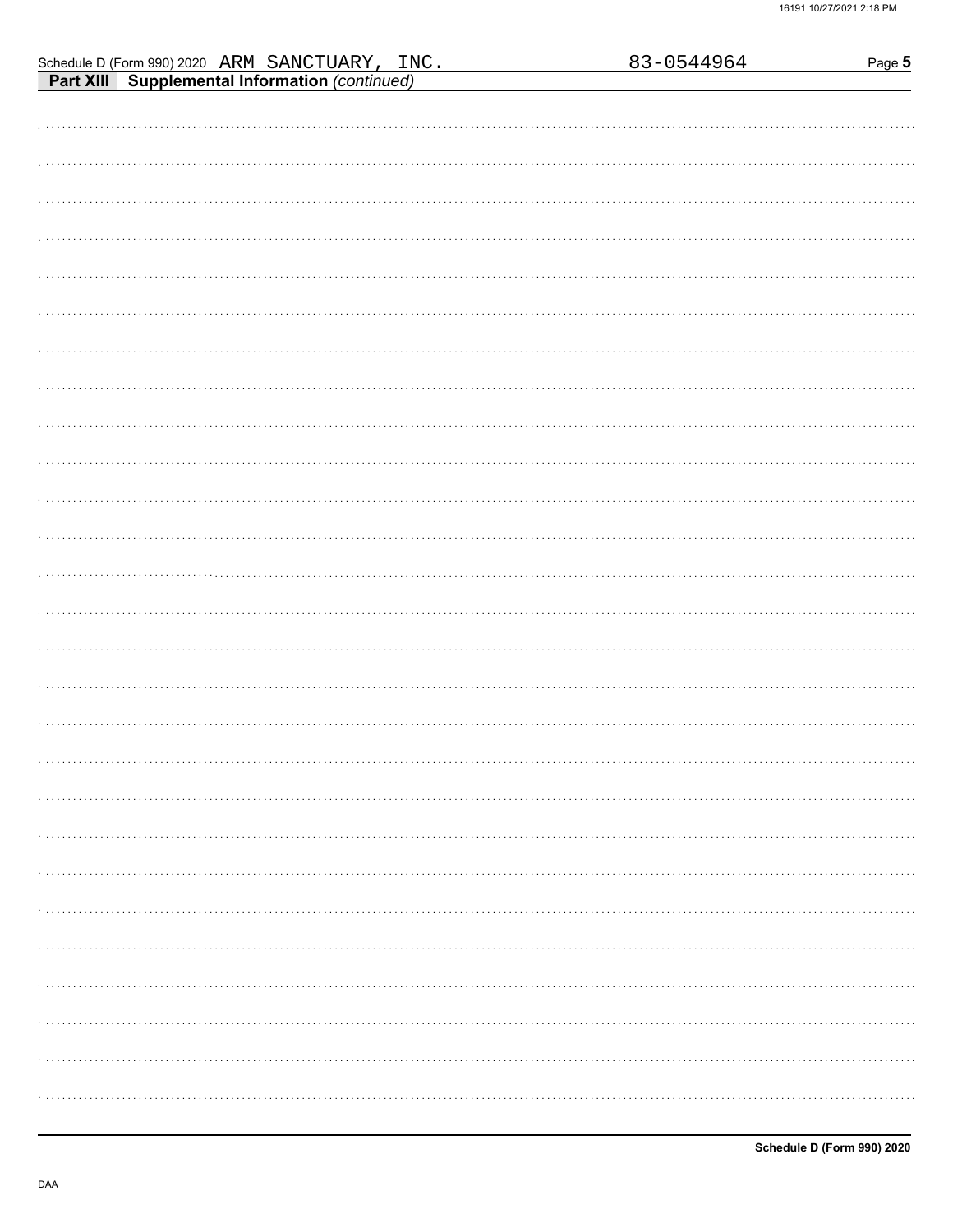**Open To Public**

OMB No. 1545-0047

| <b>SCHEDULE L</b>                      |  |  |
|----------------------------------------|--|--|
| $(F_{\alpha r}$ and $\alpha r$ and $F$ |  |  |

Name of the organization Department of the Treasury Internal Revenue Service

# **Transactions With Interested Persons**

**(Form 990 or 990-EZ) ►** Complete if the organization answered "Yes" on Form 990, Part IV, line 25a, 25b, 26, 27, 28a,<br>28b, or 28c, or Form 990-EZ, Part V, line 38a or 40b.<br>2020

 **Attach to Form 990 or Form 990-EZ.**

## ▶ Go to www.irs.gov/Form990 for instructions and the latest information.

**Inspection Employer identification number**

|                          | ARM SANCTUARY, INC.                                                                                                                      |                   |                                                                    |                         |                          |                                | 83-0544964 |    |     |                              |                           |            |
|--------------------------|------------------------------------------------------------------------------------------------------------------------------------------|-------------------|--------------------------------------------------------------------|-------------------------|--------------------------|--------------------------------|------------|----|-----|------------------------------|---------------------------|------------|
| Part I                   | <b>Excess Benefit Transactions</b> (section 501(c)(3), section 501(c)(4), and 501(c)(29) organizations only).                            |                   |                                                                    |                         |                          |                                |            |    |     |                              |                           |            |
|                          | Complete if the organization answered "Yes" on Form 990, Part IV, line 25a or 25b, or Form 990-EZ, Part V, line 40b.                     |                   |                                                                    |                         |                          |                                |            |    |     |                              |                           |            |
|                          |                                                                                                                                          |                   | (b) Relationship between disqualified person and                   |                         |                          |                                |            |    |     |                              | (d) Corrected?            |            |
| 1                        | (a) Name of disqualified person                                                                                                          |                   | organization                                                       |                         |                          | (c) Description of transaction |            |    |     | Yes                          |                           | No         |
| (1)                      |                                                                                                                                          |                   |                                                                    |                         |                          |                                |            |    |     |                              |                           |            |
| (2)                      |                                                                                                                                          |                   |                                                                    |                         |                          |                                |            |    |     |                              |                           |            |
| (3)                      |                                                                                                                                          |                   |                                                                    |                         |                          |                                |            |    |     |                              |                           |            |
| (4)                      |                                                                                                                                          |                   |                                                                    |                         |                          |                                |            |    |     |                              |                           |            |
| (5)                      |                                                                                                                                          |                   |                                                                    |                         |                          |                                |            |    |     |                              |                           |            |
| (6)                      |                                                                                                                                          |                   |                                                                    |                         |                          |                                |            |    |     |                              |                           |            |
| $\mathbf{2}$             | Enter the amount of tax incurred by the organization managers or disqualified persons during the year                                    |                   |                                                                    |                         |                          |                                |            |    |     |                              |                           |            |
|                          | under section 4958                                                                                                                       |                   |                                                                    |                         |                          |                                |            |    |     |                              | $\triangleright$ \$       |            |
| 3                        |                                                                                                                                          |                   |                                                                    |                         |                          |                                |            |    |     | $\blacktriangleright$ \$     |                           |            |
|                          |                                                                                                                                          |                   |                                                                    |                         |                          |                                |            |    |     |                              |                           |            |
| Part II                  | Loans to and/or From Interested Persons.                                                                                                 |                   |                                                                    |                         |                          |                                |            |    |     |                              |                           |            |
|                          | Complete if the organization answered "Yes" on Form 990-EZ, Part V, line 38a or Form 990, Part IV, line 26; or if the                    |                   |                                                                    |                         |                          |                                |            |    |     |                              |                           |            |
|                          | organization reported an amount on Form 990, Part X, line 5, 6, or 22.                                                                   |                   |                                                                    |                         |                          |                                |            |    |     |                              |                           |            |
|                          | (a) Name of interested person                                                                                                            | (b) Relationship  | (c) Purpose of                                                     | $(d)$ Loan              | (e) Original             | (f) Balance due                |            |    |     | (g) In default? (h) Approved | (i) Written               |            |
|                          |                                                                                                                                          | with organization | loan                                                               | to or from<br>the org.? | principal amount         |                                |            |    |     | by board or<br>committee?    |                           | agreement? |
|                          |                                                                                                                                          |                   |                                                                    | To From                 |                          |                                | Yes        | No | Yes | No                           | Yes                       | No         |
|                          |                                                                                                                                          |                   |                                                                    |                         |                          |                                |            |    |     |                              |                           |            |
| (1)                      |                                                                                                                                          |                   |                                                                    |                         |                          |                                |            |    |     |                              |                           |            |
|                          |                                                                                                                                          |                   |                                                                    |                         |                          |                                |            |    |     |                              |                           |            |
| (2)                      |                                                                                                                                          |                   |                                                                    |                         |                          |                                |            |    |     |                              |                           |            |
|                          |                                                                                                                                          |                   |                                                                    |                         |                          |                                |            |    |     |                              |                           |            |
| (3)                      |                                                                                                                                          |                   |                                                                    |                         |                          |                                |            |    |     |                              |                           |            |
|                          |                                                                                                                                          |                   |                                                                    |                         |                          |                                |            |    |     |                              |                           |            |
| (4)                      |                                                                                                                                          |                   |                                                                    |                         |                          |                                |            |    |     |                              |                           |            |
|                          |                                                                                                                                          |                   |                                                                    |                         |                          |                                |            |    |     |                              |                           |            |
| (5)                      |                                                                                                                                          |                   |                                                                    |                         |                          |                                |            |    |     |                              |                           |            |
|                          |                                                                                                                                          |                   |                                                                    |                         |                          |                                |            |    |     |                              |                           |            |
| (6)                      |                                                                                                                                          |                   |                                                                    |                         |                          |                                |            |    |     |                              |                           |            |
|                          |                                                                                                                                          |                   |                                                                    |                         |                          |                                |            |    |     |                              |                           |            |
| (7)                      |                                                                                                                                          |                   |                                                                    |                         |                          |                                |            |    |     |                              |                           |            |
|                          |                                                                                                                                          |                   |                                                                    |                         |                          |                                |            |    |     |                              |                           |            |
| (8)                      |                                                                                                                                          |                   |                                                                    |                         |                          |                                |            |    |     |                              |                           |            |
|                          |                                                                                                                                          |                   |                                                                    |                         |                          |                                |            |    |     |                              |                           |            |
| (9)                      |                                                                                                                                          |                   |                                                                    |                         |                          |                                |            |    |     |                              |                           |            |
|                          |                                                                                                                                          |                   |                                                                    |                         |                          |                                |            |    |     |                              |                           |            |
| (10)                     |                                                                                                                                          |                   |                                                                    |                         |                          |                                |            |    |     |                              |                           |            |
| <b>Total</b><br>Part III |                                                                                                                                          |                   |                                                                    |                         | $\blacktriangleright$ \$ |                                |            |    |     |                              |                           |            |
|                          | <b>Grants or Assistance Benefiting Interested Persons.</b><br>Complete if the organization answered "Yes" on Form 990, Part IV, line 27. |                   |                                                                    |                         |                          |                                |            |    |     |                              |                           |            |
|                          |                                                                                                                                          |                   |                                                                    |                         |                          |                                |            |    |     |                              |                           |            |
|                          | (a) Name of interested person                                                                                                            |                   | (b) Relationship between interested<br>person and the organization |                         | (c) Amount of assistance | (d) Type of assistance         |            |    |     |                              | (e) Purpose of assistance |            |
|                          |                                                                                                                                          |                   |                                                                    |                         |                          |                                |            |    |     |                              |                           |            |
| (1)<br>(2)               |                                                                                                                                          |                   |                                                                    |                         |                          |                                |            |    |     |                              |                           |            |
| (3)                      |                                                                                                                                          |                   |                                                                    |                         |                          |                                |            |    |     |                              |                           |            |
| (4)                      |                                                                                                                                          |                   |                                                                    |                         |                          |                                |            |    |     |                              |                           |            |
| (5)                      |                                                                                                                                          |                   |                                                                    |                         |                          |                                |            |    |     |                              |                           |            |
| (6)                      |                                                                                                                                          |                   |                                                                    |                         |                          |                                |            |    |     |                              |                           |            |
| (7)                      |                                                                                                                                          |                   |                                                                    |                         |                          |                                |            |    |     |                              |                           |            |
| (8)                      |                                                                                                                                          |                   |                                                                    |                         |                          |                                |            |    |     |                              |                           |            |
| (9)                      |                                                                                                                                          |                   |                                                                    |                         |                          |                                |            |    |     |                              |                           |            |
| (10)                     |                                                                                                                                          |                   |                                                                    |                         |                          |                                |            |    |     |                              |                           |            |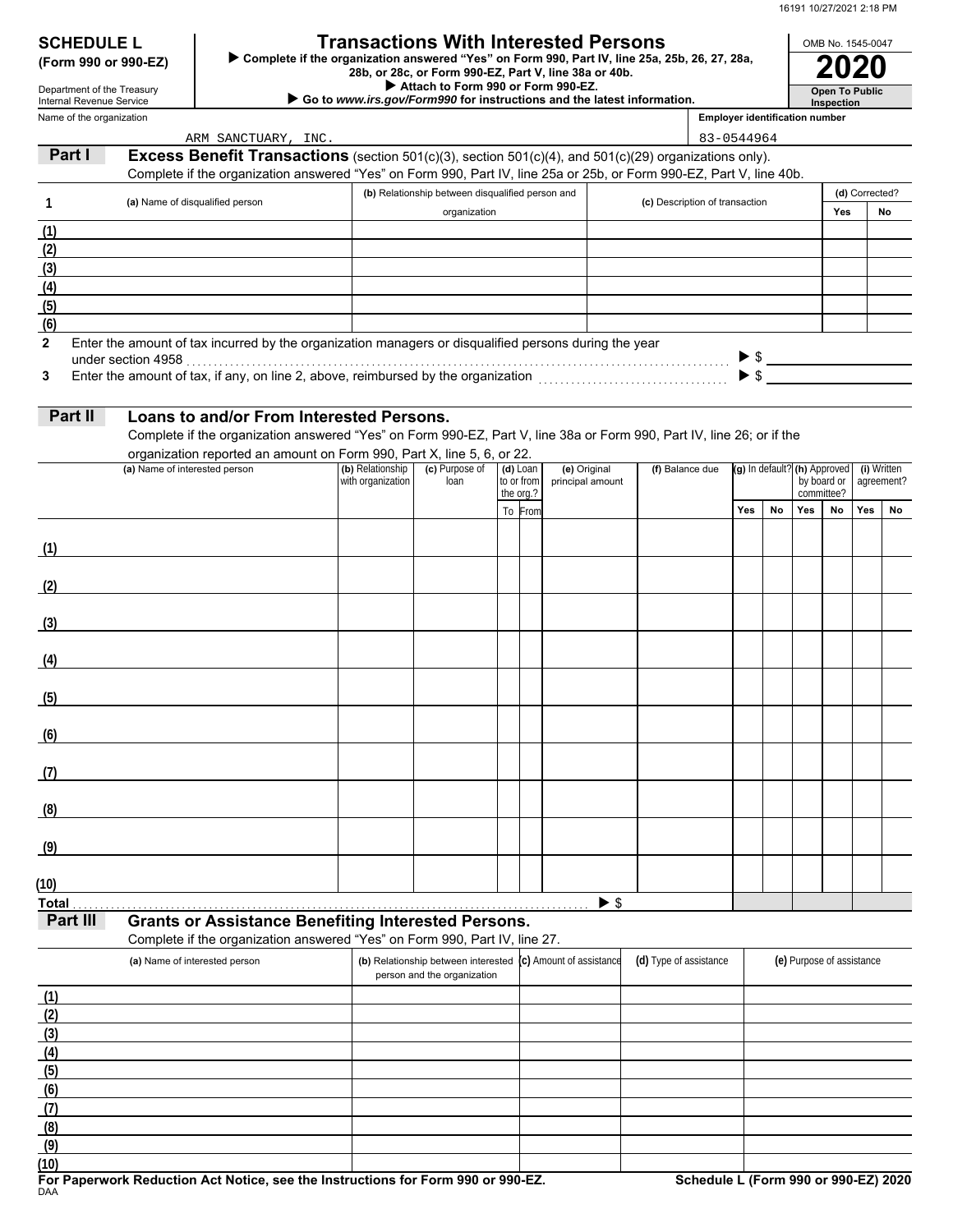### **NoYes** er sharing<br>of org.<br>revenues? **(e)** Sharing (d) Description of transaction interested person and the **Part IV Business Transactions Involving Interested Persons.** Complete if the organization answered "Yes" on Form 990, Part IV, line 28a, 28b, or 28c. **(a)** Name of interested person **(b)** Relationship between organization **(c)** Amount of transaction Schedule L (Form 990 or 990-EZ) 2020 Page **2** ARM SANCTUARY, INC. 83-0544964 **(3) (2)** (1) ANIMAL RECOVERY MISSION, INC. | AFFILIATED CO.| 96,000 LEASEE/LANDLORD | X

| υŗ     |                                                                                             |  |  |
|--------|---------------------------------------------------------------------------------------------|--|--|
| 4)     |                                                                                             |  |  |
|        |                                                                                             |  |  |
| 6)     |                                                                                             |  |  |
|        |                                                                                             |  |  |
|        |                                                                                             |  |  |
|        |                                                                                             |  |  |
|        |                                                                                             |  |  |
| Part V | <b>Supplemental Information.</b>                                                            |  |  |
|        | Provide additional information for responses to questions on Schedule L (see instructions). |  |  |
|        |                                                                                             |  |  |
|        |                                                                                             |  |  |
|        |                                                                                             |  |  |
|        |                                                                                             |  |  |

**(6) (5) (4)**

**(7) (8) (9) (10)**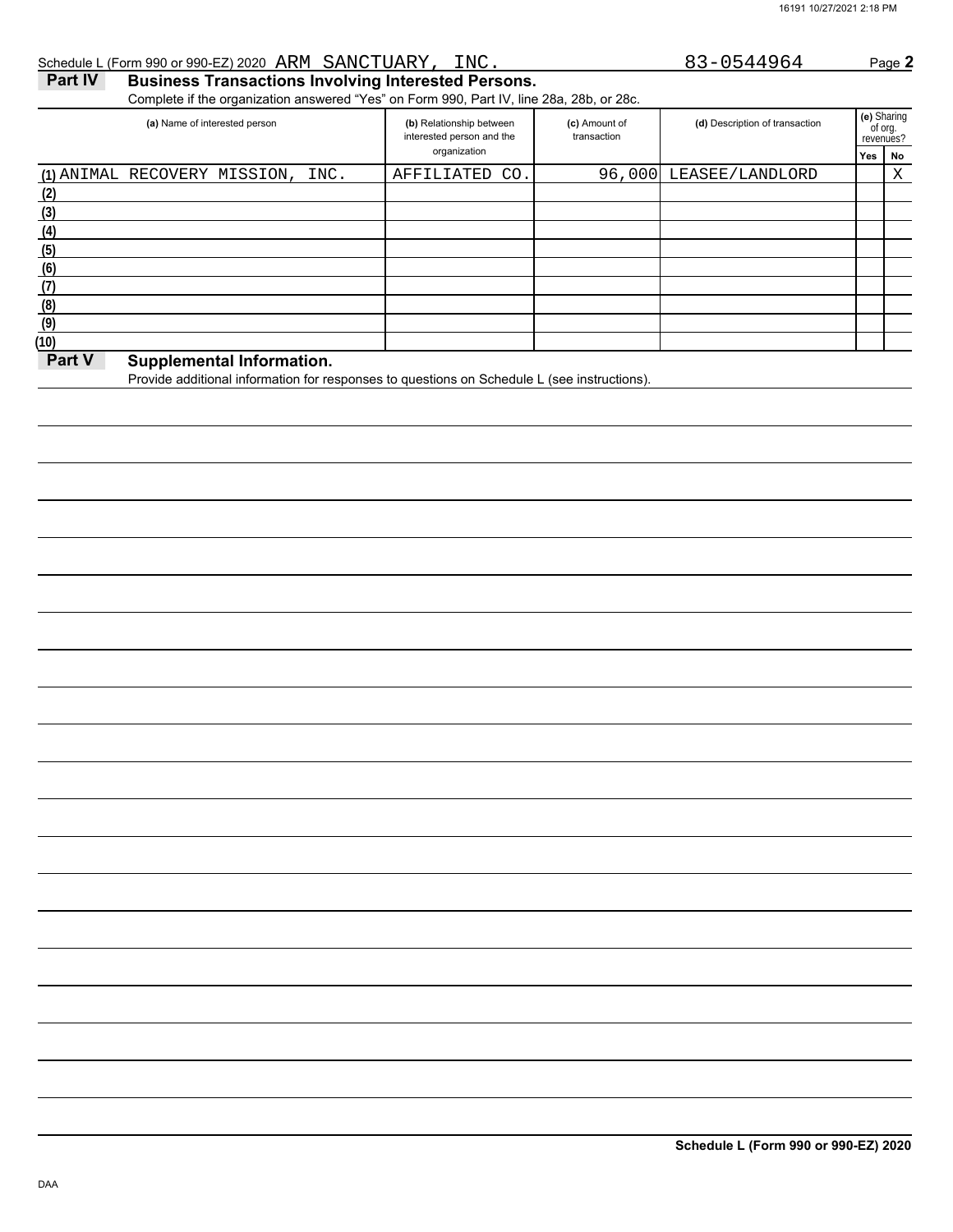| <b>SCHEDULE O</b>                                      | Supplemental Information to Form 990 or 990-EZ                          |                                                     | OMB No. 1545-0047  |
|--------------------------------------------------------|-------------------------------------------------------------------------|-----------------------------------------------------|--------------------|
| (Form 990 or 990-EZ)                                   | 2020                                                                    |                                                     |                    |
| Department of the Treasury<br>Internal Revenue Service |                                                                         | <b>Open to Public</b><br><b>Inspection</b>          |                    |
| Name of the organization<br>ARM                        | INC.<br>SANCTUARY,                                                      | <b>Employer identification number</b><br>83-0544964 |                    |
| FORM 990, PART                                         | I, LINE 6                                                               |                                                     |                    |
|                                                        | ANIMAL CARE AND MISCELLANEOUS PROPERTY UPKEEP.                          |                                                     |                    |
|                                                        |                                                                         |                                                     |                    |
|                                                        |                                                                         |                                                     |                    |
| FORM 990, PART VI, LINE                                | 2 - RELATED PARTY INFORMATION AMONG OFFICERS                            |                                                     |                    |
|                                                        | ANIMAL RECOVERY MISSION, INC.                                           |                                                     |                    |
| $\mathbf P$                                            |                                                                         |                                                     |                    |
|                                                        |                                                                         |                                                     |                    |
| FORM 990, PART VI, LINE                                | 11B - ORGANIZATION'S PROCESS TO REVIEW FORM 990                         |                                                     |                    |
| FORM 990                                               | IS PROVIDED<br>OFFICERS AND DIRECTORS PRIOR TO<br>TO                    |                                                     | FILING. THE 990 IS |
|                                                        | DISCUSSED AMONG THE BOARD MEMBERS AND APPROVED.                         |                                                     |                    |
|                                                        |                                                                         |                                                     |                    |
|                                                        | FORM 990, PART VI, LINE 12C - ENFORCEMENT OF CONFLICTS POLICY           |                                                     |                    |
|                                                        | THE ANNUAL MEETING, DISCLOSURES OF ALL CONFLICTS OF INTEREST ARE        |                                                     |                    |
| REQUIRED<br>TO.                                        | BE DOCUMENTED                                                           |                                                     |                    |
|                                                        |                                                                         |                                                     |                    |
|                                                        | FORM 990, PART VI, LINE 15A - COMPENSATION PROCESS FOR TOP OFFICIAL     |                                                     |                    |
|                                                        | THE BOARD MEETS ANNUALLY AND DISCUSSES OFFICER AND EMPLOYEE SALARIES.   |                                                     |                    |
|                                                        |                                                                         |                                                     |                    |
|                                                        | FORM 990, PART VI, LINE 15B - COMPENSATION PROCESS FOR OFFICERS         |                                                     |                    |
|                                                        | THE BOARD MEETS ANNUALLY AND DISCUSSES THE VARIOUS KEY EMPLOYEE         |                                                     |                    |
|                                                        | COMPENSATION LEVELS AND MAKES ADJUSTMENTS ACCORDINGLY.                  |                                                     |                    |
|                                                        |                                                                         |                                                     |                    |
|                                                        | FORM 990, PART VI, LINE 19 - GOVERNING DOCUMENTS DISCLOSURE EXPLANATION |                                                     |                    |
|                                                        | NO DOCUMENTS AVAILABLE TO THE PUBLIC                                    |                                                     |                    |
|                                                        |                                                                         |                                                     |                    |
|                                                        |                                                                         |                                                     |                    |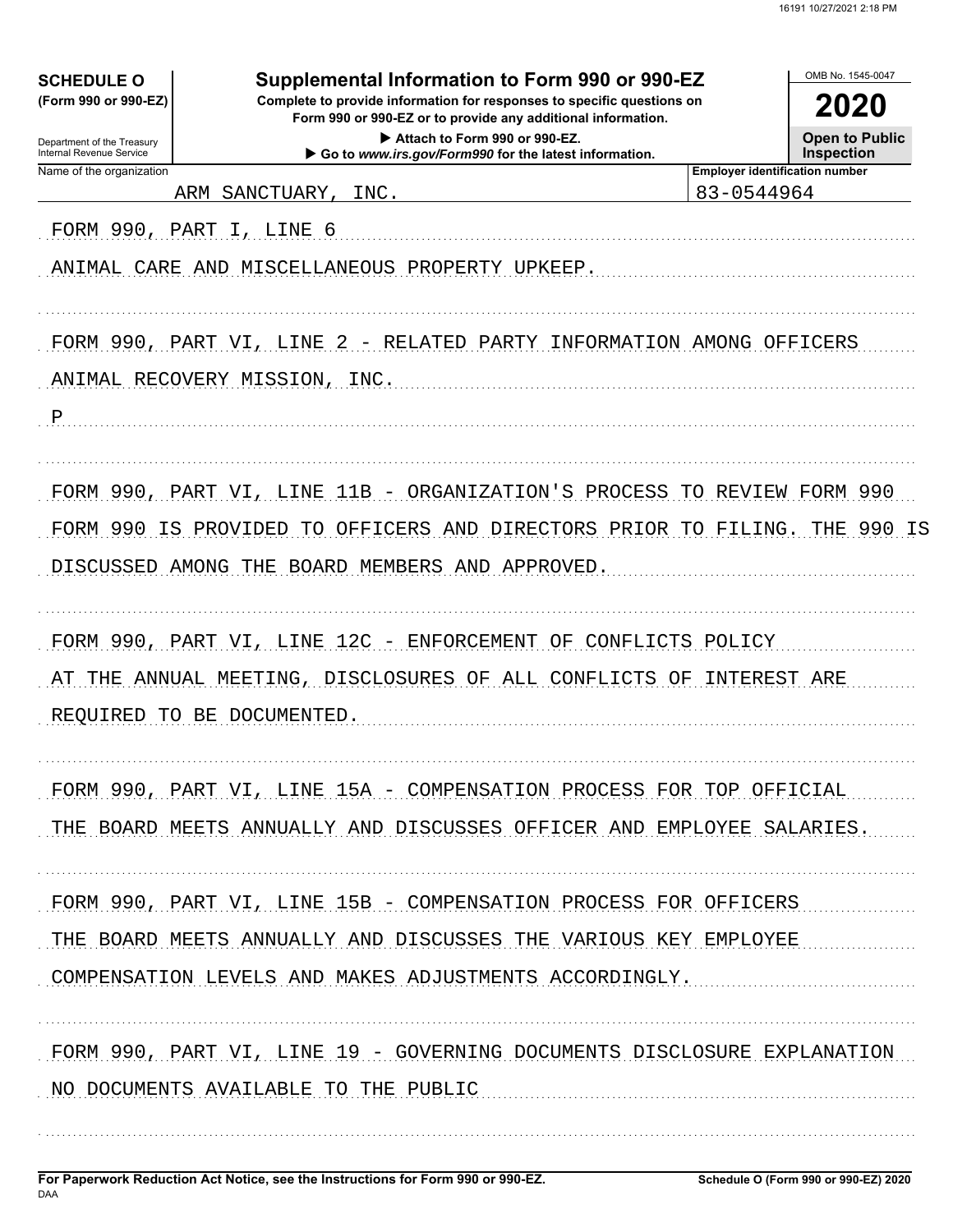| 83-0544964<br><u>ARM SANCTUARY,</u><br>INC.<br>FORM 990, PART XI, LINE 9 - OTHER CHANGES IN NET ASSETS EXPLANATION<br>$-10,650$<br>\$<br>BOOK / TAX DEPRECIATION DIFFERENCE<br>1,249,166<br>\$<br>TRANSFER FROM ANIMAL REC. MISSION<br>$\boldsymbol{\mathsf{S}}$ .<br>2,939<br>BOOK GAIN > TAX GAIN ON SALE<br>\$ 1,241,455<br><b>TOTAL</b> | Schedule O (Form 990 or 990-EZ) 2020<br>Name of the organization | Page 2<br><b>Employer identification number</b> |
|---------------------------------------------------------------------------------------------------------------------------------------------------------------------------------------------------------------------------------------------------------------------------------------------------------------------------------------------|------------------------------------------------------------------|-------------------------------------------------|
|                                                                                                                                                                                                                                                                                                                                             |                                                                  |                                                 |
|                                                                                                                                                                                                                                                                                                                                             |                                                                  |                                                 |
|                                                                                                                                                                                                                                                                                                                                             |                                                                  |                                                 |
|                                                                                                                                                                                                                                                                                                                                             |                                                                  |                                                 |
|                                                                                                                                                                                                                                                                                                                                             |                                                                  |                                                 |
|                                                                                                                                                                                                                                                                                                                                             |                                                                  |                                                 |
|                                                                                                                                                                                                                                                                                                                                             |                                                                  |                                                 |
|                                                                                                                                                                                                                                                                                                                                             |                                                                  |                                                 |
|                                                                                                                                                                                                                                                                                                                                             |                                                                  |                                                 |
|                                                                                                                                                                                                                                                                                                                                             |                                                                  |                                                 |
|                                                                                                                                                                                                                                                                                                                                             |                                                                  |                                                 |
|                                                                                                                                                                                                                                                                                                                                             |                                                                  |                                                 |
|                                                                                                                                                                                                                                                                                                                                             |                                                                  |                                                 |
|                                                                                                                                                                                                                                                                                                                                             |                                                                  |                                                 |
|                                                                                                                                                                                                                                                                                                                                             |                                                                  |                                                 |
|                                                                                                                                                                                                                                                                                                                                             |                                                                  |                                                 |
|                                                                                                                                                                                                                                                                                                                                             |                                                                  |                                                 |
|                                                                                                                                                                                                                                                                                                                                             |                                                                  |                                                 |
|                                                                                                                                                                                                                                                                                                                                             |                                                                  |                                                 |
|                                                                                                                                                                                                                                                                                                                                             |                                                                  |                                                 |
|                                                                                                                                                                                                                                                                                                                                             |                                                                  |                                                 |
|                                                                                                                                                                                                                                                                                                                                             |                                                                  |                                                 |
|                                                                                                                                                                                                                                                                                                                                             |                                                                  |                                                 |
|                                                                                                                                                                                                                                                                                                                                             |                                                                  |                                                 |
|                                                                                                                                                                                                                                                                                                                                             |                                                                  |                                                 |
|                                                                                                                                                                                                                                                                                                                                             |                                                                  |                                                 |
|                                                                                                                                                                                                                                                                                                                                             |                                                                  |                                                 |
|                                                                                                                                                                                                                                                                                                                                             |                                                                  |                                                 |
|                                                                                                                                                                                                                                                                                                                                             |                                                                  |                                                 |

| PAGE 1 OF 1                          |  |  |  |
|--------------------------------------|--|--|--|
| Schedule O (Form 990 or 990-EZ) 2020 |  |  |  |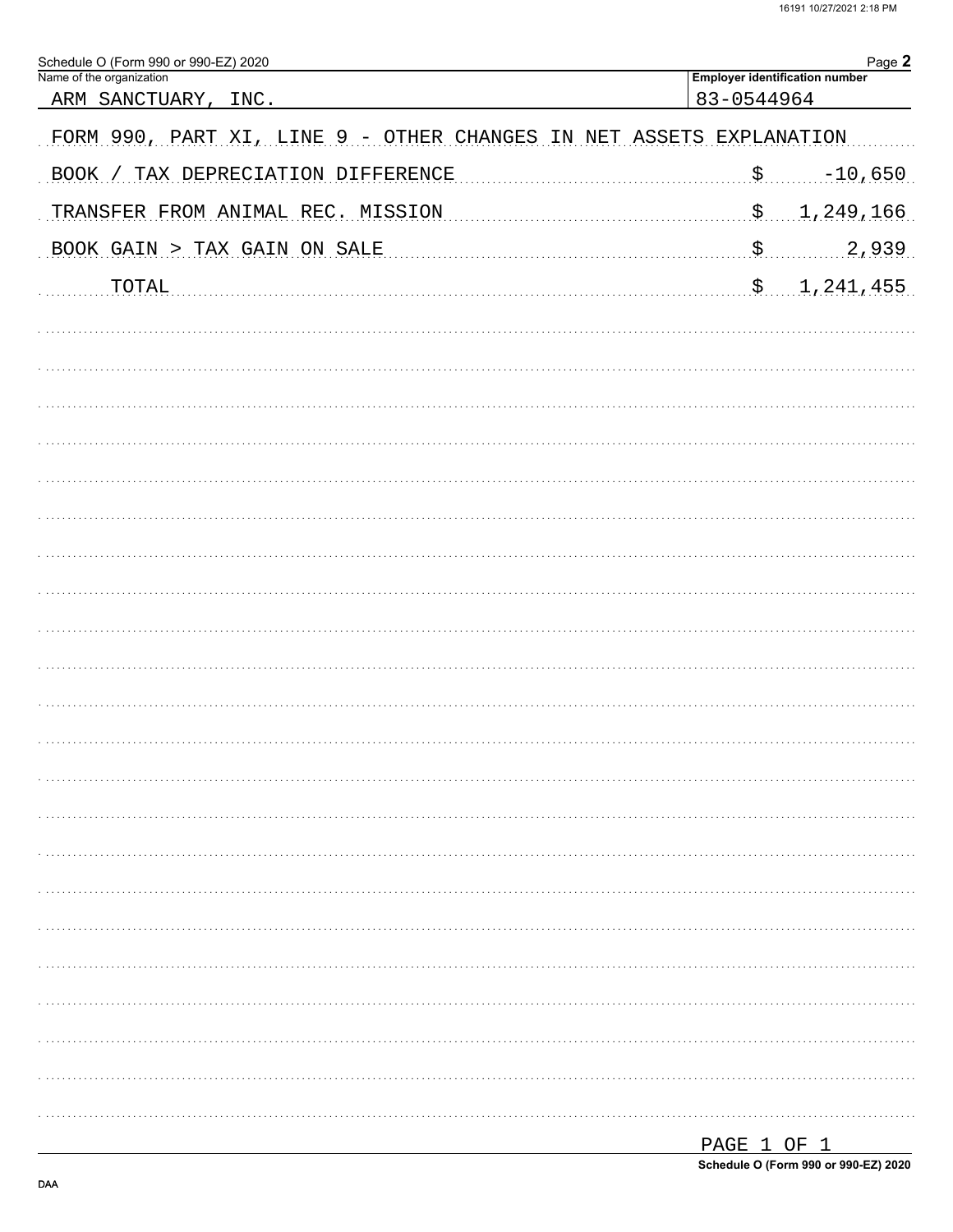| Form 4562<br>(Including Information on Listed Property)<br>Attach to your tax return.<br>Department of the Treasury<br>Attachment<br>179<br>Go to www.irs.gov/Form4562 for instructions and the latest information.<br>(99)<br>Internal Revenue Service<br>Sequence No<br>Name(s) shown on return<br>Identifying number<br>83-0544964<br>ARM SANCTUARY, INC.<br>Business or activity to which this form relates<br>INDIRECT DEPRECIATION<br><b>Election To Expense Certain Property Under Section 179</b><br>Part I<br>Note: If you have any listed property, complete Part V before you complete Part I.<br>Maximum amount (see instructions)<br>$\mathbf 1$<br>1<br>Total cost of section 179 property placed in service (see instructions)<br>$\overline{2}$<br>$\mathbf{2}$<br>$\overline{\mathbf{3}}$<br>3<br>$\overline{\mathbf{4}}$<br>Reduction in limitation. Subtract line 3 from line 2. If zero or less, enter -0-<br>4<br>5<br>Dollar limitation for tax year. Subtract line 4 from line 1. If zero or less, enter -0-. If married filing separately, see instructions<br>5<br>(b) Cost (business use only)<br>6<br>(a) Description of property<br>(c) Elected cost<br>$\overline{7}$<br>Listed property. Enter the amount from line 29<br>7<br>Total elected cost of section 179 property. Add amounts in column (c), lines 6 and 7 [[[[[[[[[[[[[[[[[[[[[[[[<br>8<br>8<br>9<br>Tentative deduction. Enter the smaller of line 5 or line 8<br>9<br>10<br>Carryover of disallowed deduction from line 13 of your 2019 Form 4562<br>10<br>Business income limitation. Enter the smaller of business income (not less than zero) or line 5. See instructions<br>11<br>11<br>12<br>Section 179 expense deduction. Add lines 9 and 10, but don't enter more than line 11 [1] [1] expense deduction.<br>12<br>Carryover of disallowed deduction to 2021. Add lines 9 and 10, less line 12<br>13<br>13<br>Note: Don't use Part II or Part III below for listed property. Instead, use Part V.<br>Special Depreciation Allowance and Other Depreciation (Don't include listed property. See instructions.)<br>Part II<br>Special depreciation allowance for qualified property (other than listed property) placed in service<br>14<br>during the tax year. See instructions<br>14<br>15<br>15<br>16<br>Other depreciation (including ACRS)<br>16<br>MACRS Depreciation (Don't include listed property. See instructions.)<br>Part III<br><b>Section A</b><br>MACRS deductions for assets placed in service in tax years beginning before 2020<br>17<br>17<br>18<br>If you are electing to group any assets placed in service during the tax year into one or more general asset accounts, check here<br>Section B-Assets Placed in Service During 2020 Tax Year Using the General Depreciation System<br>(b) Month and year<br>(c) Basis for depreciation<br>(d) Recovery<br>(a) Classification of property<br>(e) Convention<br>(f) Method<br>(g) Depreciation deduction<br>placed in<br>(business/investment use)<br>period<br>service<br>only-see instructions)<br>19a<br>3-year property<br>b<br>5-year property<br>7-year property<br>c<br>10-year property<br>d<br>15-year property<br>е<br>f 20-year property<br>25-year property<br>S/L<br>25 yrs.<br>g<br>27.5 yrs.<br><b>MM</b><br>S/L<br>h Residential rental<br>property<br>S/L<br>27.5 yrs.<br><b>MM</b><br>MM<br>S/L<br>39 yrs.<br><i>i</i> Nonresidential real<br>property<br><b>MM</b><br>S/L<br>Section C-Assets Placed in Service During 2020 Tax Year Using the Alternative Depreciation System<br>20a Class life<br>5.0<br>65,363<br>S/L<br>MO<br>12-year<br>S/L<br>12 yrs.<br>b<br>c 30-year<br>30 yrs.<br><b>MM</b><br>S/L<br>$d$ 40-year<br><b>MM</b><br>S/L<br>40 yrs.<br>Part IV<br><b>Summary (See instructions.)</b><br>21<br>Listed property. Enter amount from line 28<br>21<br>Total. Add amounts from line 12, lines 14 through 17, lines 19 and 20 in column (g), and line 21. Enter<br>22<br>22<br>here and on the appropriate lines of your return. Partnerships and S corporations—see instructions<br>For assets shown above and placed in service during the current year, enter the<br>23 |  |  |  | <b>Depreciation and Amortization</b> |  |  |    |  |  | OMB No. 1545-0172 |  |
|---------------------------------------------------------------------------------------------------------------------------------------------------------------------------------------------------------------------------------------------------------------------------------------------------------------------------------------------------------------------------------------------------------------------------------------------------------------------------------------------------------------------------------------------------------------------------------------------------------------------------------------------------------------------------------------------------------------------------------------------------------------------------------------------------------------------------------------------------------------------------------------------------------------------------------------------------------------------------------------------------------------------------------------------------------------------------------------------------------------------------------------------------------------------------------------------------------------------------------------------------------------------------------------------------------------------------------------------------------------------------------------------------------------------------------------------------------------------------------------------------------------------------------------------------------------------------------------------------------------------------------------------------------------------------------------------------------------------------------------------------------------------------------------------------------------------------------------------------------------------------------------------------------------------------------------------------------------------------------------------------------------------------------------------------------------------------------------------------------------------------------------------------------------------------------------------------------------------------------------------------------------------------------------------------------------------------------------------------------------------------------------------------------------------------------------------------------------------------------------------------------------------------------------------------------------------------------------------------------------------------------------------------------------------------------------------------------------------------------------------------------------------------------------------------------------------------------------------------------------------------------------------------------------------------------------------------------------------------------------------------------------------------------------------------------------------------------------------------------------------------------------------------------------------------------------------------------------------------------------------------------------------------------------------------------------------------------------------------------------------------------------------------------------------------------------------------------------------------------------------------------------------------------------------------------------------------------------------------------------------------------------------------------------------------------------------------------------------------------------------------------------------------------------------------------------------------------------------------------------------------------------------------------------------------------------------------------------------------------------------------------------------------------------------------------------------------------------------------------------------------------------------------------------------------------------|--|--|--|--------------------------------------|--|--|----|--|--|-------------------|--|
|                                                                                                                                                                                                                                                                                                                                                                                                                                                                                                                                                                                                                                                                                                                                                                                                                                                                                                                                                                                                                                                                                                                                                                                                                                                                                                                                                                                                                                                                                                                                                                                                                                                                                                                                                                                                                                                                                                                                                                                                                                                                                                                                                                                                                                                                                                                                                                                                                                                                                                                                                                                                                                                                                                                                                                                                                                                                                                                                                                                                                                                                                                                                                                                                                                                                                                                                                                                                                                                                                                                                                                                                                                                                                                                                                                                                                                                                                                                                                                                                                                                                                                                                                                                       |  |  |  |                                      |  |  |    |  |  |                   |  |
|                                                                                                                                                                                                                                                                                                                                                                                                                                                                                                                                                                                                                                                                                                                                                                                                                                                                                                                                                                                                                                                                                                                                                                                                                                                                                                                                                                                                                                                                                                                                                                                                                                                                                                                                                                                                                                                                                                                                                                                                                                                                                                                                                                                                                                                                                                                                                                                                                                                                                                                                                                                                                                                                                                                                                                                                                                                                                                                                                                                                                                                                                                                                                                                                                                                                                                                                                                                                                                                                                                                                                                                                                                                                                                                                                                                                                                                                                                                                                                                                                                                                                                                                                                                       |  |  |  |                                      |  |  |    |  |  |                   |  |
| 1,040,000<br>2,590,000<br>86,957<br>1,634<br><u>88,591</u>                                                                                                                                                                                                                                                                                                                                                                                                                                                                                                                                                                                                                                                                                                                                                                                                                                                                                                                                                                                                                                                                                                                                                                                                                                                                                                                                                                                                                                                                                                                                                                                                                                                                                                                                                                                                                                                                                                                                                                                                                                                                                                                                                                                                                                                                                                                                                                                                                                                                                                                                                                                                                                                                                                                                                                                                                                                                                                                                                                                                                                                                                                                                                                                                                                                                                                                                                                                                                                                                                                                                                                                                                                                                                                                                                                                                                                                                                                                                                                                                                                                                                                                            |  |  |  |                                      |  |  |    |  |  |                   |  |
|                                                                                                                                                                                                                                                                                                                                                                                                                                                                                                                                                                                                                                                                                                                                                                                                                                                                                                                                                                                                                                                                                                                                                                                                                                                                                                                                                                                                                                                                                                                                                                                                                                                                                                                                                                                                                                                                                                                                                                                                                                                                                                                                                                                                                                                                                                                                                                                                                                                                                                                                                                                                                                                                                                                                                                                                                                                                                                                                                                                                                                                                                                                                                                                                                                                                                                                                                                                                                                                                                                                                                                                                                                                                                                                                                                                                                                                                                                                                                                                                                                                                                                                                                                                       |  |  |  |                                      |  |  |    |  |  |                   |  |
|                                                                                                                                                                                                                                                                                                                                                                                                                                                                                                                                                                                                                                                                                                                                                                                                                                                                                                                                                                                                                                                                                                                                                                                                                                                                                                                                                                                                                                                                                                                                                                                                                                                                                                                                                                                                                                                                                                                                                                                                                                                                                                                                                                                                                                                                                                                                                                                                                                                                                                                                                                                                                                                                                                                                                                                                                                                                                                                                                                                                                                                                                                                                                                                                                                                                                                                                                                                                                                                                                                                                                                                                                                                                                                                                                                                                                                                                                                                                                                                                                                                                                                                                                                                       |  |  |  |                                      |  |  |    |  |  |                   |  |
|                                                                                                                                                                                                                                                                                                                                                                                                                                                                                                                                                                                                                                                                                                                                                                                                                                                                                                                                                                                                                                                                                                                                                                                                                                                                                                                                                                                                                                                                                                                                                                                                                                                                                                                                                                                                                                                                                                                                                                                                                                                                                                                                                                                                                                                                                                                                                                                                                                                                                                                                                                                                                                                                                                                                                                                                                                                                                                                                                                                                                                                                                                                                                                                                                                                                                                                                                                                                                                                                                                                                                                                                                                                                                                                                                                                                                                                                                                                                                                                                                                                                                                                                                                                       |  |  |  |                                      |  |  |    |  |  |                   |  |
|                                                                                                                                                                                                                                                                                                                                                                                                                                                                                                                                                                                                                                                                                                                                                                                                                                                                                                                                                                                                                                                                                                                                                                                                                                                                                                                                                                                                                                                                                                                                                                                                                                                                                                                                                                                                                                                                                                                                                                                                                                                                                                                                                                                                                                                                                                                                                                                                                                                                                                                                                                                                                                                                                                                                                                                                                                                                                                                                                                                                                                                                                                                                                                                                                                                                                                                                                                                                                                                                                                                                                                                                                                                                                                                                                                                                                                                                                                                                                                                                                                                                                                                                                                                       |  |  |  |                                      |  |  |    |  |  |                   |  |
|                                                                                                                                                                                                                                                                                                                                                                                                                                                                                                                                                                                                                                                                                                                                                                                                                                                                                                                                                                                                                                                                                                                                                                                                                                                                                                                                                                                                                                                                                                                                                                                                                                                                                                                                                                                                                                                                                                                                                                                                                                                                                                                                                                                                                                                                                                                                                                                                                                                                                                                                                                                                                                                                                                                                                                                                                                                                                                                                                                                                                                                                                                                                                                                                                                                                                                                                                                                                                                                                                                                                                                                                                                                                                                                                                                                                                                                                                                                                                                                                                                                                                                                                                                                       |  |  |  |                                      |  |  |    |  |  |                   |  |
|                                                                                                                                                                                                                                                                                                                                                                                                                                                                                                                                                                                                                                                                                                                                                                                                                                                                                                                                                                                                                                                                                                                                                                                                                                                                                                                                                                                                                                                                                                                                                                                                                                                                                                                                                                                                                                                                                                                                                                                                                                                                                                                                                                                                                                                                                                                                                                                                                                                                                                                                                                                                                                                                                                                                                                                                                                                                                                                                                                                                                                                                                                                                                                                                                                                                                                                                                                                                                                                                                                                                                                                                                                                                                                                                                                                                                                                                                                                                                                                                                                                                                                                                                                                       |  |  |  |                                      |  |  |    |  |  |                   |  |
|                                                                                                                                                                                                                                                                                                                                                                                                                                                                                                                                                                                                                                                                                                                                                                                                                                                                                                                                                                                                                                                                                                                                                                                                                                                                                                                                                                                                                                                                                                                                                                                                                                                                                                                                                                                                                                                                                                                                                                                                                                                                                                                                                                                                                                                                                                                                                                                                                                                                                                                                                                                                                                                                                                                                                                                                                                                                                                                                                                                                                                                                                                                                                                                                                                                                                                                                                                                                                                                                                                                                                                                                                                                                                                                                                                                                                                                                                                                                                                                                                                                                                                                                                                                       |  |  |  |                                      |  |  |    |  |  |                   |  |
|                                                                                                                                                                                                                                                                                                                                                                                                                                                                                                                                                                                                                                                                                                                                                                                                                                                                                                                                                                                                                                                                                                                                                                                                                                                                                                                                                                                                                                                                                                                                                                                                                                                                                                                                                                                                                                                                                                                                                                                                                                                                                                                                                                                                                                                                                                                                                                                                                                                                                                                                                                                                                                                                                                                                                                                                                                                                                                                                                                                                                                                                                                                                                                                                                                                                                                                                                                                                                                                                                                                                                                                                                                                                                                                                                                                                                                                                                                                                                                                                                                                                                                                                                                                       |  |  |  |                                      |  |  |    |  |  |                   |  |
|                                                                                                                                                                                                                                                                                                                                                                                                                                                                                                                                                                                                                                                                                                                                                                                                                                                                                                                                                                                                                                                                                                                                                                                                                                                                                                                                                                                                                                                                                                                                                                                                                                                                                                                                                                                                                                                                                                                                                                                                                                                                                                                                                                                                                                                                                                                                                                                                                                                                                                                                                                                                                                                                                                                                                                                                                                                                                                                                                                                                                                                                                                                                                                                                                                                                                                                                                                                                                                                                                                                                                                                                                                                                                                                                                                                                                                                                                                                                                                                                                                                                                                                                                                                       |  |  |  |                                      |  |  |    |  |  |                   |  |
|                                                                                                                                                                                                                                                                                                                                                                                                                                                                                                                                                                                                                                                                                                                                                                                                                                                                                                                                                                                                                                                                                                                                                                                                                                                                                                                                                                                                                                                                                                                                                                                                                                                                                                                                                                                                                                                                                                                                                                                                                                                                                                                                                                                                                                                                                                                                                                                                                                                                                                                                                                                                                                                                                                                                                                                                                                                                                                                                                                                                                                                                                                                                                                                                                                                                                                                                                                                                                                                                                                                                                                                                                                                                                                                                                                                                                                                                                                                                                                                                                                                                                                                                                                                       |  |  |  |                                      |  |  |    |  |  |                   |  |
|                                                                                                                                                                                                                                                                                                                                                                                                                                                                                                                                                                                                                                                                                                                                                                                                                                                                                                                                                                                                                                                                                                                                                                                                                                                                                                                                                                                                                                                                                                                                                                                                                                                                                                                                                                                                                                                                                                                                                                                                                                                                                                                                                                                                                                                                                                                                                                                                                                                                                                                                                                                                                                                                                                                                                                                                                                                                                                                                                                                                                                                                                                                                                                                                                                                                                                                                                                                                                                                                                                                                                                                                                                                                                                                                                                                                                                                                                                                                                                                                                                                                                                                                                                                       |  |  |  |                                      |  |  |    |  |  |                   |  |
|                                                                                                                                                                                                                                                                                                                                                                                                                                                                                                                                                                                                                                                                                                                                                                                                                                                                                                                                                                                                                                                                                                                                                                                                                                                                                                                                                                                                                                                                                                                                                                                                                                                                                                                                                                                                                                                                                                                                                                                                                                                                                                                                                                                                                                                                                                                                                                                                                                                                                                                                                                                                                                                                                                                                                                                                                                                                                                                                                                                                                                                                                                                                                                                                                                                                                                                                                                                                                                                                                                                                                                                                                                                                                                                                                                                                                                                                                                                                                                                                                                                                                                                                                                                       |  |  |  |                                      |  |  |    |  |  |                   |  |
|                                                                                                                                                                                                                                                                                                                                                                                                                                                                                                                                                                                                                                                                                                                                                                                                                                                                                                                                                                                                                                                                                                                                                                                                                                                                                                                                                                                                                                                                                                                                                                                                                                                                                                                                                                                                                                                                                                                                                                                                                                                                                                                                                                                                                                                                                                                                                                                                                                                                                                                                                                                                                                                                                                                                                                                                                                                                                                                                                                                                                                                                                                                                                                                                                                                                                                                                                                                                                                                                                                                                                                                                                                                                                                                                                                                                                                                                                                                                                                                                                                                                                                                                                                                       |  |  |  |                                      |  |  |    |  |  |                   |  |
|                                                                                                                                                                                                                                                                                                                                                                                                                                                                                                                                                                                                                                                                                                                                                                                                                                                                                                                                                                                                                                                                                                                                                                                                                                                                                                                                                                                                                                                                                                                                                                                                                                                                                                                                                                                                                                                                                                                                                                                                                                                                                                                                                                                                                                                                                                                                                                                                                                                                                                                                                                                                                                                                                                                                                                                                                                                                                                                                                                                                                                                                                                                                                                                                                                                                                                                                                                                                                                                                                                                                                                                                                                                                                                                                                                                                                                                                                                                                                                                                                                                                                                                                                                                       |  |  |  |                                      |  |  |    |  |  |                   |  |
|                                                                                                                                                                                                                                                                                                                                                                                                                                                                                                                                                                                                                                                                                                                                                                                                                                                                                                                                                                                                                                                                                                                                                                                                                                                                                                                                                                                                                                                                                                                                                                                                                                                                                                                                                                                                                                                                                                                                                                                                                                                                                                                                                                                                                                                                                                                                                                                                                                                                                                                                                                                                                                                                                                                                                                                                                                                                                                                                                                                                                                                                                                                                                                                                                                                                                                                                                                                                                                                                                                                                                                                                                                                                                                                                                                                                                                                                                                                                                                                                                                                                                                                                                                                       |  |  |  |                                      |  |  |    |  |  |                   |  |
|                                                                                                                                                                                                                                                                                                                                                                                                                                                                                                                                                                                                                                                                                                                                                                                                                                                                                                                                                                                                                                                                                                                                                                                                                                                                                                                                                                                                                                                                                                                                                                                                                                                                                                                                                                                                                                                                                                                                                                                                                                                                                                                                                                                                                                                                                                                                                                                                                                                                                                                                                                                                                                                                                                                                                                                                                                                                                                                                                                                                                                                                                                                                                                                                                                                                                                                                                                                                                                                                                                                                                                                                                                                                                                                                                                                                                                                                                                                                                                                                                                                                                                                                                                                       |  |  |  |                                      |  |  |    |  |  |                   |  |
|                                                                                                                                                                                                                                                                                                                                                                                                                                                                                                                                                                                                                                                                                                                                                                                                                                                                                                                                                                                                                                                                                                                                                                                                                                                                                                                                                                                                                                                                                                                                                                                                                                                                                                                                                                                                                                                                                                                                                                                                                                                                                                                                                                                                                                                                                                                                                                                                                                                                                                                                                                                                                                                                                                                                                                                                                                                                                                                                                                                                                                                                                                                                                                                                                                                                                                                                                                                                                                                                                                                                                                                                                                                                                                                                                                                                                                                                                                                                                                                                                                                                                                                                                                                       |  |  |  |                                      |  |  |    |  |  |                   |  |
|                                                                                                                                                                                                                                                                                                                                                                                                                                                                                                                                                                                                                                                                                                                                                                                                                                                                                                                                                                                                                                                                                                                                                                                                                                                                                                                                                                                                                                                                                                                                                                                                                                                                                                                                                                                                                                                                                                                                                                                                                                                                                                                                                                                                                                                                                                                                                                                                                                                                                                                                                                                                                                                                                                                                                                                                                                                                                                                                                                                                                                                                                                                                                                                                                                                                                                                                                                                                                                                                                                                                                                                                                                                                                                                                                                                                                                                                                                                                                                                                                                                                                                                                                                                       |  |  |  |                                      |  |  |    |  |  |                   |  |
|                                                                                                                                                                                                                                                                                                                                                                                                                                                                                                                                                                                                                                                                                                                                                                                                                                                                                                                                                                                                                                                                                                                                                                                                                                                                                                                                                                                                                                                                                                                                                                                                                                                                                                                                                                                                                                                                                                                                                                                                                                                                                                                                                                                                                                                                                                                                                                                                                                                                                                                                                                                                                                                                                                                                                                                                                                                                                                                                                                                                                                                                                                                                                                                                                                                                                                                                                                                                                                                                                                                                                                                                                                                                                                                                                                                                                                                                                                                                                                                                                                                                                                                                                                                       |  |  |  |                                      |  |  |    |  |  |                   |  |
|                                                                                                                                                                                                                                                                                                                                                                                                                                                                                                                                                                                                                                                                                                                                                                                                                                                                                                                                                                                                                                                                                                                                                                                                                                                                                                                                                                                                                                                                                                                                                                                                                                                                                                                                                                                                                                                                                                                                                                                                                                                                                                                                                                                                                                                                                                                                                                                                                                                                                                                                                                                                                                                                                                                                                                                                                                                                                                                                                                                                                                                                                                                                                                                                                                                                                                                                                                                                                                                                                                                                                                                                                                                                                                                                                                                                                                                                                                                                                                                                                                                                                                                                                                                       |  |  |  |                                      |  |  |    |  |  |                   |  |
|                                                                                                                                                                                                                                                                                                                                                                                                                                                                                                                                                                                                                                                                                                                                                                                                                                                                                                                                                                                                                                                                                                                                                                                                                                                                                                                                                                                                                                                                                                                                                                                                                                                                                                                                                                                                                                                                                                                                                                                                                                                                                                                                                                                                                                                                                                                                                                                                                                                                                                                                                                                                                                                                                                                                                                                                                                                                                                                                                                                                                                                                                                                                                                                                                                                                                                                                                                                                                                                                                                                                                                                                                                                                                                                                                                                                                                                                                                                                                                                                                                                                                                                                                                                       |  |  |  |                                      |  |  |    |  |  |                   |  |
|                                                                                                                                                                                                                                                                                                                                                                                                                                                                                                                                                                                                                                                                                                                                                                                                                                                                                                                                                                                                                                                                                                                                                                                                                                                                                                                                                                                                                                                                                                                                                                                                                                                                                                                                                                                                                                                                                                                                                                                                                                                                                                                                                                                                                                                                                                                                                                                                                                                                                                                                                                                                                                                                                                                                                                                                                                                                                                                                                                                                                                                                                                                                                                                                                                                                                                                                                                                                                                                                                                                                                                                                                                                                                                                                                                                                                                                                                                                                                                                                                                                                                                                                                                                       |  |  |  |                                      |  |  |    |  |  |                   |  |
|                                                                                                                                                                                                                                                                                                                                                                                                                                                                                                                                                                                                                                                                                                                                                                                                                                                                                                                                                                                                                                                                                                                                                                                                                                                                                                                                                                                                                                                                                                                                                                                                                                                                                                                                                                                                                                                                                                                                                                                                                                                                                                                                                                                                                                                                                                                                                                                                                                                                                                                                                                                                                                                                                                                                                                                                                                                                                                                                                                                                                                                                                                                                                                                                                                                                                                                                                                                                                                                                                                                                                                                                                                                                                                                                                                                                                                                                                                                                                                                                                                                                                                                                                                                       |  |  |  |                                      |  |  |    |  |  |                   |  |
|                                                                                                                                                                                                                                                                                                                                                                                                                                                                                                                                                                                                                                                                                                                                                                                                                                                                                                                                                                                                                                                                                                                                                                                                                                                                                                                                                                                                                                                                                                                                                                                                                                                                                                                                                                                                                                                                                                                                                                                                                                                                                                                                                                                                                                                                                                                                                                                                                                                                                                                                                                                                                                                                                                                                                                                                                                                                                                                                                                                                                                                                                                                                                                                                                                                                                                                                                                                                                                                                                                                                                                                                                                                                                                                                                                                                                                                                                                                                                                                                                                                                                                                                                                                       |  |  |  |                                      |  |  |    |  |  |                   |  |
|                                                                                                                                                                                                                                                                                                                                                                                                                                                                                                                                                                                                                                                                                                                                                                                                                                                                                                                                                                                                                                                                                                                                                                                                                                                                                                                                                                                                                                                                                                                                                                                                                                                                                                                                                                                                                                                                                                                                                                                                                                                                                                                                                                                                                                                                                                                                                                                                                                                                                                                                                                                                                                                                                                                                                                                                                                                                                                                                                                                                                                                                                                                                                                                                                                                                                                                                                                                                                                                                                                                                                                                                                                                                                                                                                                                                                                                                                                                                                                                                                                                                                                                                                                                       |  |  |  |                                      |  |  |    |  |  |                   |  |
|                                                                                                                                                                                                                                                                                                                                                                                                                                                                                                                                                                                                                                                                                                                                                                                                                                                                                                                                                                                                                                                                                                                                                                                                                                                                                                                                                                                                                                                                                                                                                                                                                                                                                                                                                                                                                                                                                                                                                                                                                                                                                                                                                                                                                                                                                                                                                                                                                                                                                                                                                                                                                                                                                                                                                                                                                                                                                                                                                                                                                                                                                                                                                                                                                                                                                                                                                                                                                                                                                                                                                                                                                                                                                                                                                                                                                                                                                                                                                                                                                                                                                                                                                                                       |  |  |  |                                      |  |  |    |  |  |                   |  |
|                                                                                                                                                                                                                                                                                                                                                                                                                                                                                                                                                                                                                                                                                                                                                                                                                                                                                                                                                                                                                                                                                                                                                                                                                                                                                                                                                                                                                                                                                                                                                                                                                                                                                                                                                                                                                                                                                                                                                                                                                                                                                                                                                                                                                                                                                                                                                                                                                                                                                                                                                                                                                                                                                                                                                                                                                                                                                                                                                                                                                                                                                                                                                                                                                                                                                                                                                                                                                                                                                                                                                                                                                                                                                                                                                                                                                                                                                                                                                                                                                                                                                                                                                                                       |  |  |  |                                      |  |  |    |  |  |                   |  |
|                                                                                                                                                                                                                                                                                                                                                                                                                                                                                                                                                                                                                                                                                                                                                                                                                                                                                                                                                                                                                                                                                                                                                                                                                                                                                                                                                                                                                                                                                                                                                                                                                                                                                                                                                                                                                                                                                                                                                                                                                                                                                                                                                                                                                                                                                                                                                                                                                                                                                                                                                                                                                                                                                                                                                                                                                                                                                                                                                                                                                                                                                                                                                                                                                                                                                                                                                                                                                                                                                                                                                                                                                                                                                                                                                                                                                                                                                                                                                                                                                                                                                                                                                                                       |  |  |  |                                      |  |  |    |  |  |                   |  |
|                                                                                                                                                                                                                                                                                                                                                                                                                                                                                                                                                                                                                                                                                                                                                                                                                                                                                                                                                                                                                                                                                                                                                                                                                                                                                                                                                                                                                                                                                                                                                                                                                                                                                                                                                                                                                                                                                                                                                                                                                                                                                                                                                                                                                                                                                                                                                                                                                                                                                                                                                                                                                                                                                                                                                                                                                                                                                                                                                                                                                                                                                                                                                                                                                                                                                                                                                                                                                                                                                                                                                                                                                                                                                                                                                                                                                                                                                                                                                                                                                                                                                                                                                                                       |  |  |  |                                      |  |  |    |  |  |                   |  |
|                                                                                                                                                                                                                                                                                                                                                                                                                                                                                                                                                                                                                                                                                                                                                                                                                                                                                                                                                                                                                                                                                                                                                                                                                                                                                                                                                                                                                                                                                                                                                                                                                                                                                                                                                                                                                                                                                                                                                                                                                                                                                                                                                                                                                                                                                                                                                                                                                                                                                                                                                                                                                                                                                                                                                                                                                                                                                                                                                                                                                                                                                                                                                                                                                                                                                                                                                                                                                                                                                                                                                                                                                                                                                                                                                                                                                                                                                                                                                                                                                                                                                                                                                                                       |  |  |  |                                      |  |  |    |  |  |                   |  |
|                                                                                                                                                                                                                                                                                                                                                                                                                                                                                                                                                                                                                                                                                                                                                                                                                                                                                                                                                                                                                                                                                                                                                                                                                                                                                                                                                                                                                                                                                                                                                                                                                                                                                                                                                                                                                                                                                                                                                                                                                                                                                                                                                                                                                                                                                                                                                                                                                                                                                                                                                                                                                                                                                                                                                                                                                                                                                                                                                                                                                                                                                                                                                                                                                                                                                                                                                                                                                                                                                                                                                                                                                                                                                                                                                                                                                                                                                                                                                                                                                                                                                                                                                                                       |  |  |  |                                      |  |  |    |  |  |                   |  |
|                                                                                                                                                                                                                                                                                                                                                                                                                                                                                                                                                                                                                                                                                                                                                                                                                                                                                                                                                                                                                                                                                                                                                                                                                                                                                                                                                                                                                                                                                                                                                                                                                                                                                                                                                                                                                                                                                                                                                                                                                                                                                                                                                                                                                                                                                                                                                                                                                                                                                                                                                                                                                                                                                                                                                                                                                                                                                                                                                                                                                                                                                                                                                                                                                                                                                                                                                                                                                                                                                                                                                                                                                                                                                                                                                                                                                                                                                                                                                                                                                                                                                                                                                                                       |  |  |  |                                      |  |  |    |  |  |                   |  |
|                                                                                                                                                                                                                                                                                                                                                                                                                                                                                                                                                                                                                                                                                                                                                                                                                                                                                                                                                                                                                                                                                                                                                                                                                                                                                                                                                                                                                                                                                                                                                                                                                                                                                                                                                                                                                                                                                                                                                                                                                                                                                                                                                                                                                                                                                                                                                                                                                                                                                                                                                                                                                                                                                                                                                                                                                                                                                                                                                                                                                                                                                                                                                                                                                                                                                                                                                                                                                                                                                                                                                                                                                                                                                                                                                                                                                                                                                                                                                                                                                                                                                                                                                                                       |  |  |  |                                      |  |  |    |  |  |                   |  |
|                                                                                                                                                                                                                                                                                                                                                                                                                                                                                                                                                                                                                                                                                                                                                                                                                                                                                                                                                                                                                                                                                                                                                                                                                                                                                                                                                                                                                                                                                                                                                                                                                                                                                                                                                                                                                                                                                                                                                                                                                                                                                                                                                                                                                                                                                                                                                                                                                                                                                                                                                                                                                                                                                                                                                                                                                                                                                                                                                                                                                                                                                                                                                                                                                                                                                                                                                                                                                                                                                                                                                                                                                                                                                                                                                                                                                                                                                                                                                                                                                                                                                                                                                                                       |  |  |  |                                      |  |  |    |  |  |                   |  |
|                                                                                                                                                                                                                                                                                                                                                                                                                                                                                                                                                                                                                                                                                                                                                                                                                                                                                                                                                                                                                                                                                                                                                                                                                                                                                                                                                                                                                                                                                                                                                                                                                                                                                                                                                                                                                                                                                                                                                                                                                                                                                                                                                                                                                                                                                                                                                                                                                                                                                                                                                                                                                                                                                                                                                                                                                                                                                                                                                                                                                                                                                                                                                                                                                                                                                                                                                                                                                                                                                                                                                                                                                                                                                                                                                                                                                                                                                                                                                                                                                                                                                                                                                                                       |  |  |  |                                      |  |  |    |  |  |                   |  |
|                                                                                                                                                                                                                                                                                                                                                                                                                                                                                                                                                                                                                                                                                                                                                                                                                                                                                                                                                                                                                                                                                                                                                                                                                                                                                                                                                                                                                                                                                                                                                                                                                                                                                                                                                                                                                                                                                                                                                                                                                                                                                                                                                                                                                                                                                                                                                                                                                                                                                                                                                                                                                                                                                                                                                                                                                                                                                                                                                                                                                                                                                                                                                                                                                                                                                                                                                                                                                                                                                                                                                                                                                                                                                                                                                                                                                                                                                                                                                                                                                                                                                                                                                                                       |  |  |  |                                      |  |  |    |  |  |                   |  |
|                                                                                                                                                                                                                                                                                                                                                                                                                                                                                                                                                                                                                                                                                                                                                                                                                                                                                                                                                                                                                                                                                                                                                                                                                                                                                                                                                                                                                                                                                                                                                                                                                                                                                                                                                                                                                                                                                                                                                                                                                                                                                                                                                                                                                                                                                                                                                                                                                                                                                                                                                                                                                                                                                                                                                                                                                                                                                                                                                                                                                                                                                                                                                                                                                                                                                                                                                                                                                                                                                                                                                                                                                                                                                                                                                                                                                                                                                                                                                                                                                                                                                                                                                                                       |  |  |  |                                      |  |  |    |  |  |                   |  |
|                                                                                                                                                                                                                                                                                                                                                                                                                                                                                                                                                                                                                                                                                                                                                                                                                                                                                                                                                                                                                                                                                                                                                                                                                                                                                                                                                                                                                                                                                                                                                                                                                                                                                                                                                                                                                                                                                                                                                                                                                                                                                                                                                                                                                                                                                                                                                                                                                                                                                                                                                                                                                                                                                                                                                                                                                                                                                                                                                                                                                                                                                                                                                                                                                                                                                                                                                                                                                                                                                                                                                                                                                                                                                                                                                                                                                                                                                                                                                                                                                                                                                                                                                                                       |  |  |  |                                      |  |  |    |  |  |                   |  |
|                                                                                                                                                                                                                                                                                                                                                                                                                                                                                                                                                                                                                                                                                                                                                                                                                                                                                                                                                                                                                                                                                                                                                                                                                                                                                                                                                                                                                                                                                                                                                                                                                                                                                                                                                                                                                                                                                                                                                                                                                                                                                                                                                                                                                                                                                                                                                                                                                                                                                                                                                                                                                                                                                                                                                                                                                                                                                                                                                                                                                                                                                                                                                                                                                                                                                                                                                                                                                                                                                                                                                                                                                                                                                                                                                                                                                                                                                                                                                                                                                                                                                                                                                                                       |  |  |  |                                      |  |  |    |  |  |                   |  |
|                                                                                                                                                                                                                                                                                                                                                                                                                                                                                                                                                                                                                                                                                                                                                                                                                                                                                                                                                                                                                                                                                                                                                                                                                                                                                                                                                                                                                                                                                                                                                                                                                                                                                                                                                                                                                                                                                                                                                                                                                                                                                                                                                                                                                                                                                                                                                                                                                                                                                                                                                                                                                                                                                                                                                                                                                                                                                                                                                                                                                                                                                                                                                                                                                                                                                                                                                                                                                                                                                                                                                                                                                                                                                                                                                                                                                                                                                                                                                                                                                                                                                                                                                                                       |  |  |  |                                      |  |  |    |  |  |                   |  |
|                                                                                                                                                                                                                                                                                                                                                                                                                                                                                                                                                                                                                                                                                                                                                                                                                                                                                                                                                                                                                                                                                                                                                                                                                                                                                                                                                                                                                                                                                                                                                                                                                                                                                                                                                                                                                                                                                                                                                                                                                                                                                                                                                                                                                                                                                                                                                                                                                                                                                                                                                                                                                                                                                                                                                                                                                                                                                                                                                                                                                                                                                                                                                                                                                                                                                                                                                                                                                                                                                                                                                                                                                                                                                                                                                                                                                                                                                                                                                                                                                                                                                                                                                                                       |  |  |  |                                      |  |  |    |  |  |                   |  |
|                                                                                                                                                                                                                                                                                                                                                                                                                                                                                                                                                                                                                                                                                                                                                                                                                                                                                                                                                                                                                                                                                                                                                                                                                                                                                                                                                                                                                                                                                                                                                                                                                                                                                                                                                                                                                                                                                                                                                                                                                                                                                                                                                                                                                                                                                                                                                                                                                                                                                                                                                                                                                                                                                                                                                                                                                                                                                                                                                                                                                                                                                                                                                                                                                                                                                                                                                                                                                                                                                                                                                                                                                                                                                                                                                                                                                                                                                                                                                                                                                                                                                                                                                                                       |  |  |  |                                      |  |  |    |  |  |                   |  |
|                                                                                                                                                                                                                                                                                                                                                                                                                                                                                                                                                                                                                                                                                                                                                                                                                                                                                                                                                                                                                                                                                                                                                                                                                                                                                                                                                                                                                                                                                                                                                                                                                                                                                                                                                                                                                                                                                                                                                                                                                                                                                                                                                                                                                                                                                                                                                                                                                                                                                                                                                                                                                                                                                                                                                                                                                                                                                                                                                                                                                                                                                                                                                                                                                                                                                                                                                                                                                                                                                                                                                                                                                                                                                                                                                                                                                                                                                                                                                                                                                                                                                                                                                                                       |  |  |  |                                      |  |  |    |  |  |                   |  |
|                                                                                                                                                                                                                                                                                                                                                                                                                                                                                                                                                                                                                                                                                                                                                                                                                                                                                                                                                                                                                                                                                                                                                                                                                                                                                                                                                                                                                                                                                                                                                                                                                                                                                                                                                                                                                                                                                                                                                                                                                                                                                                                                                                                                                                                                                                                                                                                                                                                                                                                                                                                                                                                                                                                                                                                                                                                                                                                                                                                                                                                                                                                                                                                                                                                                                                                                                                                                                                                                                                                                                                                                                                                                                                                                                                                                                                                                                                                                                                                                                                                                                                                                                                                       |  |  |  |                                      |  |  |    |  |  |                   |  |
|                                                                                                                                                                                                                                                                                                                                                                                                                                                                                                                                                                                                                                                                                                                                                                                                                                                                                                                                                                                                                                                                                                                                                                                                                                                                                                                                                                                                                                                                                                                                                                                                                                                                                                                                                                                                                                                                                                                                                                                                                                                                                                                                                                                                                                                                                                                                                                                                                                                                                                                                                                                                                                                                                                                                                                                                                                                                                                                                                                                                                                                                                                                                                                                                                                                                                                                                                                                                                                                                                                                                                                                                                                                                                                                                                                                                                                                                                                                                                                                                                                                                                                                                                                                       |  |  |  |                                      |  |  |    |  |  |                   |  |
|                                                                                                                                                                                                                                                                                                                                                                                                                                                                                                                                                                                                                                                                                                                                                                                                                                                                                                                                                                                                                                                                                                                                                                                                                                                                                                                                                                                                                                                                                                                                                                                                                                                                                                                                                                                                                                                                                                                                                                                                                                                                                                                                                                                                                                                                                                                                                                                                                                                                                                                                                                                                                                                                                                                                                                                                                                                                                                                                                                                                                                                                                                                                                                                                                                                                                                                                                                                                                                                                                                                                                                                                                                                                                                                                                                                                                                                                                                                                                                                                                                                                                                                                                                                       |  |  |  |                                      |  |  |    |  |  |                   |  |
|                                                                                                                                                                                                                                                                                                                                                                                                                                                                                                                                                                                                                                                                                                                                                                                                                                                                                                                                                                                                                                                                                                                                                                                                                                                                                                                                                                                                                                                                                                                                                                                                                                                                                                                                                                                                                                                                                                                                                                                                                                                                                                                                                                                                                                                                                                                                                                                                                                                                                                                                                                                                                                                                                                                                                                                                                                                                                                                                                                                                                                                                                                                                                                                                                                                                                                                                                                                                                                                                                                                                                                                                                                                                                                                                                                                                                                                                                                                                                                                                                                                                                                                                                                                       |  |  |  |                                      |  |  |    |  |  |                   |  |
|                                                                                                                                                                                                                                                                                                                                                                                                                                                                                                                                                                                                                                                                                                                                                                                                                                                                                                                                                                                                                                                                                                                                                                                                                                                                                                                                                                                                                                                                                                                                                                                                                                                                                                                                                                                                                                                                                                                                                                                                                                                                                                                                                                                                                                                                                                                                                                                                                                                                                                                                                                                                                                                                                                                                                                                                                                                                                                                                                                                                                                                                                                                                                                                                                                                                                                                                                                                                                                                                                                                                                                                                                                                                                                                                                                                                                                                                                                                                                                                                                                                                                                                                                                                       |  |  |  |                                      |  |  |    |  |  |                   |  |
|                                                                                                                                                                                                                                                                                                                                                                                                                                                                                                                                                                                                                                                                                                                                                                                                                                                                                                                                                                                                                                                                                                                                                                                                                                                                                                                                                                                                                                                                                                                                                                                                                                                                                                                                                                                                                                                                                                                                                                                                                                                                                                                                                                                                                                                                                                                                                                                                                                                                                                                                                                                                                                                                                                                                                                                                                                                                                                                                                                                                                                                                                                                                                                                                                                                                                                                                                                                                                                                                                                                                                                                                                                                                                                                                                                                                                                                                                                                                                                                                                                                                                                                                                                                       |  |  |  |                                      |  |  |    |  |  |                   |  |
|                                                                                                                                                                                                                                                                                                                                                                                                                                                                                                                                                                                                                                                                                                                                                                                                                                                                                                                                                                                                                                                                                                                                                                                                                                                                                                                                                                                                                                                                                                                                                                                                                                                                                                                                                                                                                                                                                                                                                                                                                                                                                                                                                                                                                                                                                                                                                                                                                                                                                                                                                                                                                                                                                                                                                                                                                                                                                                                                                                                                                                                                                                                                                                                                                                                                                                                                                                                                                                                                                                                                                                                                                                                                                                                                                                                                                                                                                                                                                                                                                                                                                                                                                                                       |  |  |  |                                      |  |  | 23 |  |  |                   |  |

DAA

THERE ARE NO AMOUNTS FOR PAGE 2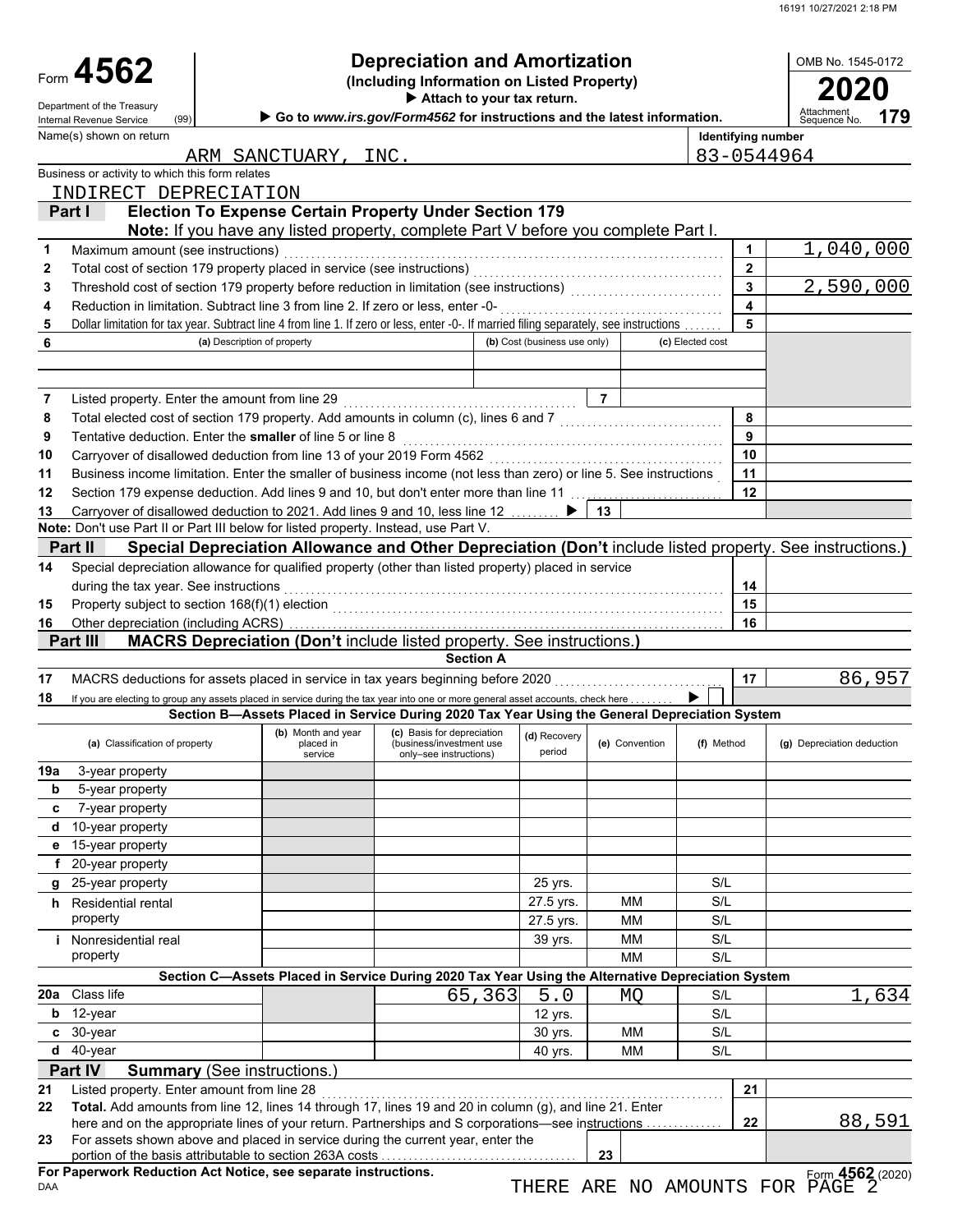# 16191 ARM Sanctuary, Inc. 2012 18:18 PM 83-0544964FYE: 12/31/2020

# **Federal Statements**

# **Form 990, Part IX, Line 24e - All Other Expenses**

| <b>Description</b>                                                                   | Total<br><b>Expenses</b>                       | Program<br>Service                      | Management &<br>General | Fund<br>Raising |
|--------------------------------------------------------------------------------------|------------------------------------------------|-----------------------------------------|-------------------------|-----------------|
| CONTRACT LABOR<br>MISC EXPENSE<br>MEALS<br>UTILITIES<br>OFFICE SUPPLIES<br>BANK FEES | 3,580<br>2,646<br>2,424<br>2,235<br>424<br>346 | 3,580<br>2,646<br>2,424<br>2,235<br>424 | 346                     |                 |
| TOTAL                                                                                | 11,655                                         | 11,309                                  | 346                     | $\Omega$        |